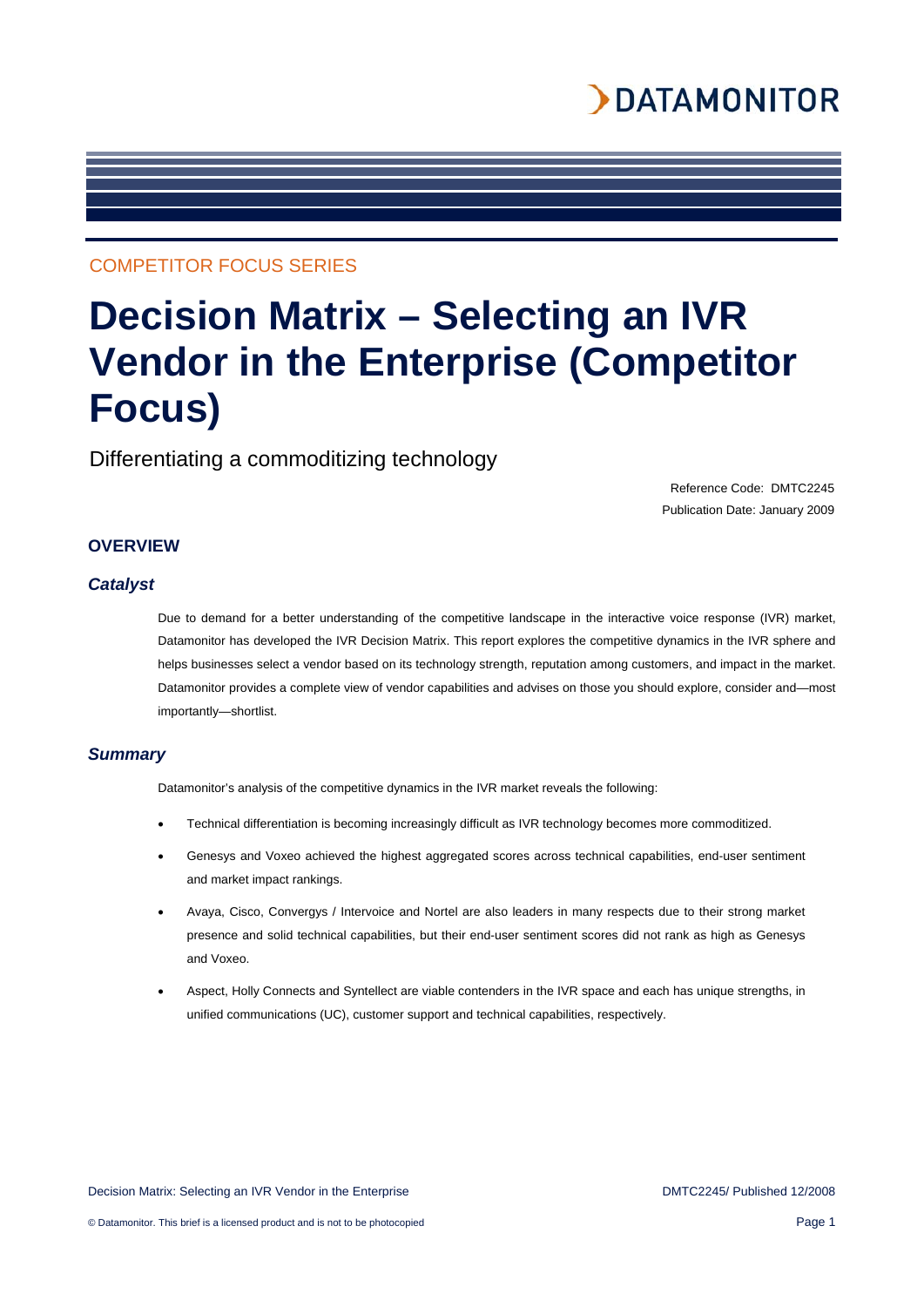## **TABLE OF CONTENTS**

| <b>Overview</b>                                                     | 1              |
|---------------------------------------------------------------------|----------------|
| Catalyst                                                            | $\mathcal I$   |
| Summary                                                             | $\mathcal I$   |
| <b>Market Developments</b>                                          | 6              |
| <b>Definitions</b>                                                  | 6              |
| Market trends                                                       | $\overline{7}$ |
| <b>The IVR Decision Matrix</b>                                      | 11             |
| <b>Core IVR Decision Matrix</b>                                     | 11             |
| <b>Extended IVR Decision Matrix</b>                                 | 13             |
| Market leaders: Genesys, Voxeo                                      | 14             |
| The challengers: Avaya, Cisco, Convergys / Intervoice, Nortel       | 15             |
| The prospects: Aspect, Holly Connects, Syntellect / Envox           | 16             |
| <b>Market Leaders</b>                                               | 17             |
| Market leaders: technology assessment                               | 17             |
| Market leaders: end-user sentiment                                  | 18             |
| Market leaders: market impact                                       | 19             |
| <b>Vendor Analysis</b>                                              | 21             |
| Aspect: IVR radars                                                  | 21             |
| Avaya: IVR radars                                                   | 23             |
| Cisco: IVR radars                                                   | 26             |
| Convergys / Intervoice: IVR radars                                  | 28             |
| Genesys: IVR radars                                                 | 30             |
| <b>Holly Connects: IVR radars</b>                                   | 33             |
| Nortel: IVR radars                                                  | 36             |
| Syntellect / Envox: IVR radars                                      | 38             |
| Voxeo: IVR radars                                                   | 40             |
| <b>Summary</b>                                                      | 43             |
| Customer service and technical messaging are increasingly important | 43             |
| <b>APPENDIX</b>                                                     | 44             |
| Summary scores                                                      | 44             |
| Datamonitor ratings                                                 | 44             |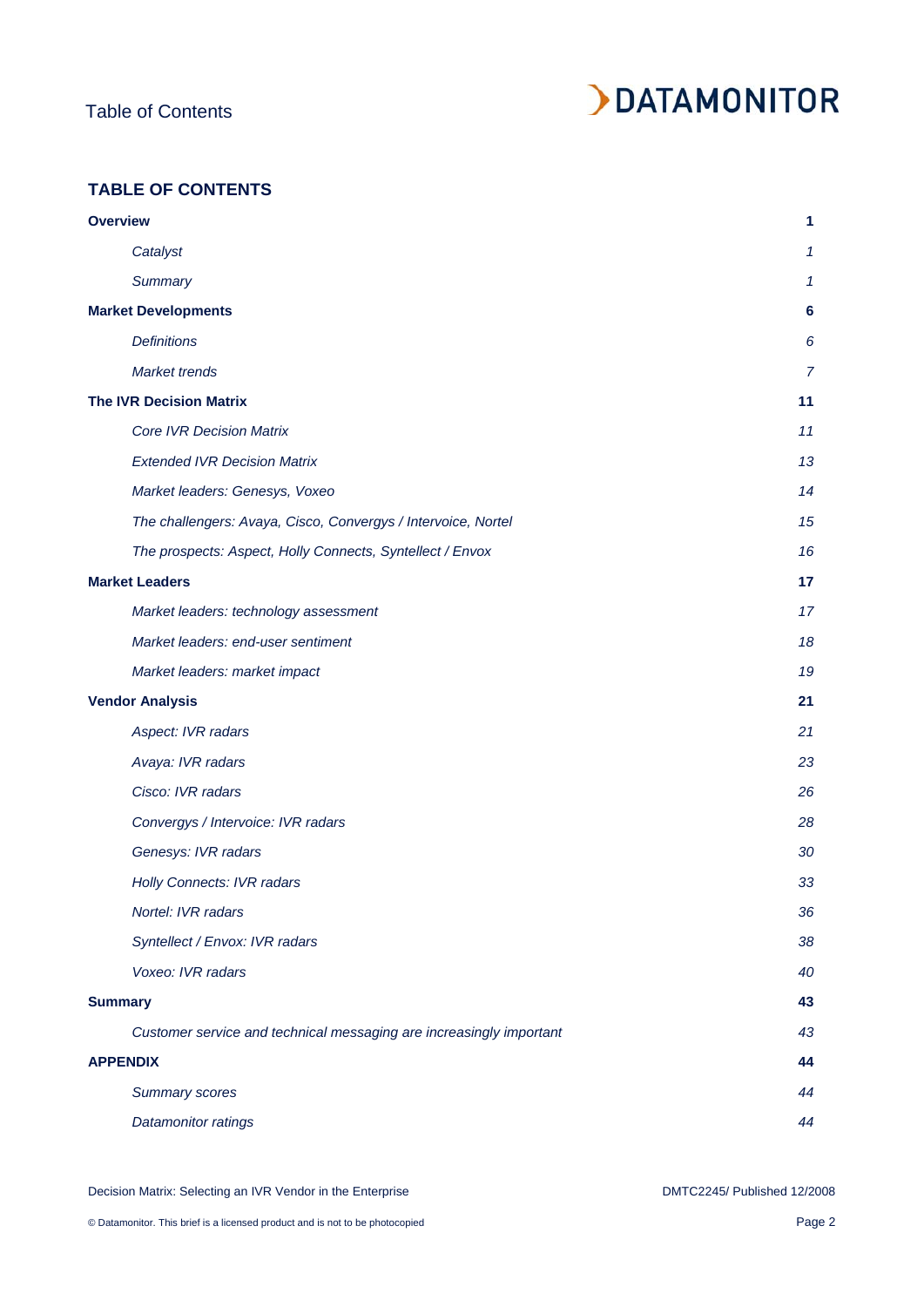## Table of Contents

# **DATAMONITOR**

| <b>Definitions</b>     | 44 |
|------------------------|----|
| Extended methodology   | 45 |
| <b>Sources</b>         | 48 |
| <b>Further reading</b> | 48 |
| Ask the analyst        | 48 |
| Datamonitor consulting | 48 |
| <b>Disclaimer</b>      | 48 |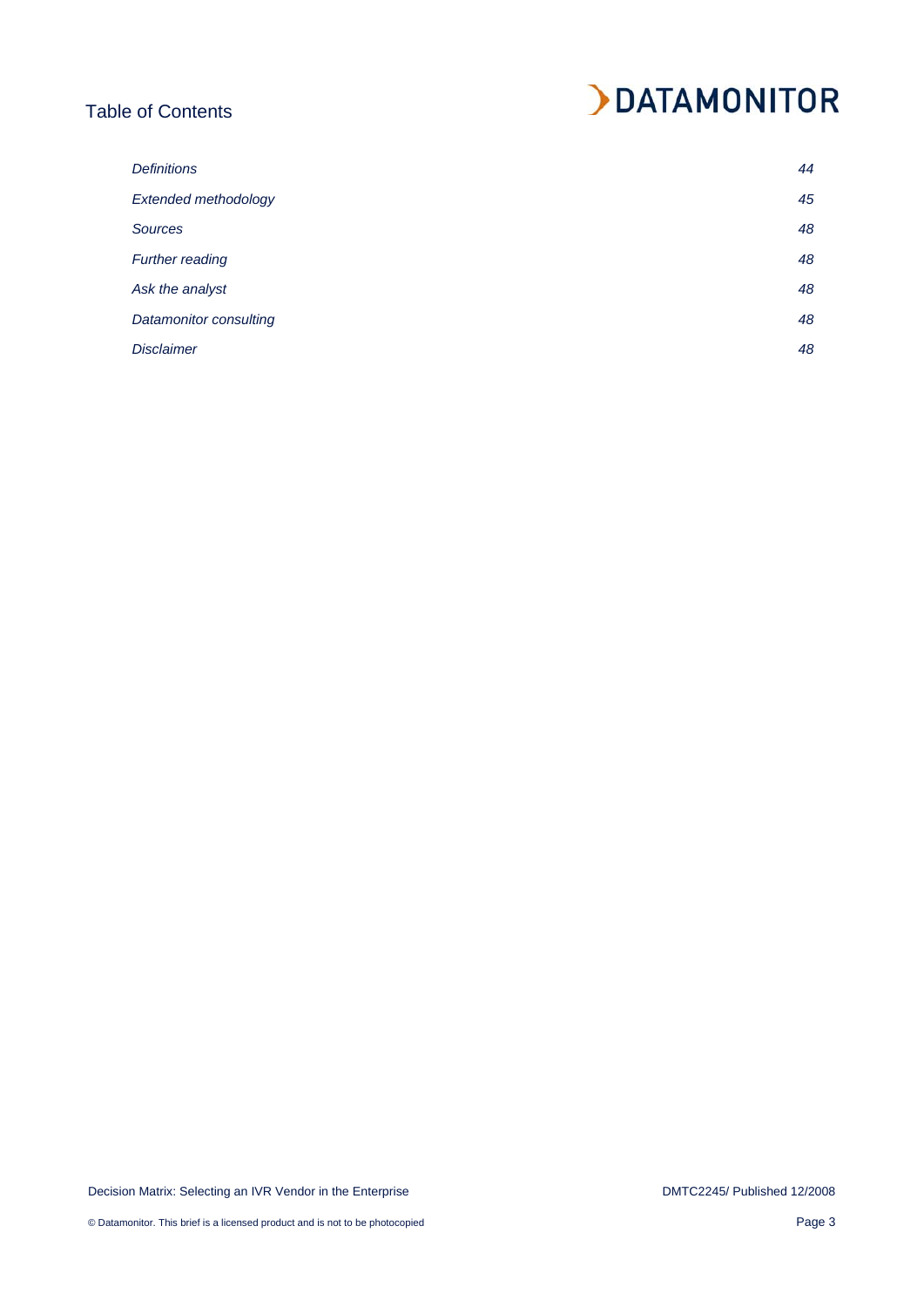## Table of Contents

# **DATAMONITOR**

## **TABLE OF FIGURES**

| <b>Figure 1:</b> | The changing contact center                                                          | $\overline{7}$ |
|------------------|--------------------------------------------------------------------------------------|----------------|
| <b>Figure 2:</b> | <b>The IVR Decision Matrix</b>                                                       | 12             |
| <b>Figure 3:</b> | Extended IVR Decision Matrix: technology assessment and market impact scores only 13 |                |
| <b>Figure 4:</b> | Market leaders analysis: technology assessment                                       | 17             |
| <b>Figure 5:</b> | <b>Market leaders: end-user sentiment</b>                                            | 19             |
| Figure 6:        | <b>Market leaders: market impact</b>                                                 | 20             |
| <b>Figure 7:</b> | <b>The Aspect IVR radars</b>                                                         | 21             |
| Figure 8:        | <b>The Avaya IVR radars</b>                                                          | 23             |
| <b>Figure 9:</b> | <b>The Cisco IVR radars</b>                                                          | 26             |
| Figure 10:       | The Convergys / Intervoice IVR radars                                                | 28             |
| Figure 11:       | <b>The Genesys IVR radars</b>                                                        | 30             |
| Figure 12:       | <b>The Holly Connects IVR radars</b>                                                 | 33             |
| Figure 13:       | <b>The Nortel IVR radars</b>                                                         | 36             |
| Figure 14:       | <b>The Syntellect IVR radars</b>                                                     | 38             |
| Figure 15:       | <b>The Voxeo IVR radars</b>                                                          | 40             |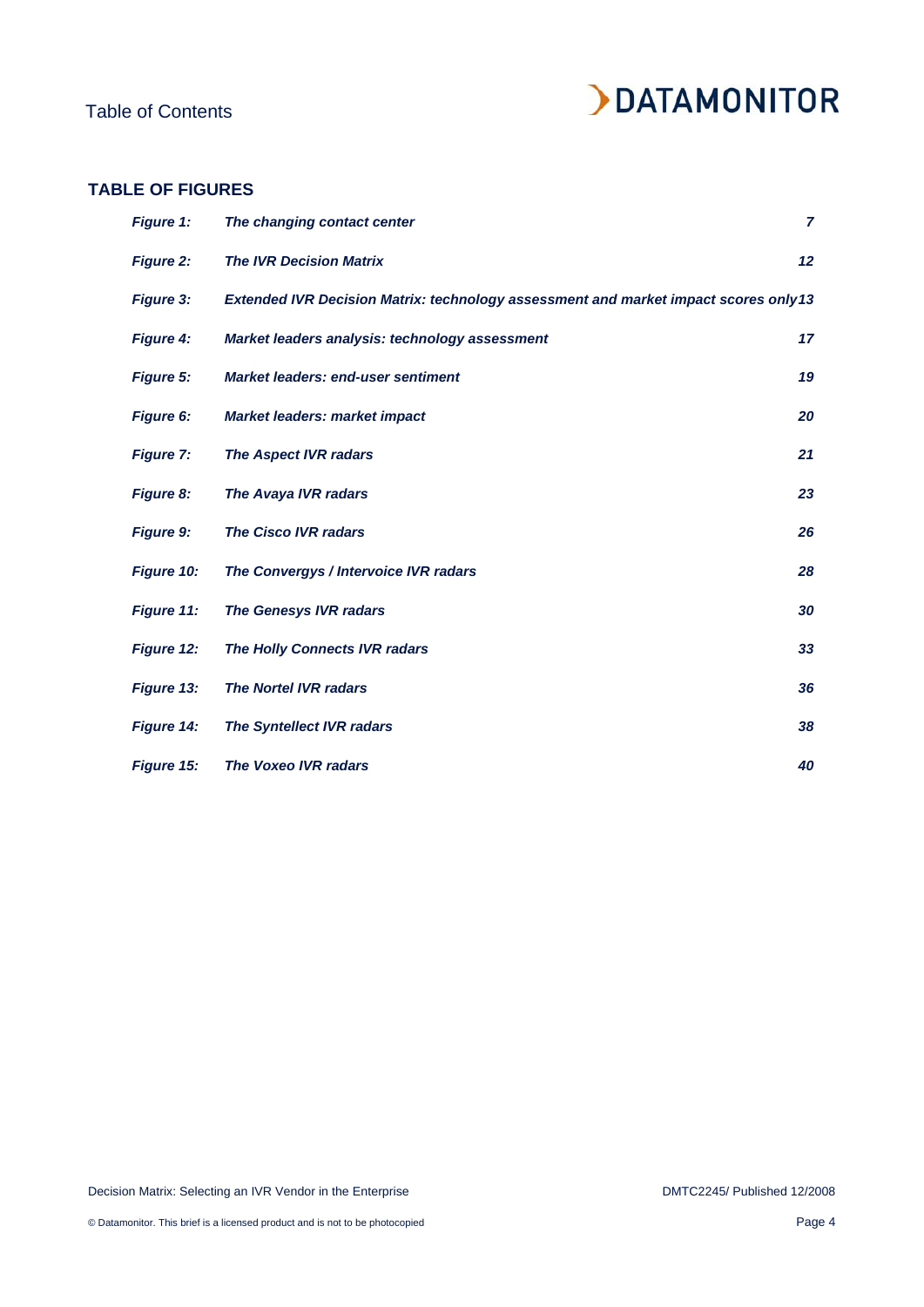## Table of Contents

# **DATAMONITOR**

## **TABLE OF TABLES**

| Table 1: The leading IVR platform vendors (in alphabetical order) | 11 |
|-------------------------------------------------------------------|----|
| Table 2: The IVR Decision Matrix                                  | 14 |
| Table 3: IVR Decision Matrix – vendor scores summary              | 44 |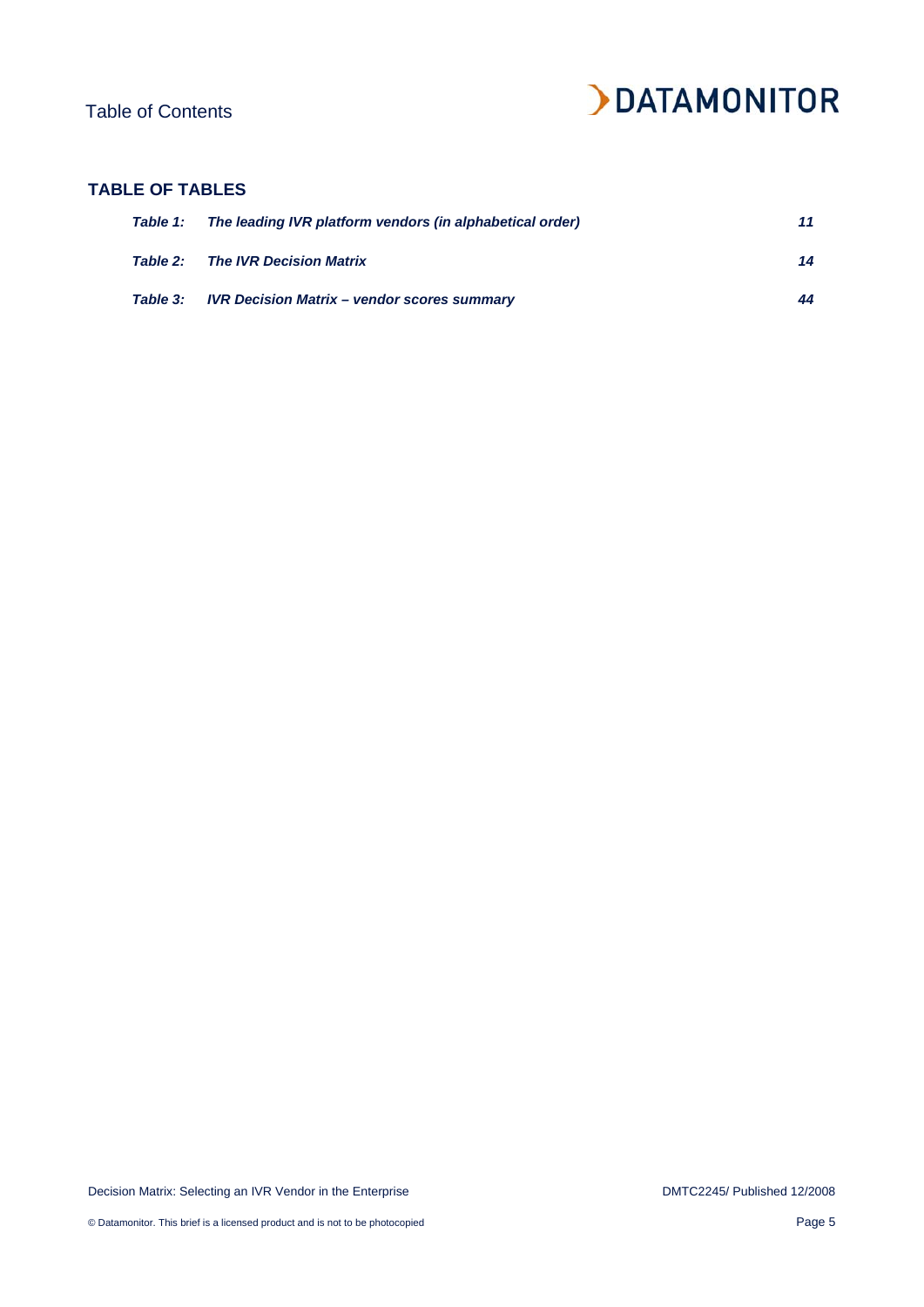#### **MARKET DEVELOPMENTS**

#### *Definitions*

#### **IVR**

Datamonitor defines interactive voice response (IVR) as the technology that analyzes a sequence of spoken and / or dual tone multi-frequency (DTMF) commands and reproduces voice prompts to the caller. The call is then routed via the switch or serviced wholly within the IVR, which is linked to a database. The IVR interacts with key systems, private branch exchanges (PBXs) and automatic call distributors (ACDs) through analog ports, digital ports and local area network (LAN) or wide area network (WAN) connectivity. IVR generally comes in two forms: traditional IVR and open-standards-based platforms. In this report, the term 'IVR' refers to both traditional IVR and open standards-based platforms (often called voice portals or voice platforms in the industry today).

#### *Traditional IVR*

Traditional IVR platforms are similar to appliances in that they typically include both hardware and software from the same vendor, which are bound together and developed primarily for use in time division multiplex (TDM) telephony environments. Since they are telephony platforms, they are predictably robust and have a high degree of call control functionality. However, the technology is proprietary and, as result, highly inflexible. Application development and call flow creation require extensive knowledge of vendor-specific proprietary programming and scripting languages.

Traditional IVR platforms also bundle the user interface, application logic, media processing and telephony interface into a single server, which confines performance to the hardware limitations of the specific server system. Organizations typically have to 'rip and replace' traditional IVR systems when upgrading to newer versions.

#### *Open standards-based platforms (voice portals and voice platforms)*

As the name suggests, open-standards-based platforms are software-based IVR platforms that support VoiceXML, the World Wide Web Consortium's (W3C) standard markup language based on the Extensible Markup Language (XML) and used for creating voice user interfaces (VUIs) that use advanced speech recognition (ASR) and text-to-speech (TTS) technologies. They allow for the disaggregation of the user interface, application logic, media processing and the telephony interface. Organizations are able to utilize several off-the-shelf servers to build a distributed system that separates media processing and applications, improving processing power and the overall performance of the platform.

Open-standards-based platforms are specifically designed to leverage web assets. Because VoiceXML IVR solutions resemble distributed web applications, they leverage existing web architecture. Web servers can be used as application servers, enabling a distributed web-centric architecture in an open-standards-based platform implementation. Voice and web applications can be parked on the same server. These applications can then access and assemble services through common web application programming interfaces (APIs), apply business logic to them and present the appropriate data to either an HTML or VoiceXML browser. Business rules, data access and code assets are aggregated within the application server (such as Websphere).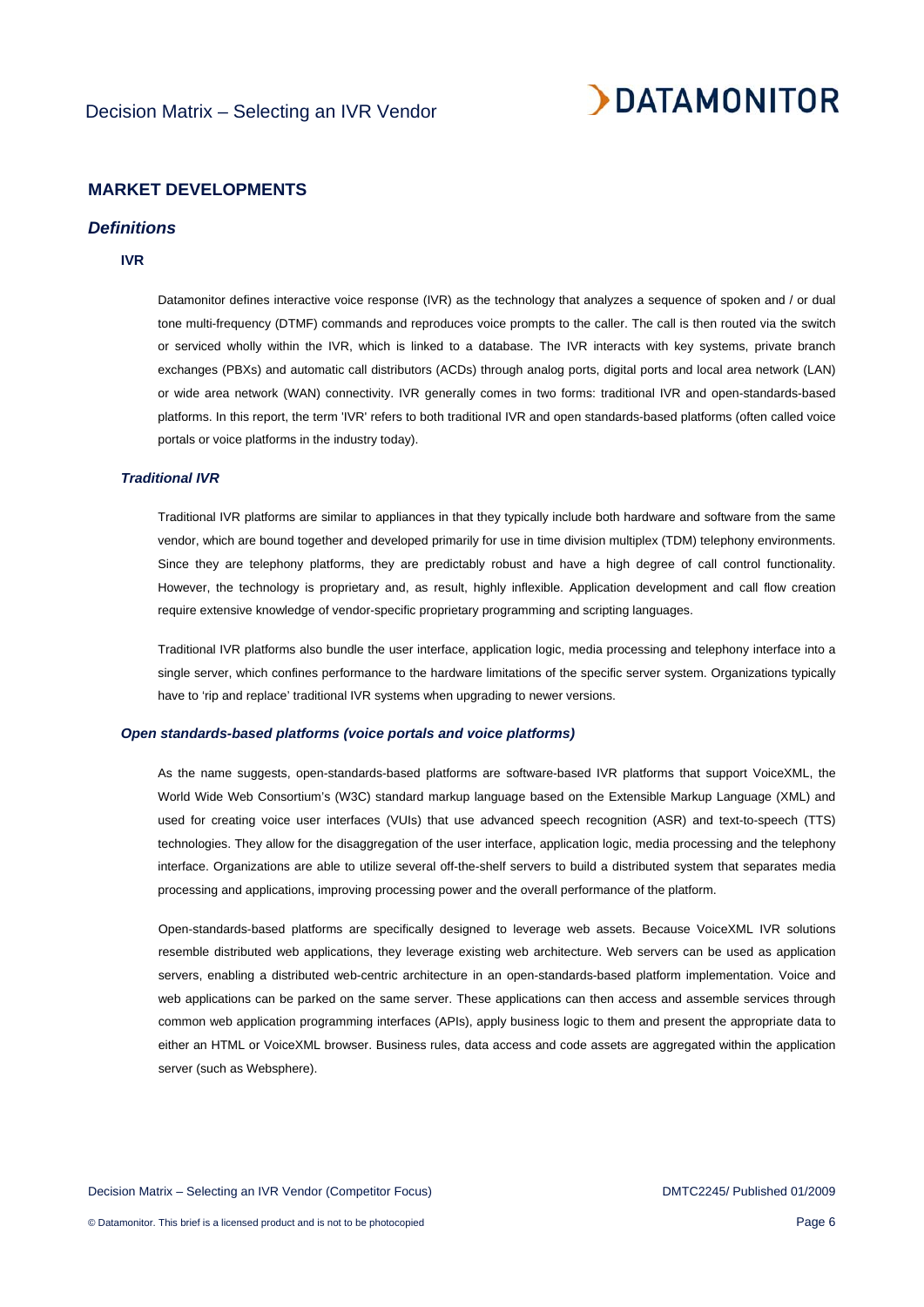

#### *Market trends*

#### **IVR is moving from a hardware- to a software-based technology with VoiceXML and web services**

The advent of VoiceXML, the open standard for IVR and next-generation IVR platforms, is helping businesses to reevaluate the strategic value of IVR in the enterprise. VoiceXML enables IVR to work in a web services environment through a software-based solution rather than an all-in-one hardware platform. It allows greater flexibility for enterprises to build distributed systems, as well as providing better performance at a lower total cost of ownership (TCO). Despite these advantages, there are still a large number of traditional IVR systems being used. In 2008, shipments of VoiceXML-based systems overtook those of traditional IVR systems representing a significant inflection point in the market. Some traditional systems are still being deployed to support TDM infrastructure and legacy applications, but the majority of new deployments moving forward will be VoiceXML-based.



The growing support, endorsement and adoption of VoiceXML are indicative of the fundamental shift in investment philosophy across many organizations today. Companies fear getting stuck with managing monolithic, expensive solutions that other elements in the network must conform with, be coded to and be designed around. As a result, businesses are graduating beyond siloed technologies and are looking to build on application paradigms to move towards a common standardized web architecture that provides interoperability across disparate systems. This is the driving force behind the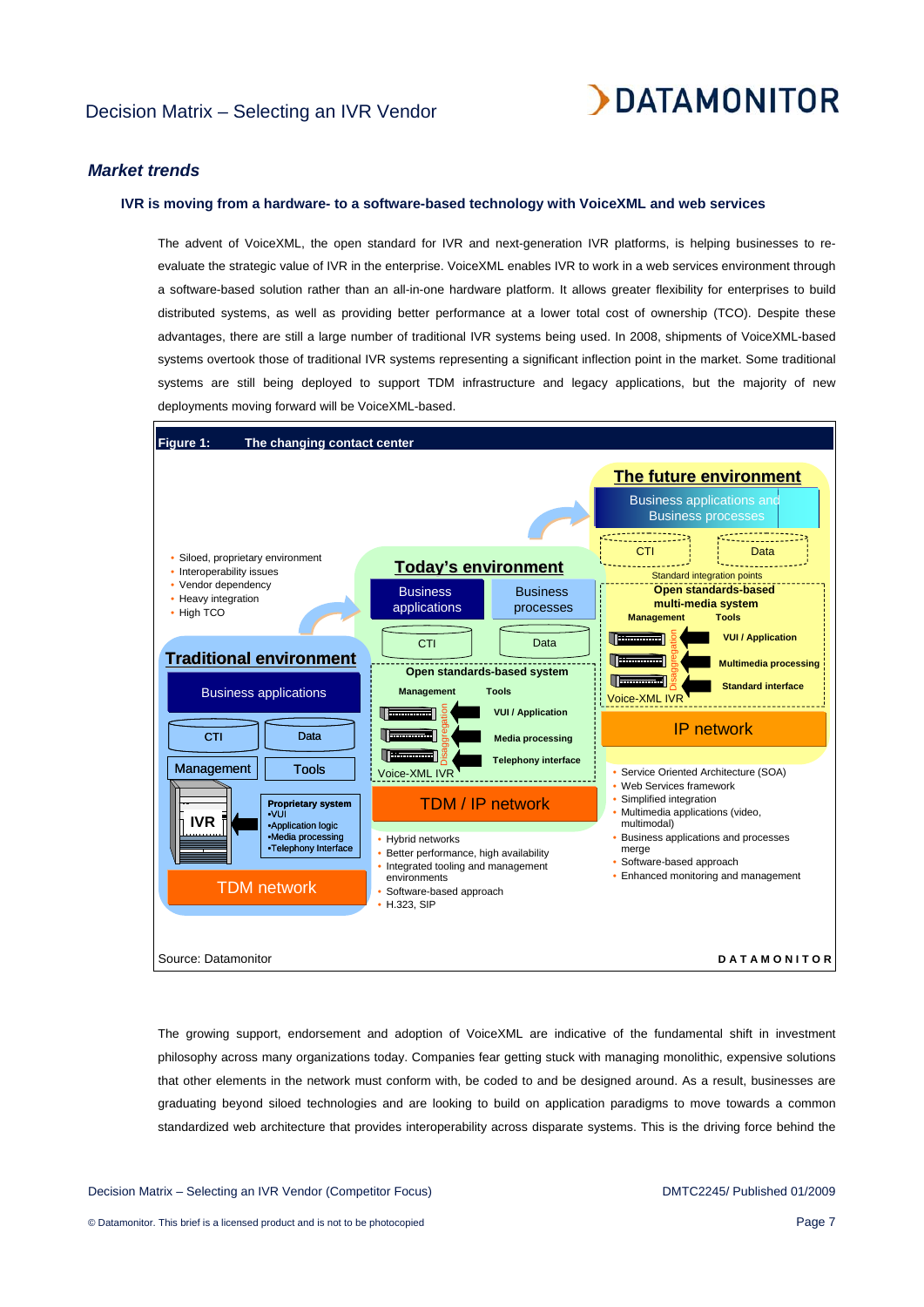## **DATAMONITOR**

service-oriented architecture (SOA) movement in the enterprise. SOA provides companies with the means to treat certain business processes and the underlying IT infrastructure as standardized, secure reusable components to address changing organizational needs. In the enterprise, this shift is illustrated in Figure 1, 'the changing contact center'.

As converged networks emerge around Session Initiation Protocol (SIP) and web services, applications will no longer be limited by infrastructure constraints and boundaries will be determined by business processes, as seen in 'The future environment' in Figure 1. At this point in time, business applications and business processes are expected to merge ,enabling a tighter fit between application and specific organizational needs.

#### **The changing contact center and evolving IVR platform**

This shift from a closed, proprietary contact center and IVR environment built on top of a traditional TDM network to an Internet Protocol (IP)-centric infrastructure with VoiceXML platforms will happen in three major stages as highlighted in Figure 1 and discussed below:

- **Traditional environment** in the traditional environment, organizations own an IVR that is used primarily for DTMF applications. The VUI, application logic, media processing and telephony interface are bundled into a single system on top of a circuit-switched or TDM network. Because all of these elements are bundled into one proprietary hardware system, organizations are locked into the vendor and solution performance is limited to the hardware constraints of the box. Any significant changes would require expensive professional services, often provided by the vendor or a third party firm. The majority of enterprises today operate in the traditional environment, but many are moving to the next stage.
- **Today's environment** a prime directive for contact centers has been to optimize usage and squeeze as much use out of existing legacy TDM systems as possible before graduating to IP. Due to the large amount of preexisting circuit-switched infrastructure and the conservative technology investment climate (especially in today's economy), many businesses today are in a transition / migration stage, moving from a TDM to an IP network based on H.323 or SIP. On the IVR front, these businesses are increasingly investing in VoiceXML platforms as traditional IVR systems come to the end of their product life and new investment philosophies around open, webcentric IVR platforms take form. Moreover, today's businesses are realizing the benefits of disaggregating the IVR solution stack, a fundamental benefit enabled through VoiceXML. This introduces new deployment models and performance boosts, as hardware resources are no longer confined to that of one box but instead spread across multiple servers. The VUI, application logic, media processing and telephony interface, which are bundled into a single system in the traditional environment, now exist across different server systems. Open and integrated tooling environments decrease vendor and third party dependency and also help to improve logging, monitoring and reporting features.
- **The future environment**  in the future, the majority of contact center operations will have a converged IP network based on SIP and built within a SOA and web services framework. Standard integration points will be a key characteristic of the future environment. The heavy costs for computer telephony integration (CTI) and data integration go away as standard SIP integration points enable interoperability. The VoiceXML based IVR will provide new features and functions, becoming a multimedia and multimodal platform for DTMF, speech, video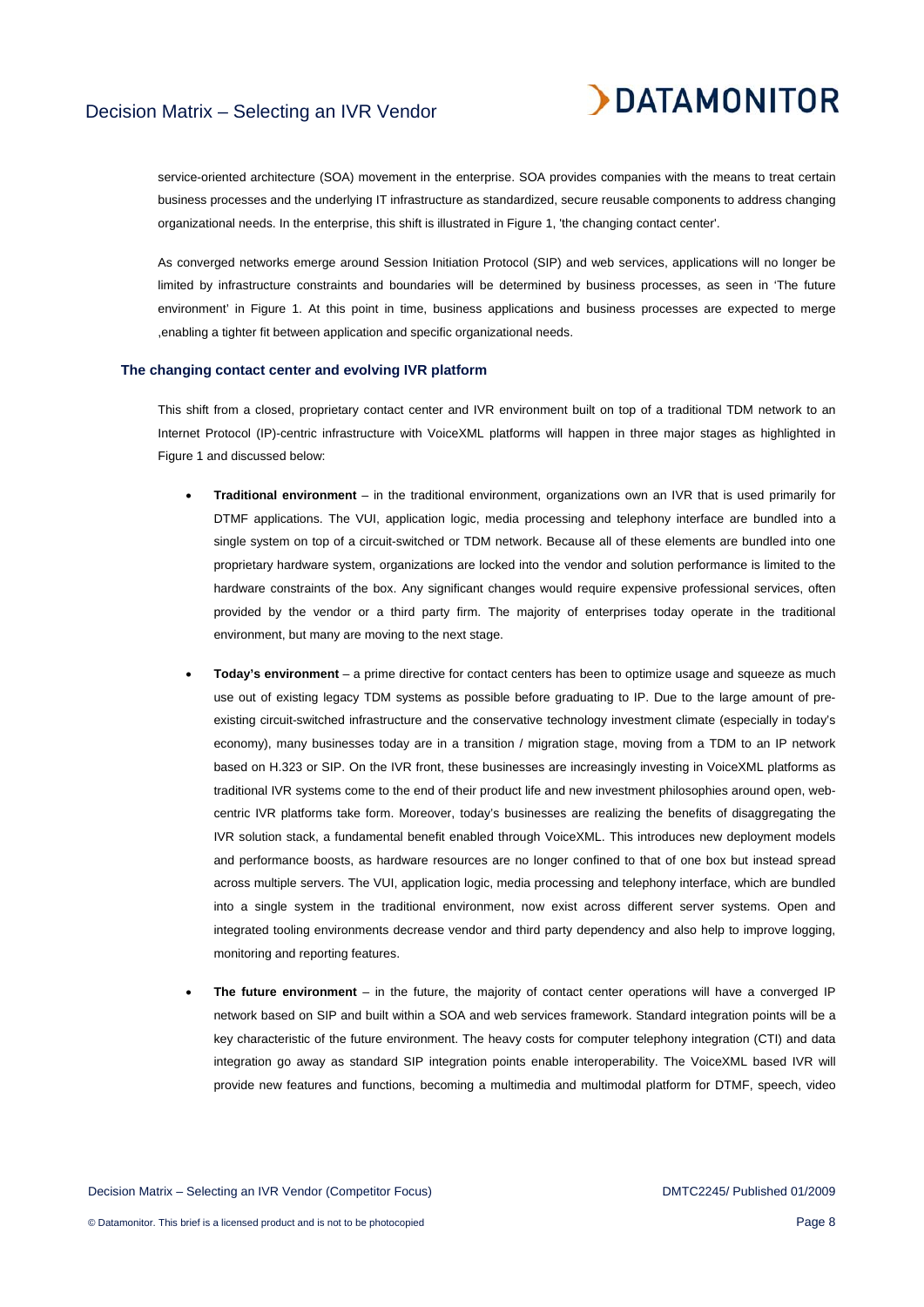and outbound applications. Centralized monitoring and analytics across all channels will become more prevalent and take the form of greater business intelligence.

#### **The sluggish economy has led to an increased focus on customer service and retention**

The sluggish economy has led to a change in strategy in the contact center: the focus has shifted from customer acquisition to customer retention. Clients' budgets are tightening and consumer confidence is in decline along with consumer spending. This is making it difficult for enterprises to gain new business, and they are concentrating on current customers, improving customer service and seeking out contract renewals and upgrade opportunities. Customer service quality is becoming increasingly important to achieve good customer loyalty rates and present a positive brand image. The other key objective for contact centers is cost reduction. Rather than making large infrastructure upgrades to IP, enterprises are looking to squeeze out the most from existing investments. These market trends are reflected in enterprises' deployment and use of self-service solutions. Although large scale investments will taper off slightly, enterprises will continue to invest in self-service solutions. Speech applications can be used to provide more personalized interactions, and outbound IVR provides customers with additional information while allowing enterprises to retain costs; these factors make it an attractive technology in this climate. There is also a trend towards application portability, and enterprises want to make the most of existing and future investments. They will be looking for ways to extend the life of previously deployed applications when migrating platforms, in order to reduce any associated application development costs.

#### **Deployment flexibility is increasingly important**

The advantages of hosting are particularly pertinent in the current economic climate. Hosted IVR solutions offer customers the ability to move from a capital expenditure (CAPEX) model to an operating expenditure (OPEX) model, trial solutions without significant capital outlay, support varying call volumes and seasonal fluctuations and deploy solutions faster. Some of the inhibitors to this model are security concerns over data storage and this has forced IVR vendors to provide greater choice in deployment, including premise-based managed services. Many enterprises already have a premise-based IVR platform but want to add additional capabilities and use hosted solutions for overflow calling or for migrating from traditional to software-based IVR. Vendors are beginning to address these needs by offering hybrid solutions, which provide seamless failover from the premise-based platform to the hosted platform when capacity is reached. The availability of such solutions and closer scrutiny of CAPEX will lead to enterprises reviewing their deployment models. As a result, Datamonitor predicts an increasing demand for hosted and hybrid IVR services in this downward economy.

#### **Growing adoption of speech self service and routing**

There has been customer backlash relating to poor customer service and badly deployed automated solutions, which led to the gethuman initiative (www.gethuman.com). Enterprises are changing their strategies in order to provide better customer service and increase customer retention rates. Decreased costs, better accuracy, and the introduction of VoiceXML standards have allowed IVR systems to become more sophisticated. Rather than using IVR to simply deflect calls and reduce agent costs, enterprises are now using IVR to provide personalized and useful information to customers. Challenges for speech recognition, such as the high costs of associated services and enterprises' cautious investment plans, still exist. But better application development skill sets, improved recognition accuracy and a need for more functional IVR solutions have led to an increase in the use of speech solutions. Speech recognition is being used to make the automated conversation more intelligent, with the use of open-ended grammars and natural language understanding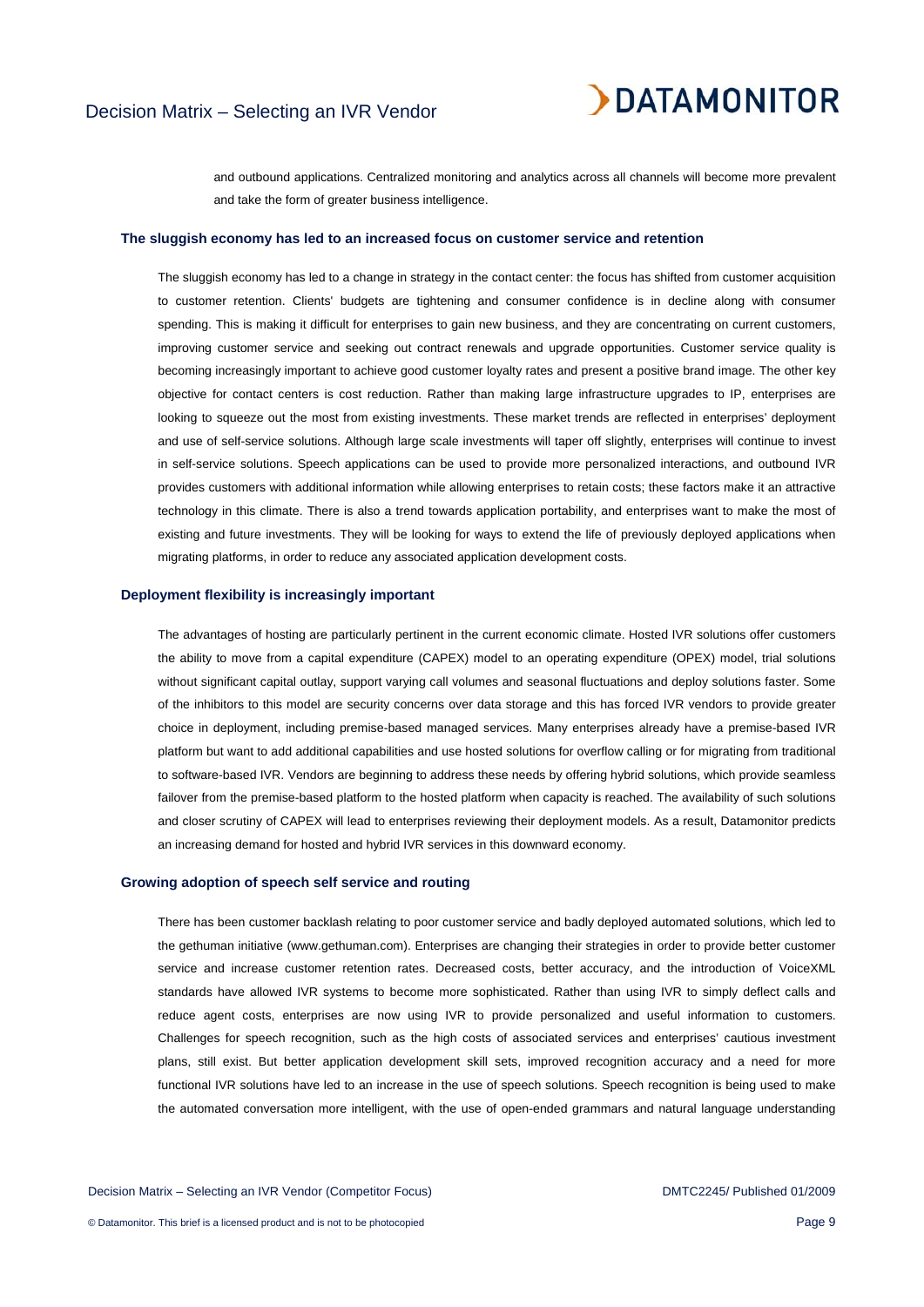(NLU), and this helps to reduce the need for the onerous long menus associated with DTMF IVR. This allows customers to more quickly and accurately navigate through a self-service interaction or route to an agent.

#### **Diversifying offerings to target multichannel campaigns**

Enterprises are keen to address customers' ever-increasing demand for choice, and with the increasing support for VoiceXML and Call Control XML (CCXML), IVR systems can more easily be integrated with SMS, email and messaging channels. In order to keep up with changing consumer behavior, IVR vendors are beginning to offer both text messaging and email, in addition to speech and DTMF, with their IVR solutions. This is particularly relevant for outbound campaigns, which are becoming a popular and cost effective way of reaching customers: a multichannel approach ensures that when a phone call is unsuccessful, a text message or email can be sent to alert the customer. The ability to choose the relevant channel depending on time sensitivity or customer preferences helps enterprises to provide better customer experience, and communications can be targeted based on those factors. These benefits are leading to an increase in demand for integrated multichannel self-service solutions.

#### **The IVR market continues to consolidate**

With the advent of VoiceXML, IVR platforms are becoming commoditized and are increasingly being sold bundled with larger contact center suites. Furthermore, vendors are providing more areas of the IVR solution stack from open-standardsbased platforms, development tools, applications, services and hosting. The last few years have witnessed a number of mergers and acquisitions in the IVR market, resulting in heavy consolidation from the supply side. Intervoice acquired Edify in 2005 and Genesys acquired VoiceGenie in 2006. In 2008, Syntellect acquired Envox and Fluency Voice, and Convergys acquired Intervoice. Other recent notable acquisitions in the IVR market include Voxeo acquiring VoiceObjects in 2008 and Cisco acquiring Audium in 2006, to provide applications development tools.

Datamonitor expects to see more consolidation in other areas of the value chain in the future, mainly in the areas of hosting and applications. Holly Connects is the only major standalone IVR platform vendor in the market and may be an acquisition target for larger contact center or communications vendors looking to enhance their portfolio by improving their VoiceXML platform offerings. Voxeo provides a standalone IVR platform but is better known for its hosted IVR services, and is a potential acquisition target for companies that want to inherit these capabilities and products. In addition, Open Methods and Vicorp are also acquisition targets as they provide crucial application development tools that can help round out a contact center or communications vendors' self-service or media platform offering.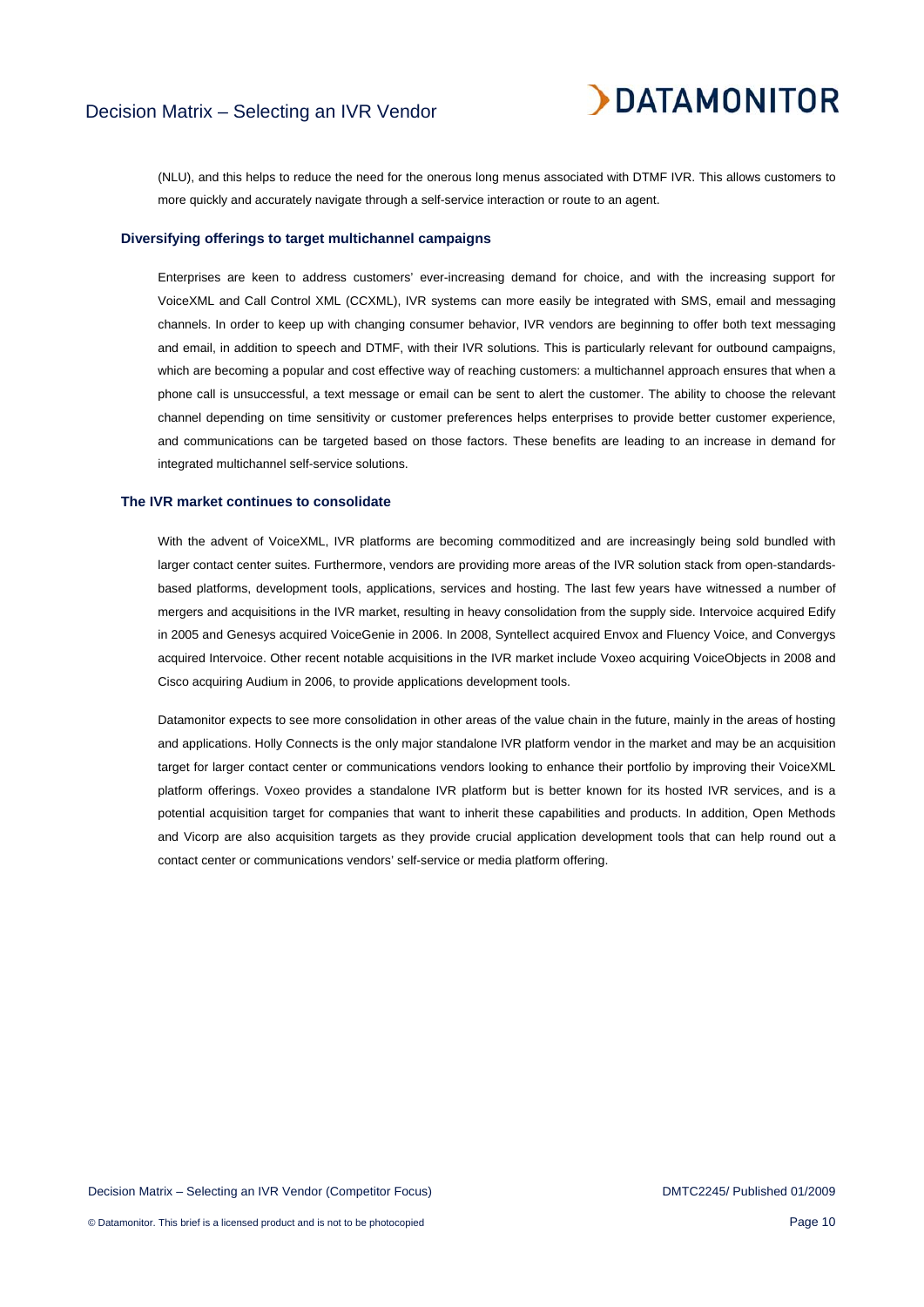### **THE IVR DECISION MATRIX**

In order to understand the competitive dynamics in the IVR market, Datamonitor profiled nine IVR vendors in this Decision Matrix. Datamonitor believes that these vendors, listed in Table 1, are the leading IVR platform providers and represent a balanced view of the IVR market ranging from standalone IVR providers to contact center specialists and large enterprise infrastructure vendors.

In this IVR Decision Matrix report, Datamonitor provides a summary of the vendors' capabilities based on a quantitative assessment of their market impact and end-user sentiment scores, as well as the technology features that they support. Datamonitor also provides guidance for enterprises looking to deploy IVR solutions and places vendors in 'shortlist', 'consider' and 'explore' categories based on the aggregated results of the Decision Matrix. The detailed scores underpinning the Decision Matrix can be found on individual vendor radars and in Table 3 in the appendix, where definitions for these recommendations can also be found.

A decision to purchase one solution over another should be based on a broad array of factors, including—but not limited to—the degree of alignment between the solution's features and functionality and the specific objectives of an enterprise's IVR strategy. As a result, Datamonitor's recommendations of 'shortlist', 'consider' and 'explore' should be taken only within the context of an enterprise's specific solution requirements.

| Table 1:               | The leading IVR platform vendors (in alphabetical order) |
|------------------------|----------------------------------------------------------|
|                        |                                                          |
| Aspect                 |                                                          |
| Avaya                  |                                                          |
| Cisco                  |                                                          |
| Convergys / Intervoice |                                                          |
| Genesys                |                                                          |
| <b>Holly Connects</b>  |                                                          |
| Nortel                 |                                                          |
| Syntellect / Envox     |                                                          |
| Voxeo                  |                                                          |
|                        |                                                          |
| Source: Datamonitor    | <b>DATAMONITOR</b>                                       |

#### *Core IVR Decision Matrix*

The core IVR Decision Matrix in Figure 2 depicts the vendors in a bubble chart. The average scores from the technology assessment, end-user sentiment and market impact analysis were used to plot the vendors. For the purposes of this report, Datamonitor prioritized the technology assessment and end-user sentiment scores. Based on those two parameters, Genesys and Voxeo were classified in the 'shortlist' category. Datamonitor emphasizes that, due to the minimal variation in the technology assessment scores for vendors in the 'consider' category (Avaya, Cisco, Convergys / Intervoice, and Nortel), vendors should be compared carefully in the context of any deployment scenario. The respective strengths of each of the vendors may matter more than small variations in the overall technology assessment score. It is also important to note that vendors in the 'explore' category have proven successful deployments in the enterprise and have delivered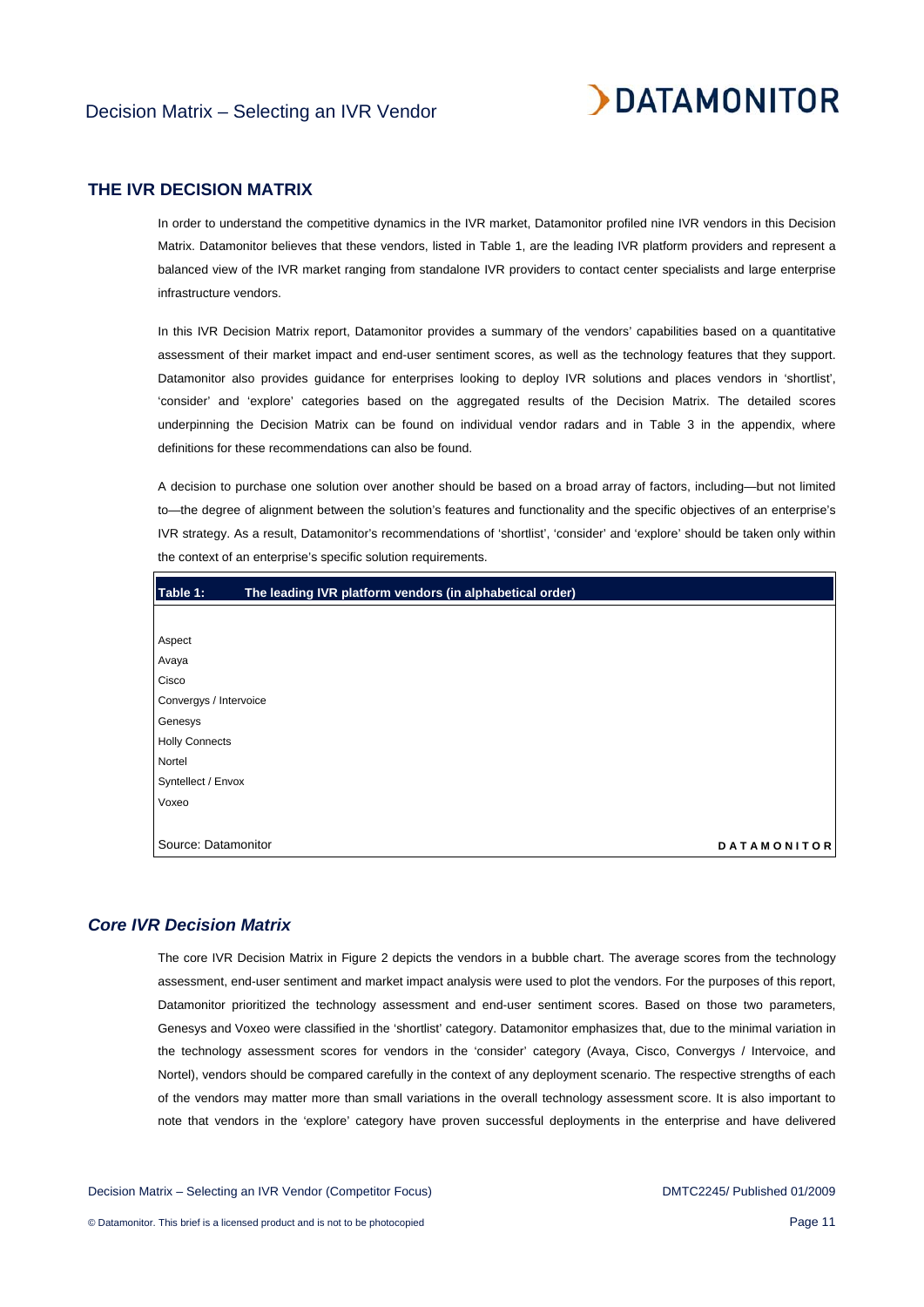### Decision Matrix – Selecting an IVR Vendor

incremental benefits to their customers. Because of the lack of sufficient responses in the end-user sentiment study, Convergys / Intervoice was excluded from the core IVR Decision Matrix but has been included in an extended IVR Decision Matrix in Figure 3, showing overall technology assessment and market impact ratings.



The following definitions are used for each of these recommendations:

- **Shortlist**  these vendors' products and services should be placed on an enterprise's shortlist for IVR platform selection. This category represents the leading solutions that Datamonitor believes are worthy of a place on most technology selection shortlists. The vendor has established a strong market position with an IVR product that is widely accepted as best-of-breed or part of a larger suite solution.
- **Consider** the vendors in this category have solid market positioning and are selling and marketing the IVR products well. The products provide competitive functionality and good price / performance, and should be considered as part of the technology selection process.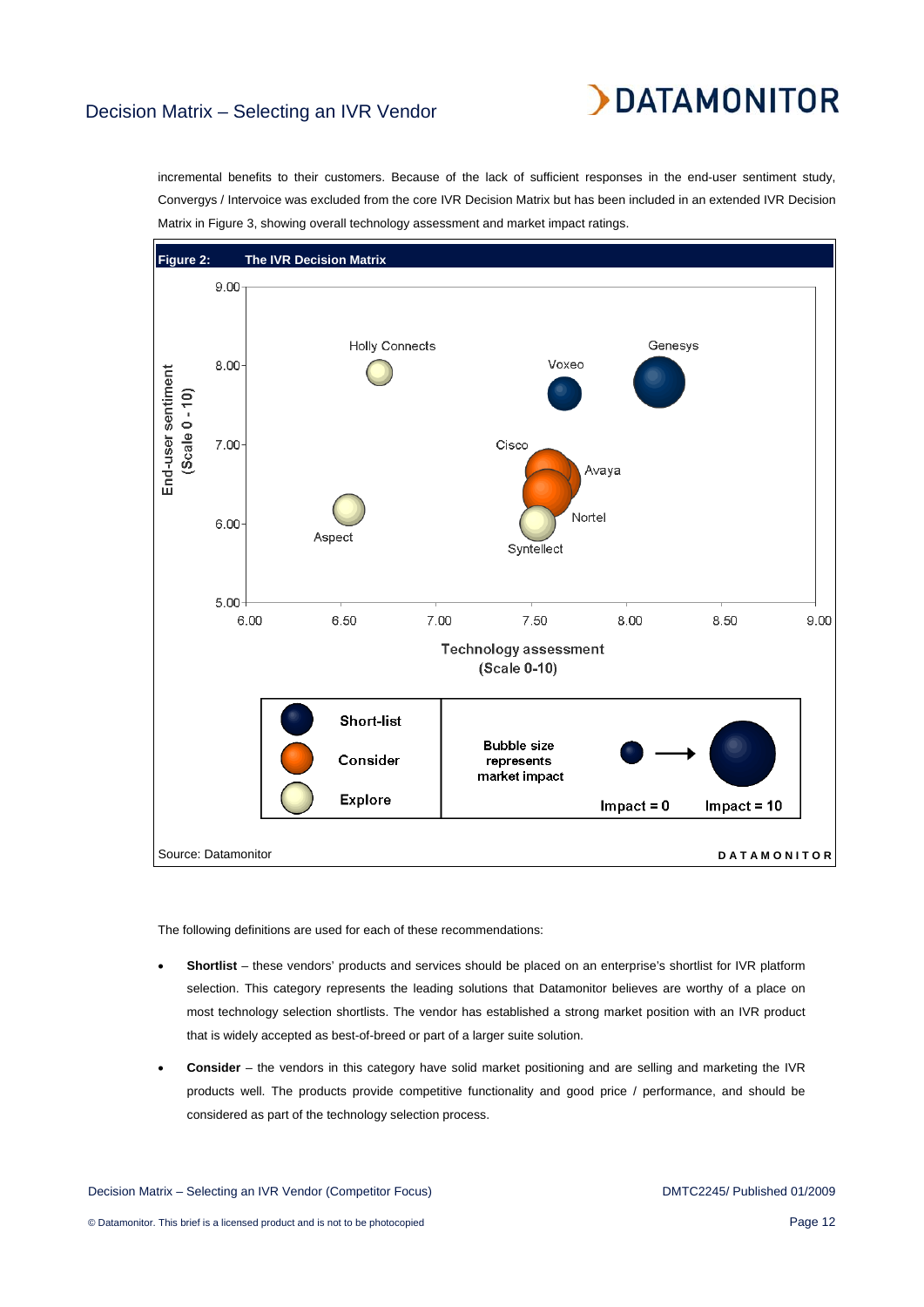**Explore** – solutions in this category have less broad applicability, and may have limitations in terms of the product's functionality, or the vendor's execution capability. However, they will still be suitable to meet specific requirements, and are worth exploring as part of the technology selection process.

**DATAMONITOR** 

### *Extended IVR Decision Matrix*

Datamonitor presents an extended IVR Decision Matrix in Figure 3. This variable-width bar chart represents each profiled vendor with a column whose height reflects its technology assessment score and whose width represents its market impact score. The extended IVR Decision Matrix can be considered a subset of a traditional Decision Matrix, with the end-user sentiment variable excluded.



The primary benefit of this figure is the ability to benchmark the performance of Convergys / Intervoice, which does not have a end-user sentiment score. Intervoice ranked high in the technology assessment and market impact scores. The extended IVR Decision Matrix also more clearly shows the clustering of the technology assessment scores. In order to understand the vendors' detailed strengths and weaknesses in terms of technical capabilities, it is important to examine the individual vendor radars in the Vendor Analysis section of this report.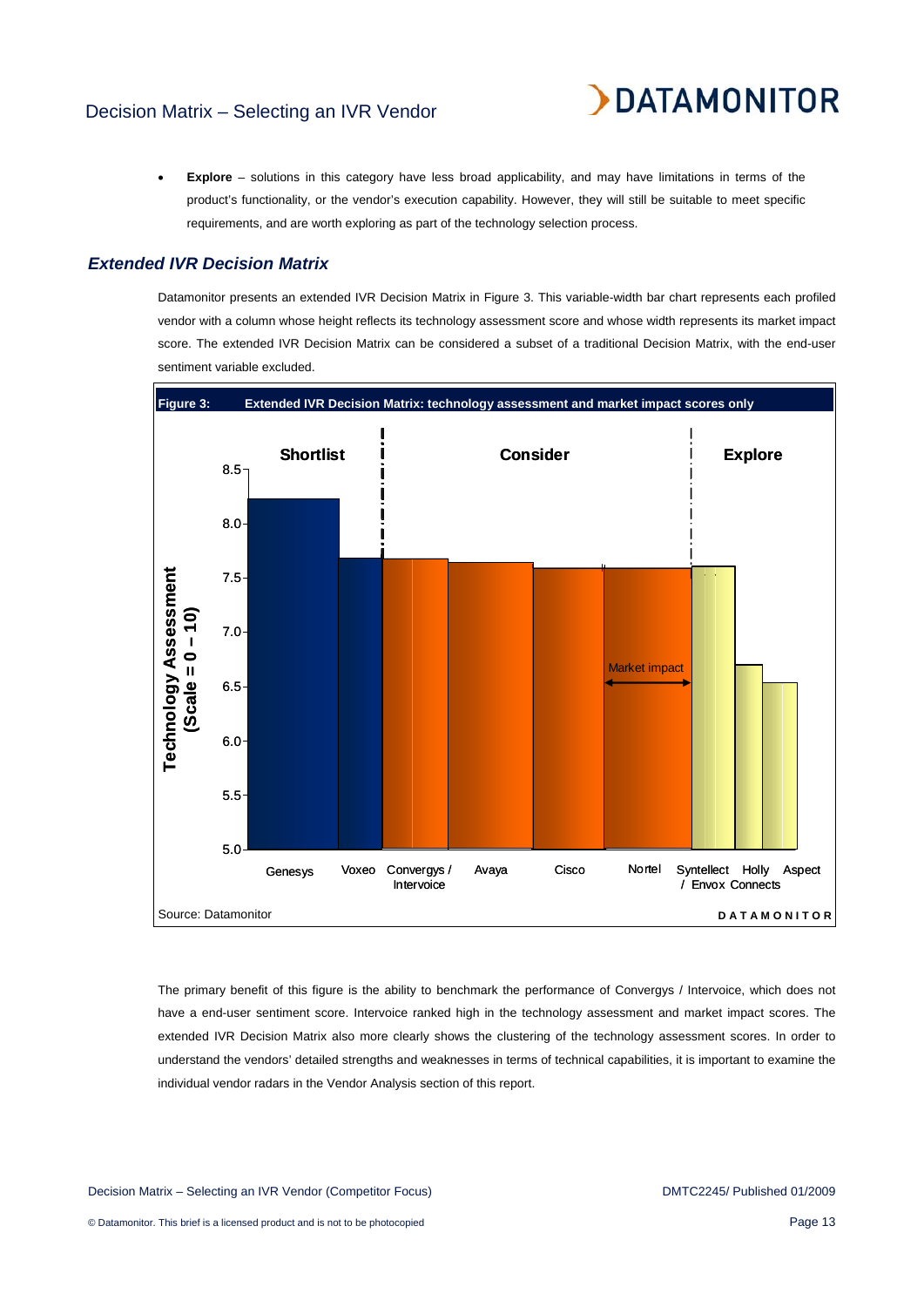# **DATAMONITOR**

| Table 2:            | <b>The IVR Decision Matrix</b>                        |                        |                       |
|---------------------|-------------------------------------------------------|------------------------|-----------------------|
|                     | <b>Shortlist</b>                                      | <b>Consider</b>        | <b>Explore</b>        |
|                     | Genesys                                               | Avaya                  | Aspect                |
|                     | Voxeo                                                 | Cisco                  | <b>Holly Connects</b> |
|                     |                                                       | Convergys / Intervoice | Syntellect / Envox    |
|                     |                                                       | Nortel                 |                       |
|                     | Vendors listed in alphabetical order in each category |                        |                       |
| Source: Datamonitor |                                                       |                        | <b>DATAMONITOR</b>    |

#### *Market leaders: Genesys, Voxeo*

Genesys and Voxeo are in Datamonitor's 'shortlist' category and are considered to be the current leaders in the IVR market. These competitors have received the highest overall scores for the technology assessment and both scored well in the end-user sentiment ratings. Although both were selected as leaders, Genesys and Voxeo have very different business models and may not necessarily compete directly. Genesys is a suite contact center vendor, providing core routing, workforce optimization and customer interaction management solutions, whereas Voxeo is a standalone IVR vendor and hosted IVR services provider, and has only recently obtained additional SIP and application development capabilities through acquisitions. Voxeo built upon its success as a hosted IVR services provider and introduced its premise-based version of its Prophecy platform for small and medium enterprises (SMEs) and large enterprise customers.

Genesys's acquisition of VoiceGenie helped the vendor bolster its own platform, Genesys Voice Portal (GVP), to include support for SIP and H.323 as well as additional monitoring and reporting capabilities. These features cemented Genesys's high score in the technology assessment. Genesys also has its own application development tool, Genesys Composer, that comes bundled with GVP 8 as well as providing support for other third party tools giving development options to customers. The vendor has a large number of IVR customers and has shown consistent double digit growth over the past five years in its GVP business, which has resulted in its high market impact score. The vendor also received the highest score in the end-user sentiment radar, which shows it is a well known and trusted provider of IVR platforms. Genesys's release of its Intelligent Customer Front Door (iCFD) framework is indicative of the vendor's forward thinking philosophy and commitment to extending IVR functionality. However, Genesys needs a more transparent pricing model and is viewed as being more expensive than its competitors.

Voxeo differentiates itself through its intimate understanding and capabilities in VoiceXML and CCXML. The vendor has extensive experience in both open standards, and has among the deepest levels of expertise in CCXML. It offers hybrid deployments and seamless failover and overflow services for premise to hosted platforms. Voxeo is currently one of the smaller IVR platform vendors in the field. It does not have significant market share and for this reason did not receive a high market impact score. However, the vendor's strong technical capabilities and successful go-to-market strategies have enabled it to grow rapidly over the past five years. Its high scores for both technology assessment and end-user sentiment place Voxeo in the 'shortlist' category. However, Voxeo does not have a strong contact center heritage, nor does it have a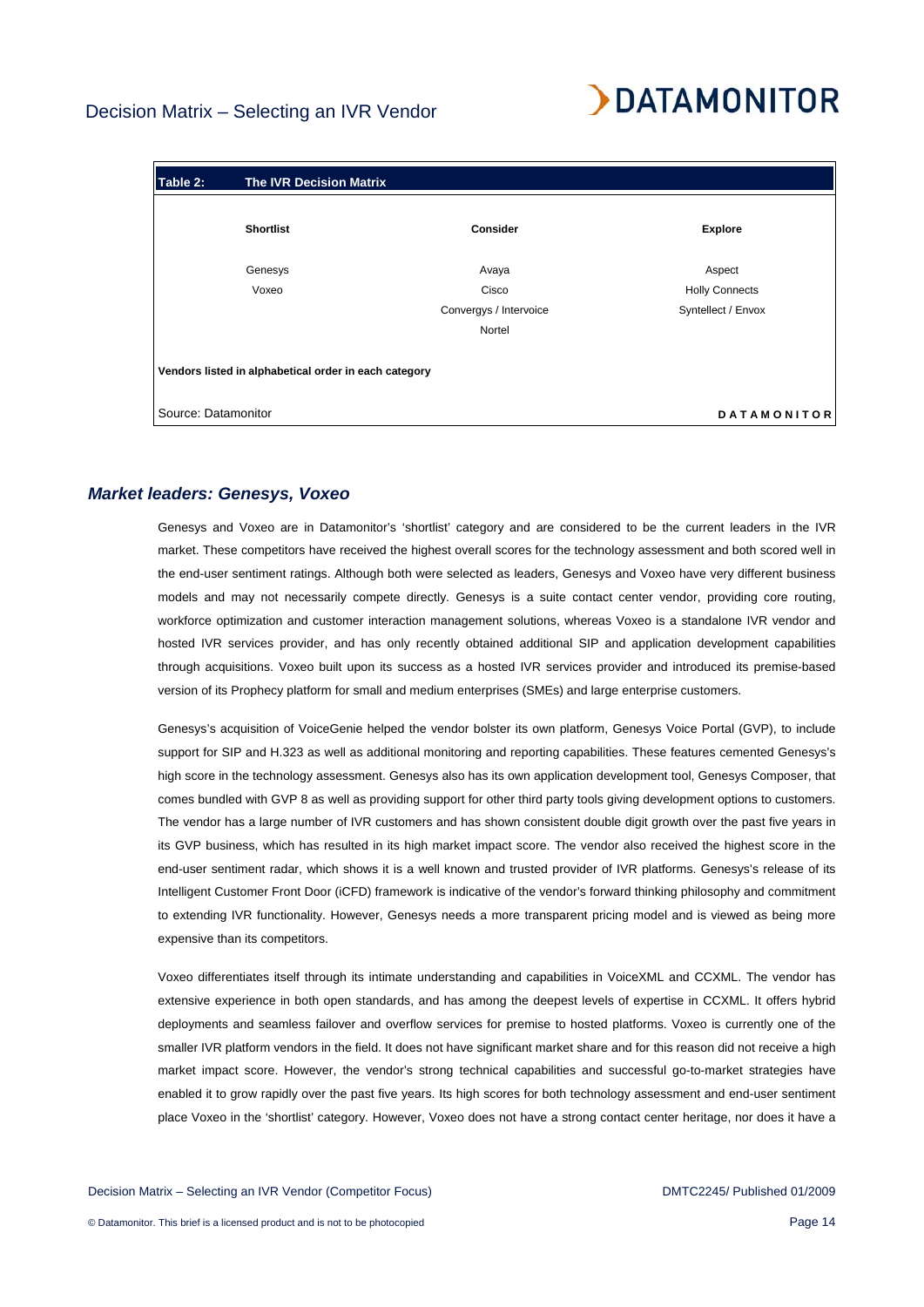suite of contact center products. It should focus on increasing its brand strength in the contact center market and be wary of continuing to provide a high level of support throughout integration with acquisitions and rapid growth.

#### *The challengers: Avaya, Cisco, Convergys / Intervoice, Nortel*

With the exception of Convergys / Intervoice, the vendors in the 'consider' category are all large enterprise communications vendors offering end-to-end IP telephony and contact center suite solutions. Avaya, Cisco, Convergys / Intervoice and Nortel all received high technology assessment and market impact scores. All vendors have a large installed base of IVR customers. The variations in technology assessment scores are minimal and indicate that these vendors are very closely matched in terms of features and capabilities. Each of these vendors excels in certain technology areas and controls significant market share in terms of new shipments and installed systems. In fact, Avaya, Convergys / Intervoice and Nortel have the largest installed base of IVR customers in the global market. The key strengths of these vendors are as follows:

- Avaya has a long heritage in IVR. Its strengths include its focus on application portability across different Avaya platforms and contact center portfolio depth. It has seen strong growth for its Avaya Voice Portal platform (AVP) and has a large installed base with expertise in numerous deployment scenarios, including interactive voice and video response (IVVR). However it does not currently provide or support hosted IVR, and this may be seen as a disadvantage as enterprises want greater deployment choice. It also needs to focus on improving customer support and simplifying the messaging around its two platforms.
- Cisco's strengths are in utilizing the network to enable routing on the edge to support customers with distributed contact centers. This may also be seen as a disadvantage, however, because deployment may be complicated, particularly for those customers that do not already use Cisco back-end infrastructure. Cisco's other strengths are its service creation environment (SCE) tools for building applications and its financial stability, which was recognized by its customers. It is currently the only vendor not yet supporting CCXML in its current version and this will become more important in the future for support of multichannel call control.
- Convergys / Intervoice has one of the largest professional services teams that provide customers with a single vendor solution for IVR platforms, applications and services. The vendor has extensive experience in IVR and has recently integrated Convergys's Dynamic Decisioning Solution (DDS), which allows for the integration of back-end customer data with the latest version of Intervoice Voice Portal (IVP) 6. Intervoice is known as a bestof-breed platform as it is infrastructure agnostic, unlike other vendors with full contact center suites. The company may face some challenges with integrating a services company (Convergys) with a product company (Intervoice).
- Nortel has a long track record in the IVR market. Its strengths stem the robust performance of its IVR platforms, which are known to be highly dependable in the market. The vendor also has one of the largest professional services teams that provide applications and services to complement its IVR offerings. Nortel is focused on providing a range of solutions for different sized customers and flexible deployment offerings. It is also one of the few large premise-based IVR vendors to offer its own hosted platform (Convergys / Intervoice is the other). The vendor faces an uphill battle, as the company's overall financial viability has been brought into question by customers. However, the vendor exhibits buoyancy as a leader in the IVR market, as evidenced by its annual port shipment figures. Nortel has also been slow in releasing its latest platform, Interactive Communications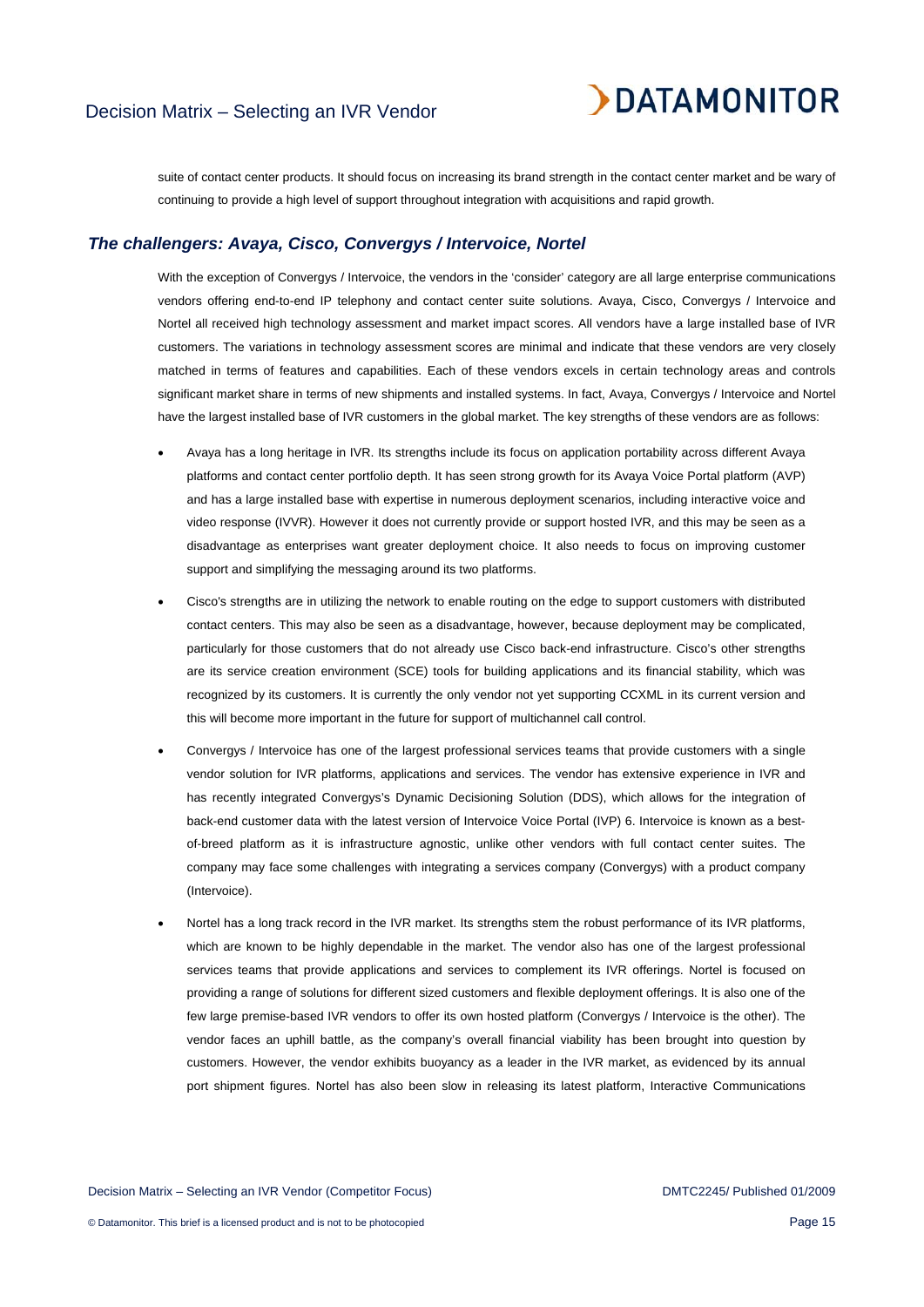

Portal (ICP), and rolling out its hosted services, and has not had first mover advantage in the IVR market for quite some time.

#### *The prospects: Aspect, Holly Connects, Syntellect / Envox*

Aspect, Holly Connects and Syntellect have a smaller presence in the market than the other vendors profiled in the IVR Decision Matrix. However, these smaller vendors have a number of strengths and are suitable for particular deployments.

- Aspect's strengths are in providing all-in-one contact center solutions, and it has a strong position in North America. Its recent partnership with Tellme should help it to gain market presence outside of this region, as well as a stake in hosted IVR services. It does not have any live deployments with outbound speech or video but it does support these capabilities and is expected to gain a stronger position in the market through its partnership with Tellme.
- Syntellect / Envox has extensive experience in the IVR market and provides a strong technical solution; its differentiator is that it is able to integrate with a number of vendors through its CT Connect product, inherited from Envox. Its professional services team has expertise in deploying DTMF and speech applications, and it also has developed a unique VoiceXML testing product, Voiyager, which is the first of its kind. Challenges for Syntellect include its integration with Envox and the convergence of the two platforms. Customers may be unsure of its future direction and Syntellect must provide a clear roadmap and migration path.
- Holly Connects' strengths include its strong customer relationships and the robustness and scalability of its carrier-grade platform. The vendor is known for being a purist when it comes to the support of open standards such as VoiceXML, SIP, CCXML and other industry standards. Holly Connects also has sophisticated reporting and monitoring capabilities. It has an advantageous market position in Asia Pacific (APAC), particularly among carriers and large enterprises. However, the vendor's small size and reliance on partners to provide some of the capabilities that its competitors offer, such as an SCE, can increase the TCO of its IVR solutions.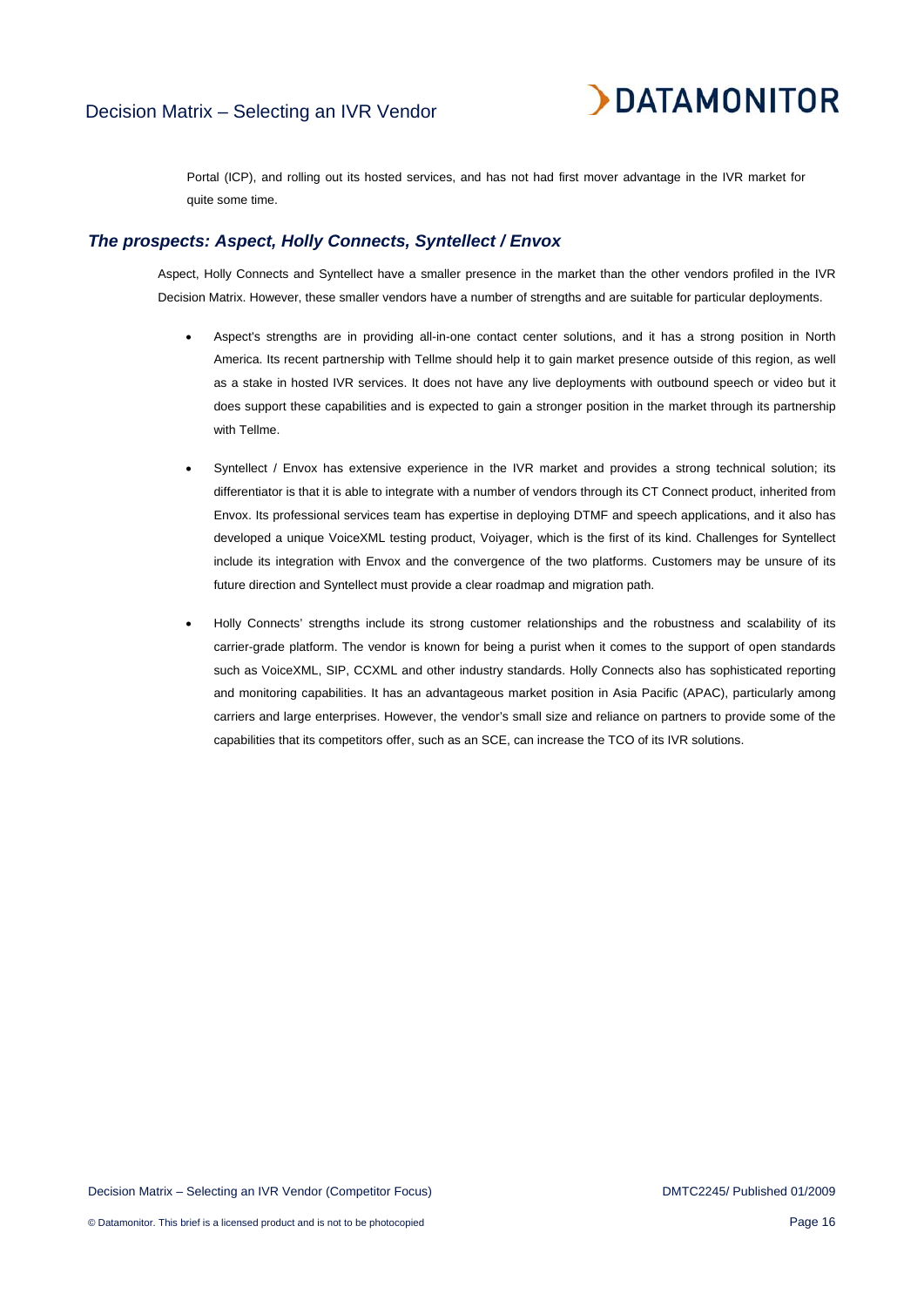### **MARKET LEADERS**

The IVR competitive landscape varies significantly across the three areas covered by Datamonitor's Decision Matrix: technology assessment, end-user sentiment and market impact. It is important to consider these categories separately in order to develop a more complete understanding of each vendor's particular strengths and weaknesses, and why it has been assigned a 'shortlist', 'consider' or 'explore' rating. In the following section of this report, Datamonitor will present the market leaders for each area and then discuss how they vary across the sub-criteria within the assessment areas.

#### *Market leaders: technology assessment*

The market leaders figure below shows the leading vendors in each of the technology assessment categories. Three leading vendors are presented for each category unless multiple vendors have received the same mark, in which case all vendors sharing the same score are displayed.

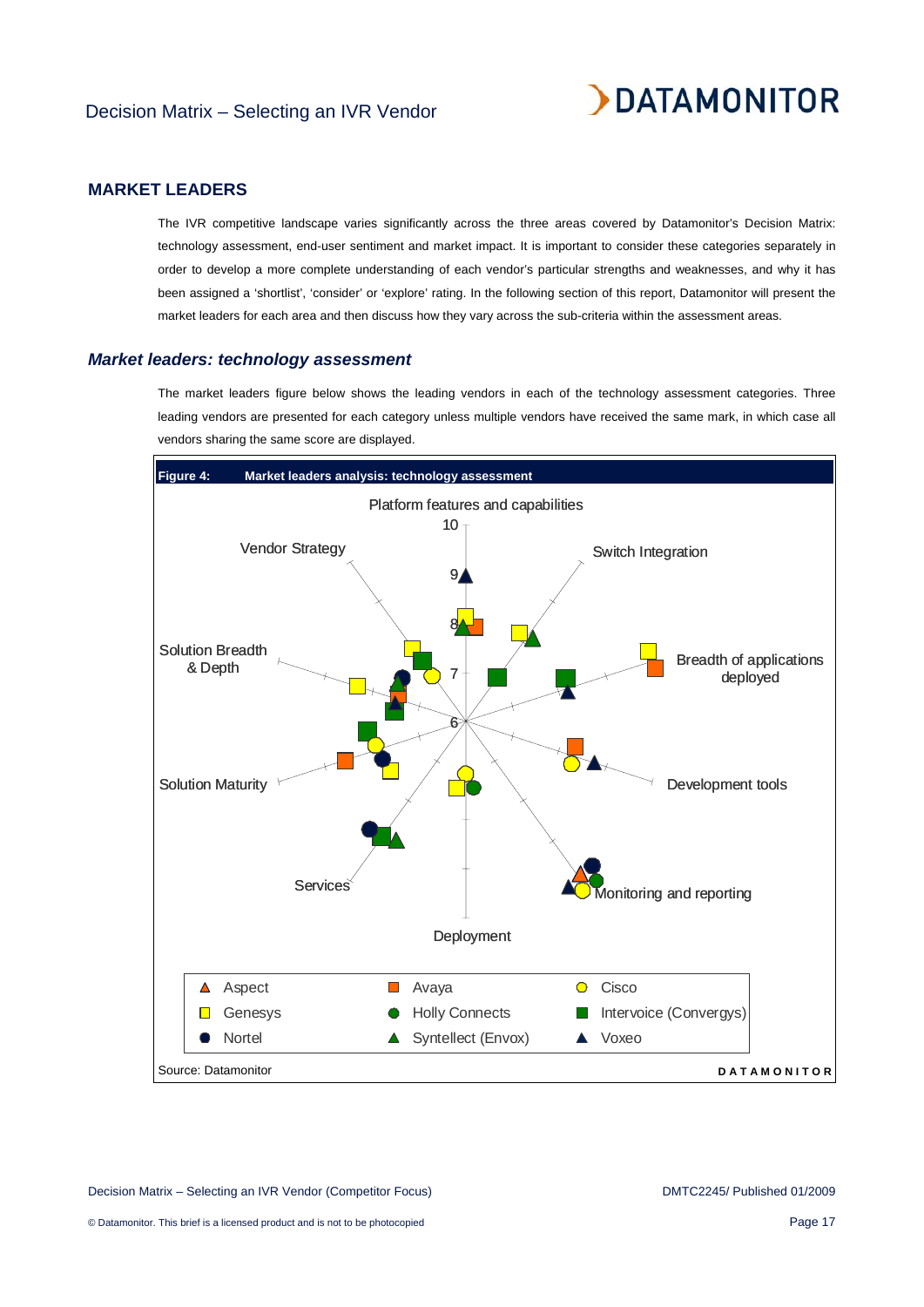## **DATAMONITOR**

As expected, the vendors with 'shortlist' and 'consider' ratings are among the technology assessment market leaders. However, the fact that all vendors are present in this figure shows that each has its own technical strengths. IVR technology is also commoditized, and the apparent clustering of scores reflects the difficulty in differentiation in terms of features and functions. The monitoring and reporting and services categories reflect the densest clustered results. Those vendors not represented in the technical leaders' radar also scored highly in these categories. Vendors must differentiate themselves on professional services, tools, deployment flexibility (in-house or through partners) and use partner ecosystems to increase market share in a commoditized market.

Voxeo achieved the top scores for platform features and capabilities and development tools. It provides support for open standards and has application development tools, which it gained from its recent acquisition of VoiceObjects. It offers this alongside an internally developed SCE for less complex projects.

Genesys is a leader across a number of categories, with particular strengths in solution breadth and depth, vendor strategy and switch integration. Its IVR platform works with the majority of its competitors' ACDs / PBXs and CTI connectors. Genesys's integration with its iCFD product, its strong partner ecosystem and IVR specialization also contributed to its position in the technology radar.

The other notable leaders in this radar include Syntellect for its switch integration and solution breadth and depth. It achieved higher scores because of the addition of the CT Connect product, which it inherited from Envox. Avaya, meanwhile, has application deployment experience for both video and outbound speech, and was rated highly for this as well as solution maturity. It has a large number of installed ports and offers dedicated support for application portability. Holly Connects, known for its adherence to pure open standards and robust and scalable platform, received high marks for deployment, as its average size of deployment is substantially larger than other vendors.

#### *Market leaders: end-user sentiment*

The end-user sentiment radar is based on scores from a survey of vendors' customers. Respondents were asked to rate vendors that they either are currently deployed with, have evaluated and / or have previously deployed products from and no longer use. The scores from each vendor's current customers are briefly discussed in the vendor profiles.

Three vendors dominate the market leaders for end-user sentiment: Holly Connects, Genesys and Voxeo. As shown in Figure 5, all are highly regarded by customers. Holly Connects and Voxeo are two of the smallest vendors profiled in the Decision Matrix; however, both vendors have executed very well in providing support for their clients, as exemplified in their high end-user sentiment scores. Holly Connects was rated highly for product quality, customer support and client engagement. It is known for the reliability and scalability of its platform and has used its high-touch direct sales team to gain loyal customers. Voxeo prides itself on its customer service and 24-hour technical support. As a result of its dedicated customer relations, it has achieved the highest scores for service level and service capabilities, and is in the top two for customer support.

Genesys stands out for portfolio depth, vertical specialization and end-to-end solutions. Given its strength as a provider of contact center suite solutions and its wide portfolio of products, this rating is justified. Cisco has been selected as the leader for financial stability due to its considerable size and brand strength. Avaya was rated highly for portfolio depth, which is reflective of its range of end-to-end contact center and enterprise communications solutions.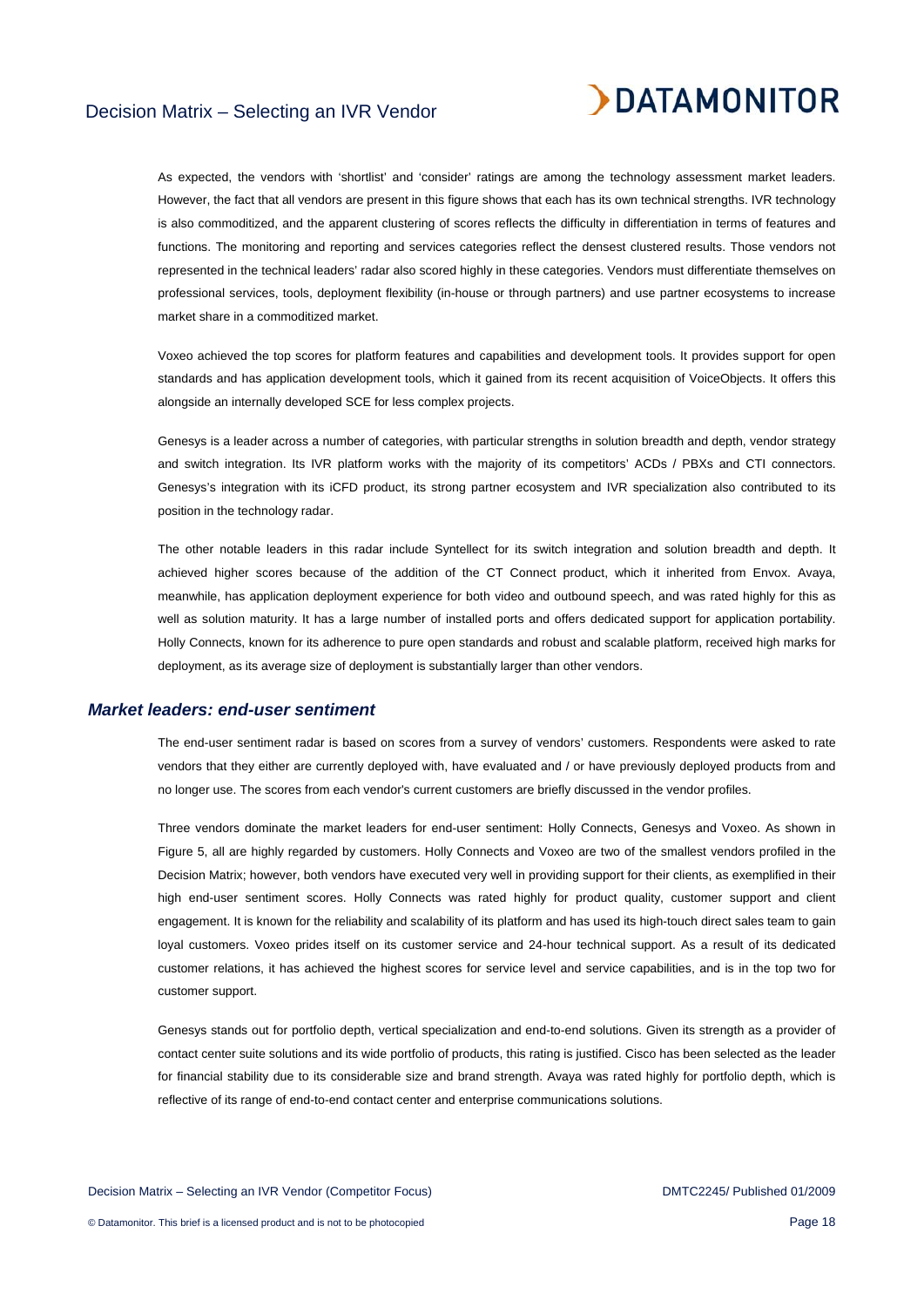### Decision Matrix – Selecting an IVR Vendor



#### *Market leaders: market impact*

Market impact was determined by a combination of IVR port shipments and estimated IVR revenues for 2007. The vendors with the greatest global market share have scored the highest in this radar, with Avaya, Cisco, Genesys and Nortel all featured prominently in Figure 6. Intervoice also has a large number of port shipments and significant IVR revenues and has been rated highly in the revenues category. However, the majority of Intervoice's port shipments are in North America and it does not have as wide a geographical coverage as some of its competitors.

Recognition is based on customers' awareness of the vendors' solutions and Avaya, Genesys and Nortel are the most familiar names. All have strong brand equity and larger contact center suite customers. Voxeo is the newest vendor in the premise-based IVR market, and is currently much smaller in size than the other competitors in this Decision Matrix. The addition of its premise-based platform has proved beneficial thus far for the vendor and it has grown rapidly over the last couple of years. It received the highest score for revenue growth, which was based on a percentage for year-over-year increases in IVR revenue from 2006 to 2007 and does not take into consideration the installed base. Aspect, Avaya and Cisco have also seen strong growth in their IVR shipments but have received lower scores relative to Voxeo's rapid growth.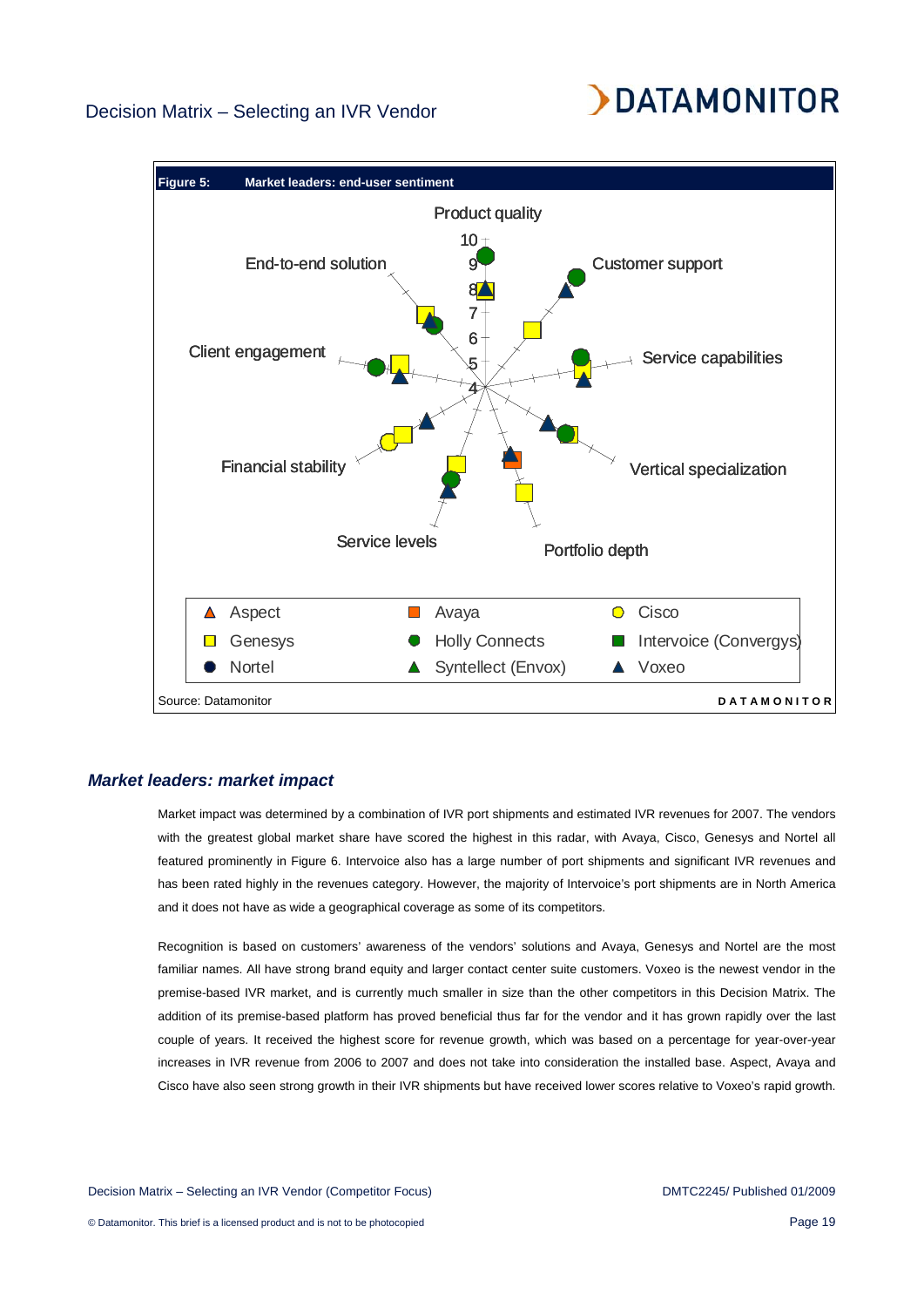## **DATAMONITOR**

It is particularly of interest to note that Cisco and Avaya have seen substantial revenue growth despite their large installed bases over these years.

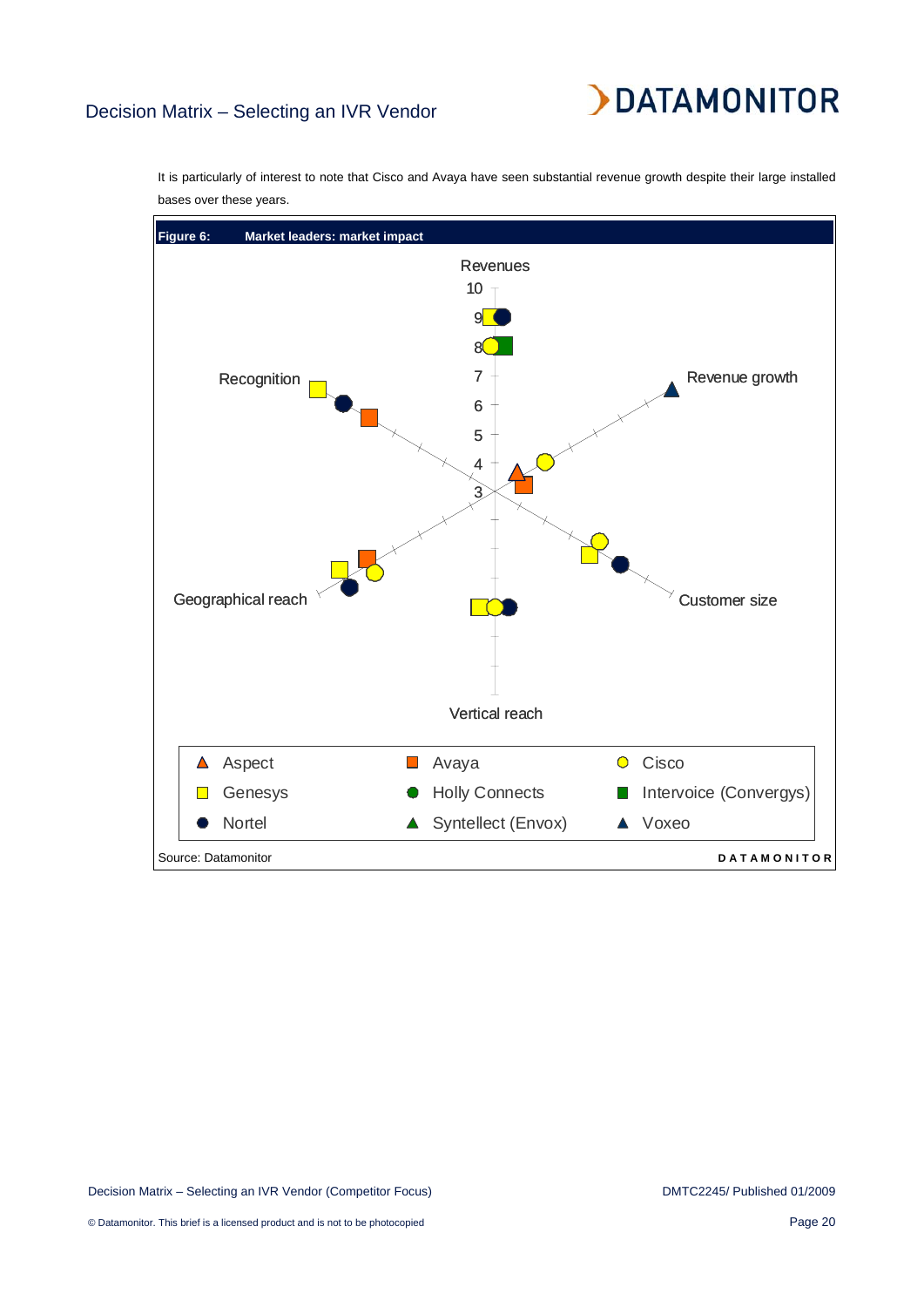## **DATAMONITOR**

### **VENDOR ANALYSIS**

### *Aspect: IVR radars*

Aspect provides a full suite of UC and contact center solutions and services. It has been widely recognized as a leader in outbound and inbound solutions and over the years, through acquisitions and product integration, has become a major provider of fully integrated, all-in-one contact center suites. The vendor offers IVR in two flavors: Aspect Customer Self Service, its standalone IVR product, and through Aspect Unified IP, where the IVR is part of a complete contact center suite. Aspect Unified IP is the company's flagship solution and accounts for the majority of its IVR business today. Aspect Unified IP supports VoiceXML 2.1 and includes its own SCE. The company has primarily focused on premise-based contact center deployments in the past, but it recently announced a partnership with Tellme, a subsidiary of Microsoft, to provide a joint contact center and hosted IVR option for its customers. Aspect is already working with Microsoft on the UC front, where it uses Microsoft Office Communications Server to provide presence capabilities for its contact center solutions. It is expanding this relationship to work with Tellme and is now able to offer hosted and outbound IVR services, which were previously missing from its portfolio.

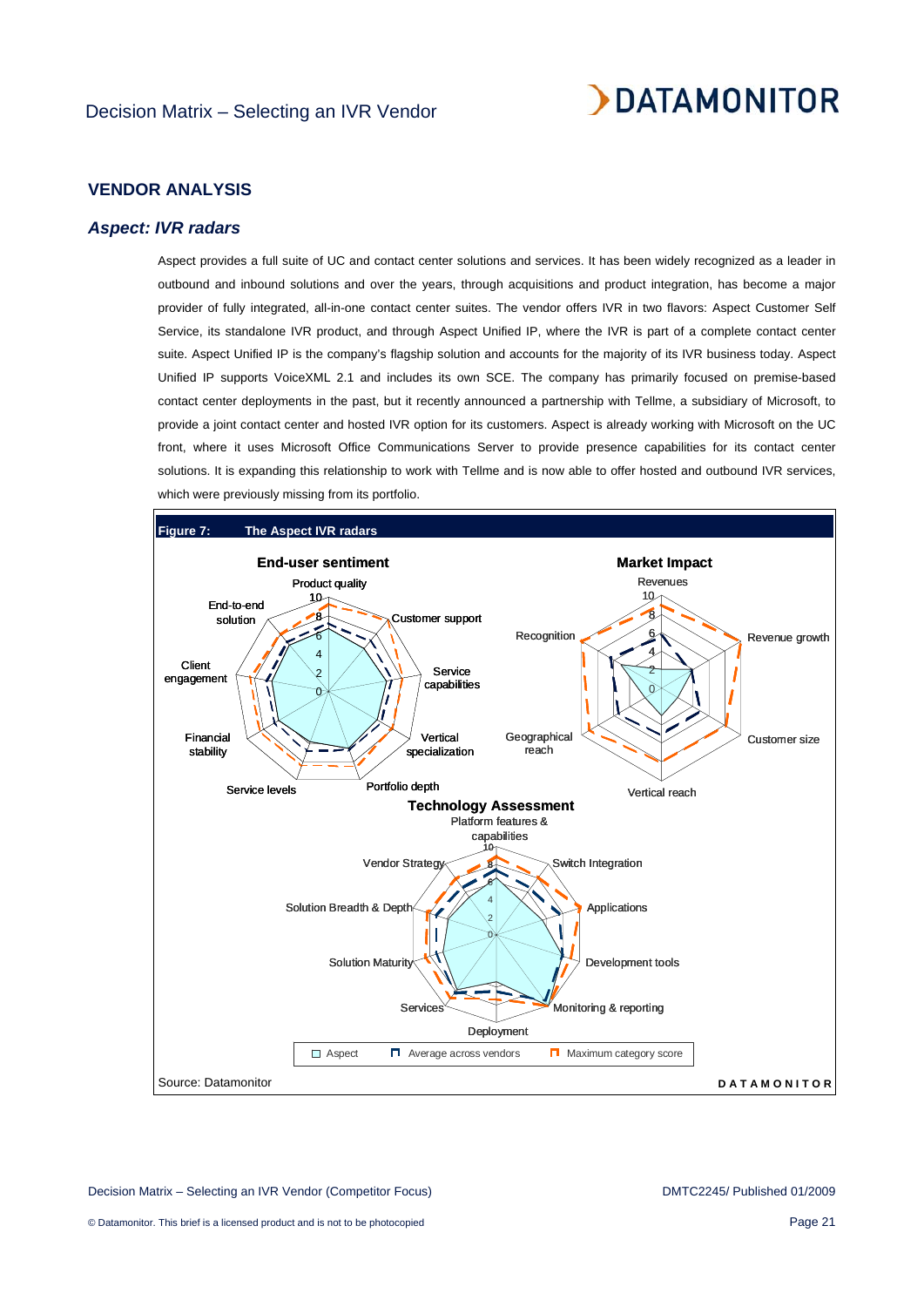Aspect's unique selling points include the ability to provide a complete integrated contact center solution with self service as an element of the customer management process. It focuses solely on the contact center and has many years of experience in providing services and solutions directly aimed at these customers. It offers CTI, ACD, routing and call recording together in its modular Aspect Unified IP solution or as separate functions for best-of-breed contact centers.

#### **Recommendation: explore**

Aspect is a major player in the contact center solutions market; however, it lacks a significant IVR presence. The vendor has a strong professional services team that provides DTMF and speech application development, systems integration and consulting. Aspect's main technology partners are Tellme, Microsoft, Nuance and Loquendo and although it does not have many other external application development resources, it has a number of channel and systems integration (SI) partners worldwide through whom it delivers IVR services. It primarily uses Aspect Professional Services in the US, but outside this region it uses this network of partners to build DTMF and speech applications for its customers. Aspect did not gain as high a market impact score as some of its competitors because it has a lower number of port shipments and a strong US bias, but its Unified IP contact center solution has been growing quickly. Aspect also scored lower in the end-user sentiment and technology assessment radars and has therefore been given the rating 'explore'.

Aspect Unified IP supports both Media Resource Control Protocol (MRCP) 1.0 and 2.0. The vendor, who has traditionally partnered with Nuance, is the first large contact center solution provider to support Microsoft's ASR engine, which brings down the TCO of a speech solution. The vendor also supports Loquendo's ASR to provide customers with greater choice. It has recently gained hosted outbound capabilities through its partnership with Tellme and also offers predictive dialing technology (where it is a leader) to provide sophisticated outbound capabilities. Aspect has a number of large scale deployments with customers such as Lockheed Martin, Experian and Verizon Wireless, but typically its customers are smaller in size. Partnering with Tellme was a good move for Aspect, as it can offer greater deployment options for customers that require large scale, complex self-service applications. Aspect is putting tremendous focus on UC in the contact center and, therefore, the importance of Aspect Unified IP is likely to increase as routing becomes more complex with integrated business processes. Today, Aspect Unified IP and Aspect Customer Self Service are viable IVR platforms for mid-sized deployments in the contact center and can deliver significant business benefits to the organization.

#### **Customer rankings**

Aspect received high ratings from its own clients for customer support, where it received a score of 8.8 out of 10. Its customers rated it well for services, portfolio depth and its end-to-end solution, for which it gained 8.1/10.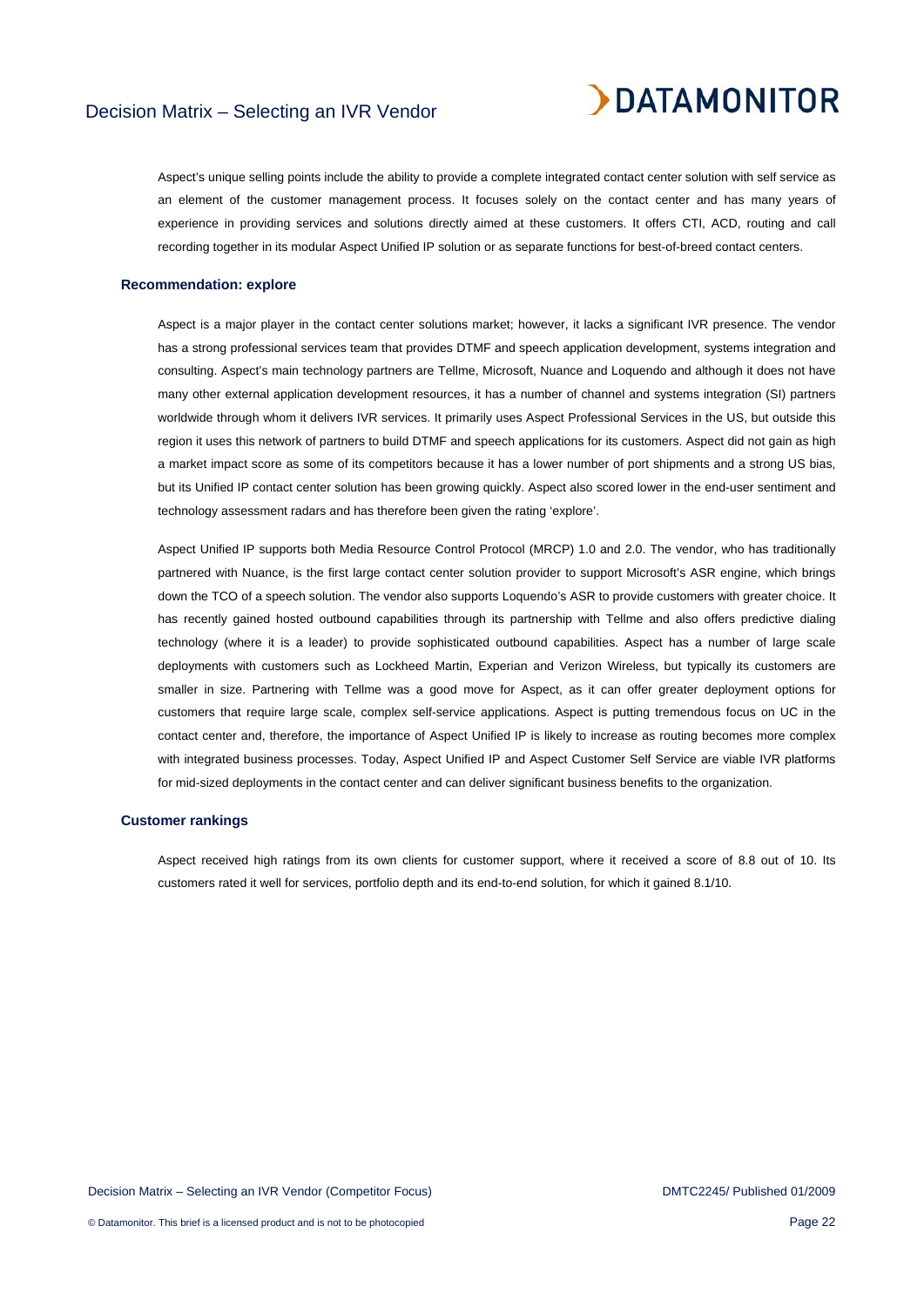### *Avaya: IVR radars*

Avaya has a long track record of success in the contact center, IP telephony and IVR markets. It offers a full suite of contact center solutions for SME and large enterprise customers across the spectrum of vertical markets. Over the last couple years it has ramped up its UC portfolio, and is actively promoting communications-enabled business processes (CEBP) as a strategy that ties together its entire contact center portfolio and IP message. Avaya was sold to private equity investors Silver Lake and TPG Capital for approximately \$8.3 billion in October 2007, and is currently undergoing a transformation. It has announced a number of new executives recently, including CEO Kevin Kennedy, and is in the process of streamlining its business units and aligning its marketing strategies globally. Privatization provides Avaya with additional financial backing for research and development and frees the company to focus on core business improvement and growth, of which self service is a strong part. In the contact center, Avaya has traditionally been a strong vendor among large enterprises and is planning to target mid-market companies by adopting a new indirect sales model for both its enterprise and contact center solutions.

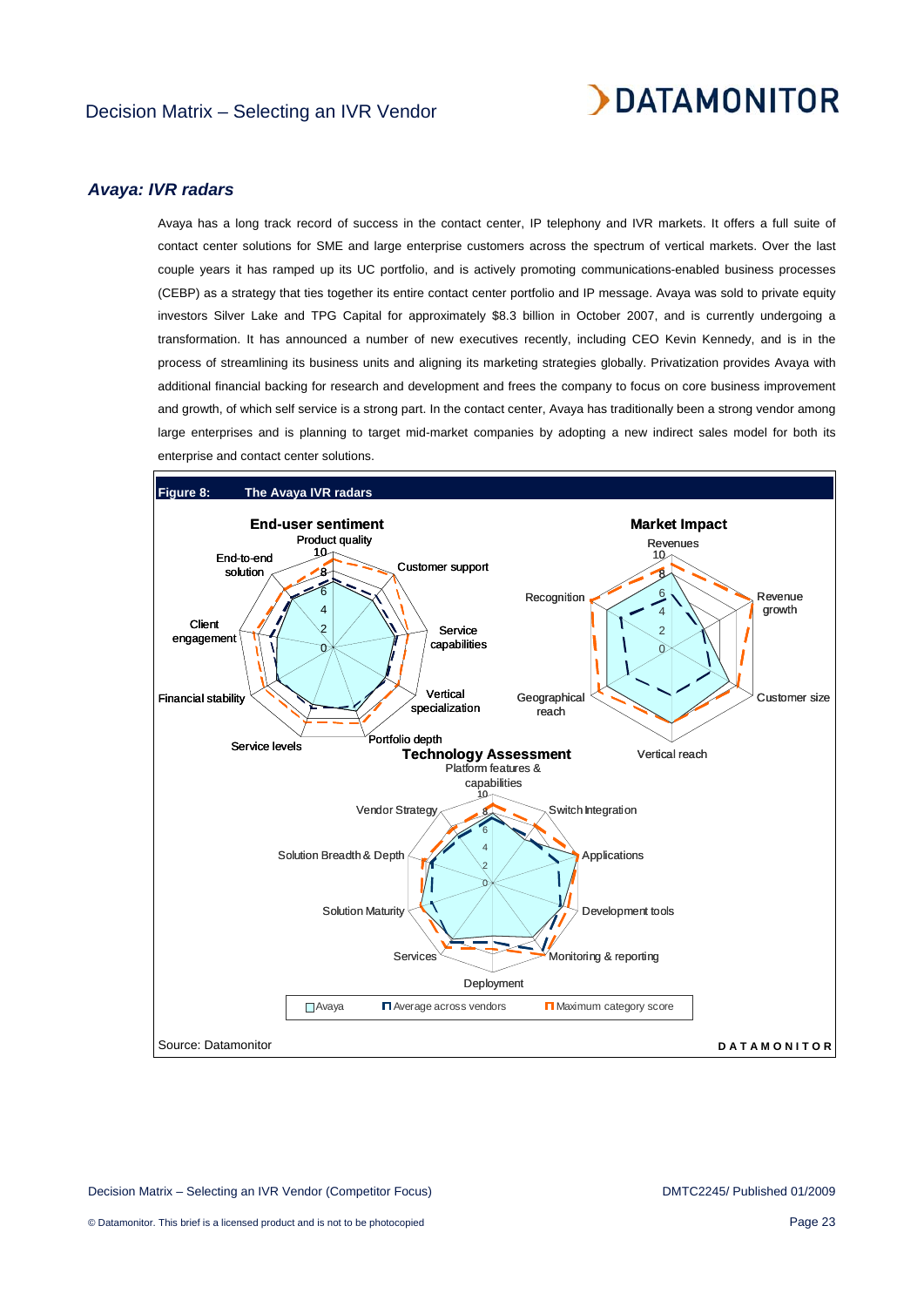## **DATAMONITOR**

Avaya currently offers two IVR products: Avaya Voice Portal (AVP), its next-generation VoiceXML platform, and Avaya Interactive Response (IR), its VoiceXML and legacy Conversant (proprietary) compliant platform. Although it actively supports both platforms, AVP is Avaya's flagship IVR platform, created from the ground up to be deployed in a SIP environment, whereas Avaya IR supports legacy IVR applications and TDM-based environments in addition to VoiceXML applications.

In 2008, AVP overtook Avaya IR in new sales, which is indicative of the market transition from hardware- to software-based IVR solutions. Avaya's unique selling points are its use of CCXML to support inbound, outbound and conferencing services, its flexible platform architecture, and the scalability of its AVP solution. It currently offers free migration from Avaya IR to AVP and prides itself on its support of application portability of both proprietary and VoiceXML applications. This also enables customers to migrate easily from Avaya's legacy Conversant platform to AVP. While the use of SIP standards ensures AVP integrates with other contact center infrastructure providers, it is typically not deployed as a standalone IVR platform, although it has been implemented as part of a best-of-breed solution. Most AVP deployments are sold with other Avaya contact center products due to the routing and reporting benefits inherent in deploying an IVR solution within an Avaya contact center solution. Avaya's in-house development tool, Dialog Designer, is free to its customers and partners and allows developers to build DTMF, speech and video applications. The vendor also has an extensive partner ecosystem in its DeveloperConnect program, which has resulted in a large number of partners supporting AVP and IR.

#### **Recommendation: consider**

Avaya has received high ratings in both the market impact and technology assessment radars. It has a strong market position as the largest provider of contact center solutions globally; however, it did not receive high scores for end-user sentiment. Therefore Avaya has earned a 'consider' rating. Avaya received its highest score in the end-user sentiment radar for portfolio depth, which is unsurprising given its contact center expertise and range of communications solutions. However, Avaya appears to be weaker in client engagement and customer service.

Avaya received above average scores for each of the categories in the market impact radar. It has experienced strong growth for both AVP and Avaya IR platforms through 2008 and has among the largest installed bases of IVR customers. It also has significant market presence across all geographic regions in the world. Avaya's technology assessment scores were taken using its AVP platform, which has the most features and capabilities. In the technology assessment, Avaya scored lower for deployment as it currently does not provide hosted IVR services. Avaya does plan to offer these in the future, but it may be difficult for it to compete against other vendors in an increasingly competitive market. Despite the difficult economy and the increasing interest in hosted services, the majority of contact center customers will still deploy premise-based IVR solutions, and Avaya is in a strong position to make the most of these opportunities. It has considerable experience as a contact center solutions provider and is also able to leverage its position as a UC provider to create crossselling and upselling opportunities. Although AVP is typically deployed with Avaya Communications Manager as part of a complete Avaya suite, it does integrate with all major IP / SIP-based vendor switches.

Avaya received the highest score for breadth of applications deployed as well as solution maturity. In terms of applications, it offers good support for outbound IVR including live-answer and answering-machine detection. It is also one of the few vendors to have deployed interactive video and voice response (IVVR) in a kiosk environment as well as offering support for video application development in DialogDesigner. Avaya will continue to control a large share of the IVR market, as it is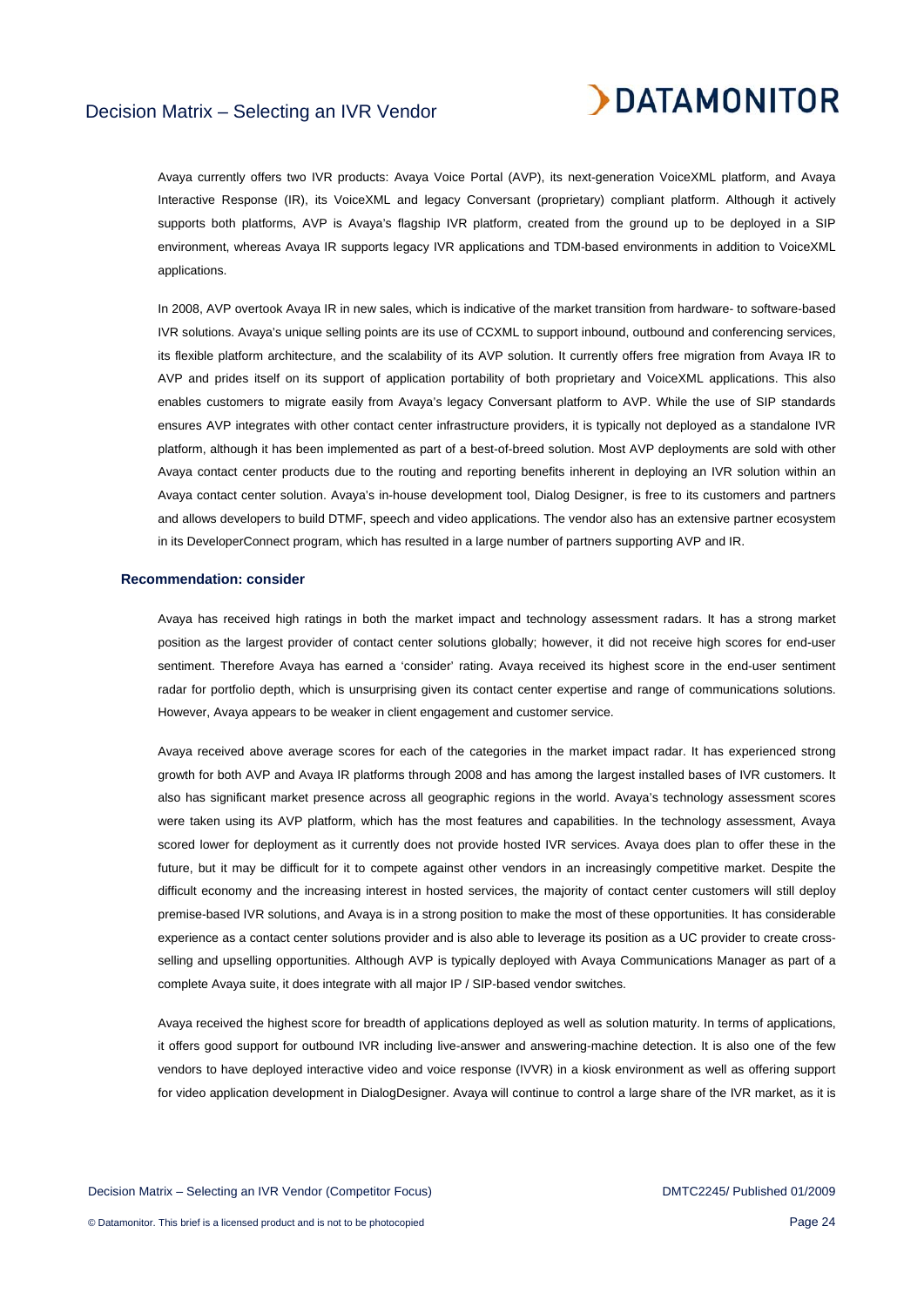

a leader in the space, but it is important for it to focus on its customer service and support and simplifies its product marketing and messaging around AVP and IR.

#### **Customer rankings**

Avaya received an average score of 8.3 out of 10 for product quality and portfolio depth from its own customers. It was also rated as one of the leaders for portfolio depth in the overall scores, which take into consideration all Avaya respondents, including past customers.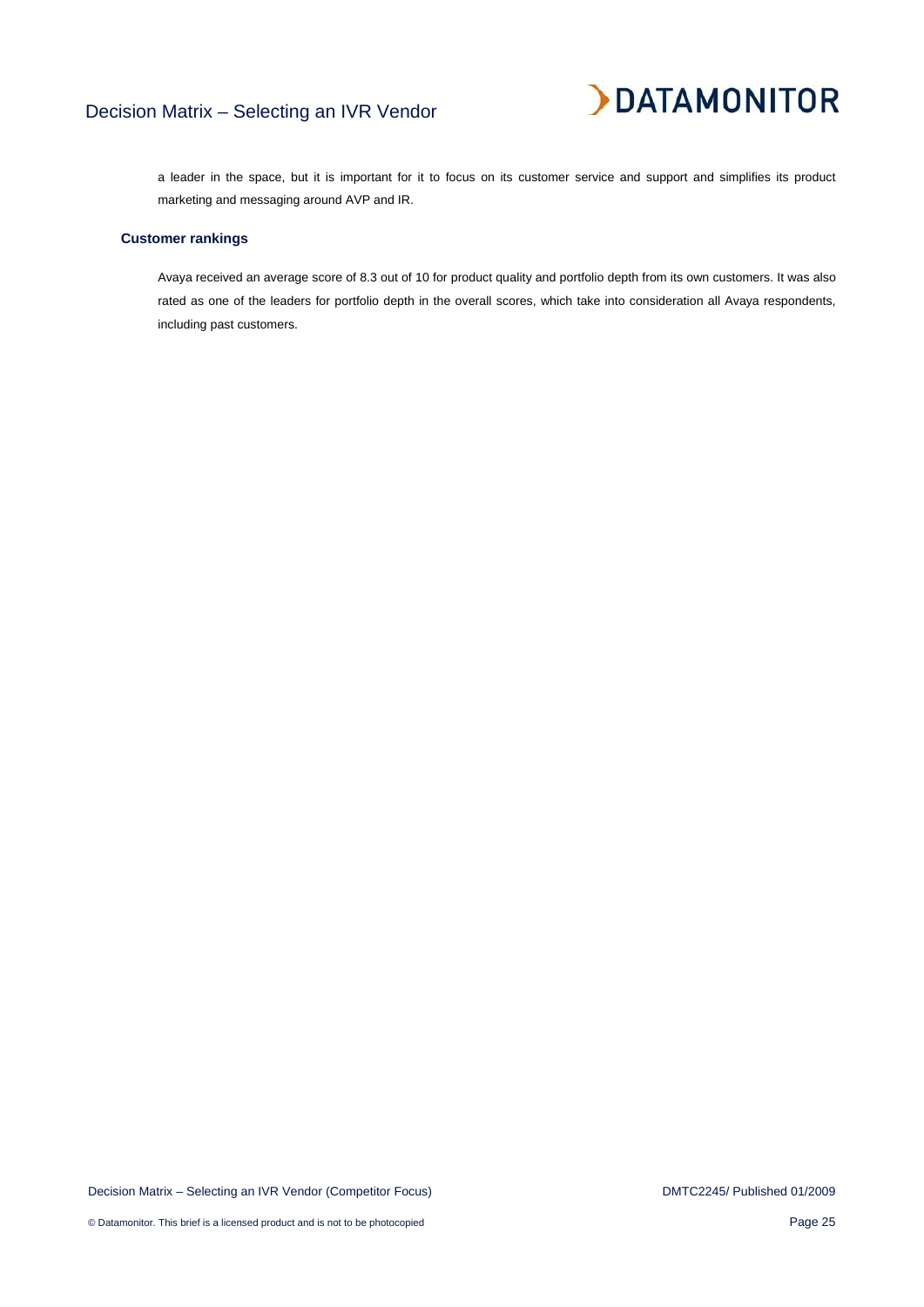### *Cisco: IVR radars*

Cisco offers two IVR products: Unified IP IVR, which is designed for contact centers with 10–300 agents, and Unified Customer Voice Portal (CVP), which is its flagship platform. IP IVR is an out-of-the box solution with integrated media processing and call control bundled on a single server, with the option of speech recognition support. It is based on IP and is typically sold alongside Cisco's Unified Contact Center Express (CCX). CVP, on the other hand, is a distributed, software-based platform that resides at the edge of the network, and in doing so provides advantages for distributed contact center operations and branch locations. It is Cisco's large enterprise IVR platform, supporting both hosted and hybrid solutions, where the application and routing can be controlled either by the enterprise, the contact center or an external party.



In 2006, Cisco increased its stake in IVR and acquired Audium, which enables it to provide an SCE bundled with its IVR solutions. Unlike most of the companies in the market, which have their own SCEs, Audium continues to support other vendor platforms; this provides Cisco with the opportunity to migrate companies using other IVR platforms to CVP while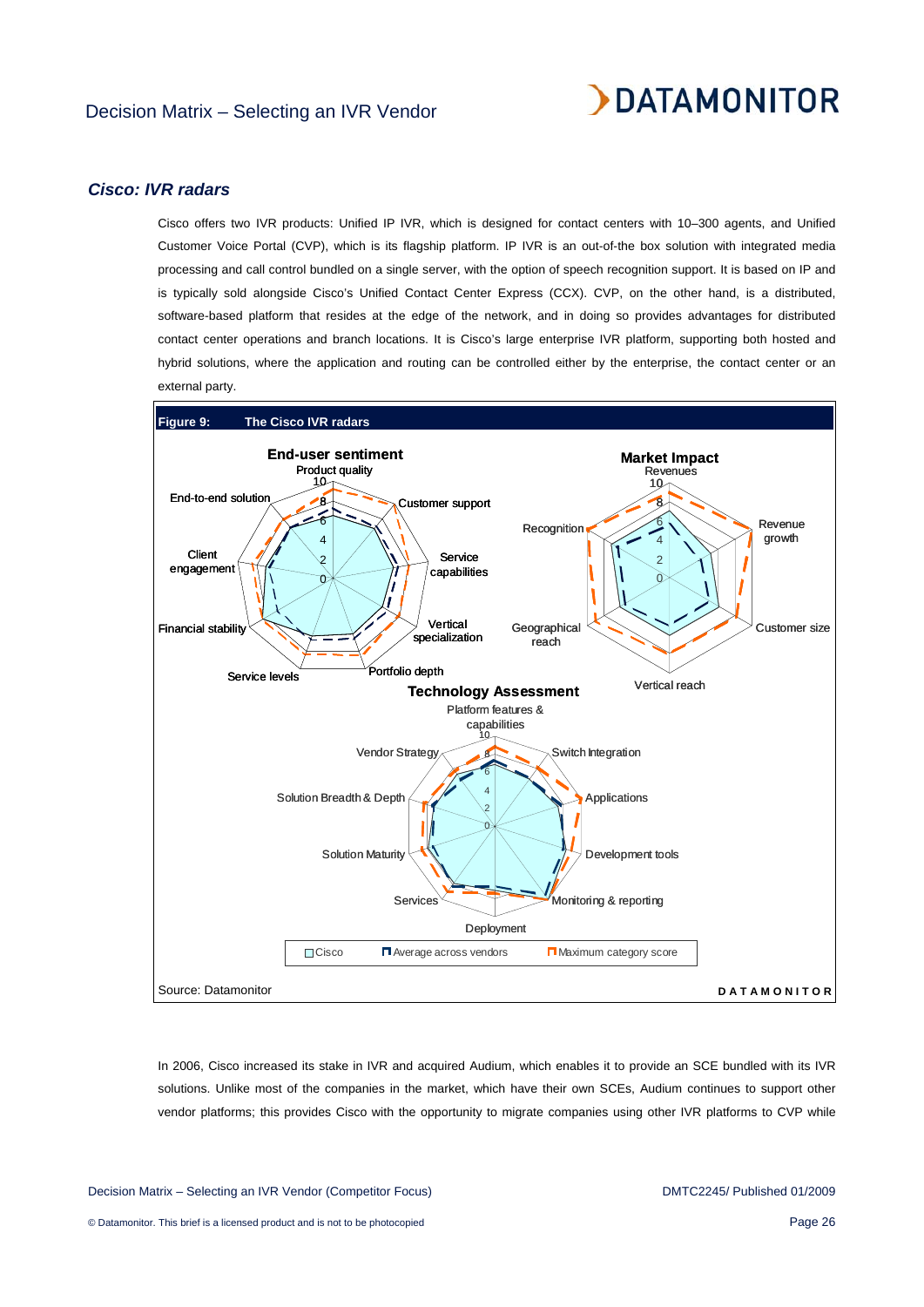## **DATAMONITOR**

protecting their applications. Cisco has a tremendous amount of traction in the contact center market today, and as a result its IVR port shipments are growing at a rapid pace. Like Avaya, the majority of CVP deployments are deployed with products from Cisco's contact center suite and network gateways. Over the past three years, however, CVP has rapidly closed in on the incumbent IVR platform vendors from a features and functions standpoint. Its focus on IP and enhancing IVR with SIP and UC, along with its large Intelligent Contact Management (ICM) installed base, gives it an advantage in transformative deals where call routing and self-service applications are running in an intelligent virtualized network.

#### **Recommendation: consider**

Cisco is a relatively new entrant in the contact center space. While most of its competitors come from a telephony heritage, Cisco comes from the data and network world and has leveraged its brand equity here to gain credibility in the contact center market. It has received above average scores for market impact because of the strong growth in the volume of IVR port shipments over the last few years. It has also received high ratings in a number of categories in the technology assessment radar. Cisco has earned the rating 'consider' because it did not achieve above average scores for many categories in the end-user sentiment radar.

Cisco has been recognized by its customers for its financial stability, and was rated as the leader in this category of the end-user sentiment radar. It was also rated above average by customers for client engagement and end-to-end solutions but is weaker in product quality and portfolio depth than some of the other competitors, such as Genesys and Holly Connects. In terms of technical capabilities, Cisco has achieved high scores for both monitoring and reporting and development tools. It is the only vendor that is not yet supporting CCXML. Although Cisco does not yet see widespread adoption of this technology, it will be supporting this in future releases of CVP. CCXML is becoming more important to support multichannel call control and will be a necessity for Cisco in the future. It does, however, support a number of ACD / PBX and CTI connectors, despite providing its own solutions. Although Cisco does not currently offer its own hosted services, it does actively sell CVP to hosted and managed services providers, as well as tier 1 carriers.

Cisco has strong global reach and brand strength and will continue to gain ground as an IVR vendor. Over the next few years, Cisco is expected to become a top three vendor in terms of new IVR shipments. Although CVP does work as a standalone platform, it is sold mostly to existing and new ICM customers. As a result, monitoring and reporting can be complex, as disparate tools are required for ICM and CVP. Cisco is still very network-focused, so a high level of knowledge is needed by channel partners to sell CVP to non-Cisco customers or as a standalone platform. Cisco should leverage its brand strength and continue to focus on deploying self service in regions such as the Middle East and Africa and APAC, where there is significant growth potential for new self-service solutions. It should also have more messaging around the success of CVP in the self-service market, which has been limited compared to its competitors. Cisco has demonstrated a strong commitment to customer satisfaction in recent years and to this end operates staffed resources to assist customers and partners in the development of tested, interoperable IVR solutions through programs such as the Cisco Technology Developer program.

#### **Customer rankings**

Cisco received a high score of 8.8 out of 10 from its own customers for financial stability. It also received high scores from its own customers for customer support, services capabilities and end-to-end solution, where it scored 8.1 out of 10.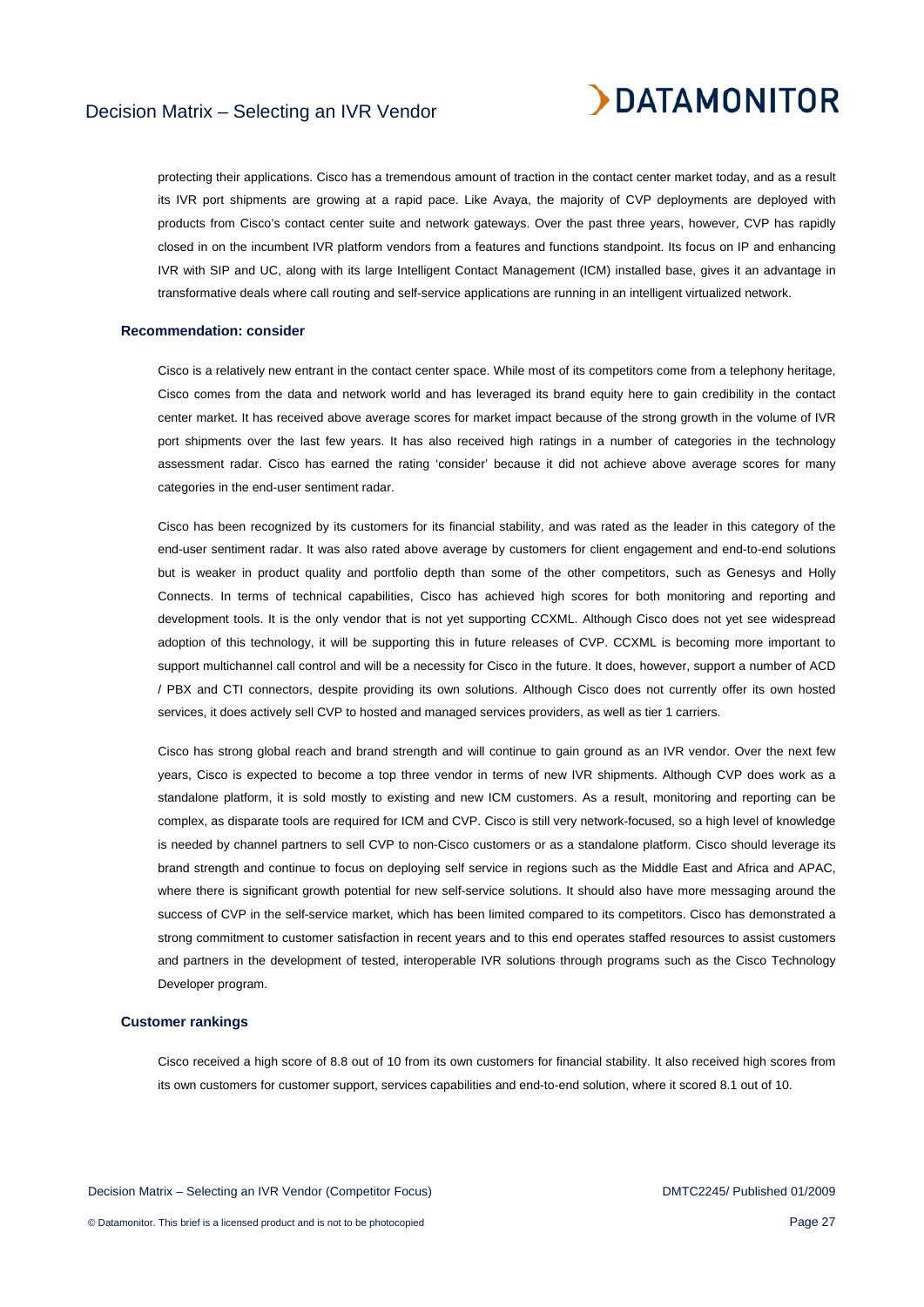#### *Convergys / Intervoice: IVR radars*

Intervoice has been providing IVR solutions for the past 25 years and was widely recognized as the largest standalone IVR platform and applications vendor in the industry. Over the last couple of years, Intervoice expanded its portfolio to include an IP contact center offering through its acquisition of Nuasis. In September 2008, Intervoice was acquired by Convergys, a global tier one contact center outsourcer and relationship management provider of customer and HR services. Although Convergys had its own existing hosted IVR solutions offering, it gained a significant amount of intellectual property, expertise, products and services, global sales force, channel partners and a very large IVR customer base through its acquisition of Intervoice.

The latest version of the Convergys / Intervoice IVR platform, called Intervoice Voice Portal (IVP), is a software-based, VoiceXML 2.1 compliant platform that appeals to multiple market segments. The platform can be deployed on premise, as a managed service or hosted as a solution. IVP is offered in three flavors to address different customer requirements: Express, Enterprise and Enterprise Pro. As the names suggest, the Express edition offers basic functionality and caters to the SME market, the Enterprise edition has added reporting and basic voice application development support, and the Enterprise Pro edition has the most features and capabilities, including Interaction Composer, support for State Chart XML (SCXML), and an advanced notification gateway.



Interaction Composer is Intervoice's Eclipse-based SCE for building, deploying, and managing applications. It includes an extensible framework that enables companies to develop complex voice and multimodal applications. The tool complements Convergys's DDS, a proprietary engine that provides personalization capabilities by using dialog management and remembering previous user interactions. DDS funnels multichannel interactions through a single engine, which interacts with an IVR and / or human agents. The entire solution includes what Convergys calls a real-time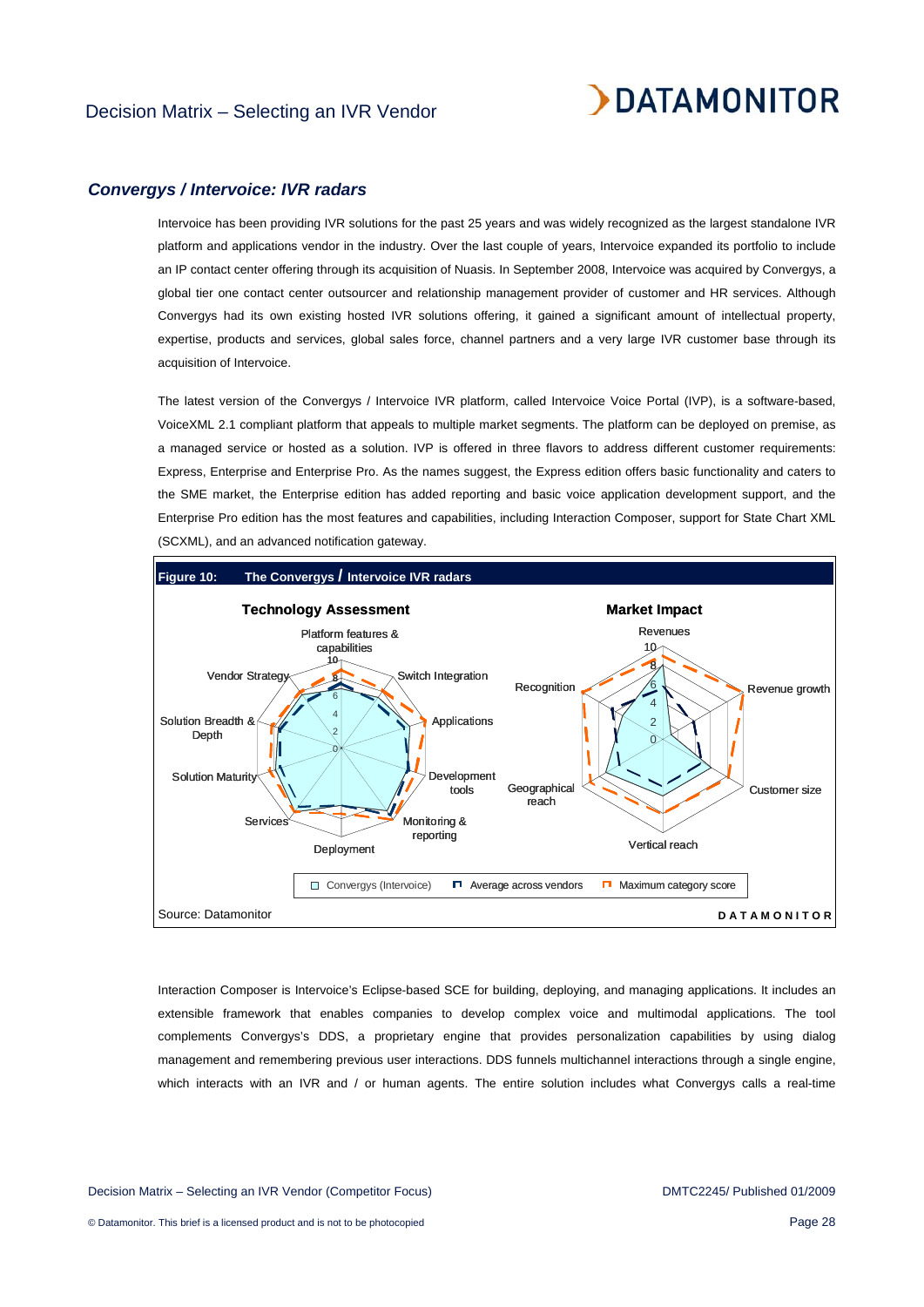decisioning engine, which reacts to customer interactions coming through voice, web, SMS, or chat portals based on its access to back-end customer data.

#### **Recommendation: consider**

Convergys / Intervoice did not receive a score in the customer sentiment radar as there were not enough customer responses to qualify a rating. However, it received high scores in the technology assessment and market impact radars and has therefore been given the rating 'consider.' In terms of technical capabilities, Convergys / Intervoice received above average scores for services, applications and maturity. With the inclusion of Intervoice, Convergys has one of the largest professional services organizations in the industry that offers application and VUI design, implementation and consulting services, setting it apart from most of its competitors. Convergys / Intervoice also supports a wide variety of enterprise applications such as DTMF, speech, outbound, personalized IVR (through DDS), and multimodal applications. The company has received high ratings for solution maturity because of its large installed base, market share, experience and support for proprietary application migration.

It is too early to tell whether the new company will successfully leverage economies of scale across its agent business and self-service solutions, but the combination of the two companies certainly places Convergys / Intervoice in a unique position in the IVR and contact center markets. Convergys / Intervoice may find itself competing on new fronts against vendors that have end-to-end contact center solutions and enterprise communications portfolios as well as large service providers and other contact center outsourcers. In addition, while Convergys is primarily a services company it now sells and supports a product offering in IVP. This presents a significant opportunity for Convergys, as it can offer variations of managed services for overflow, bursting and disaster recovery to support premise-based customers.

Integration between the two companies is not yet complete, and marrying a services company with a platform company can have obstacles; however, with the successful launch of IVP 6 it seems the integration is headed the right way from an IVR platform perspective at this time. Convergys / Intervoice must work to protect its customer base and support migrations from legacy Intervoice platforms to IVP.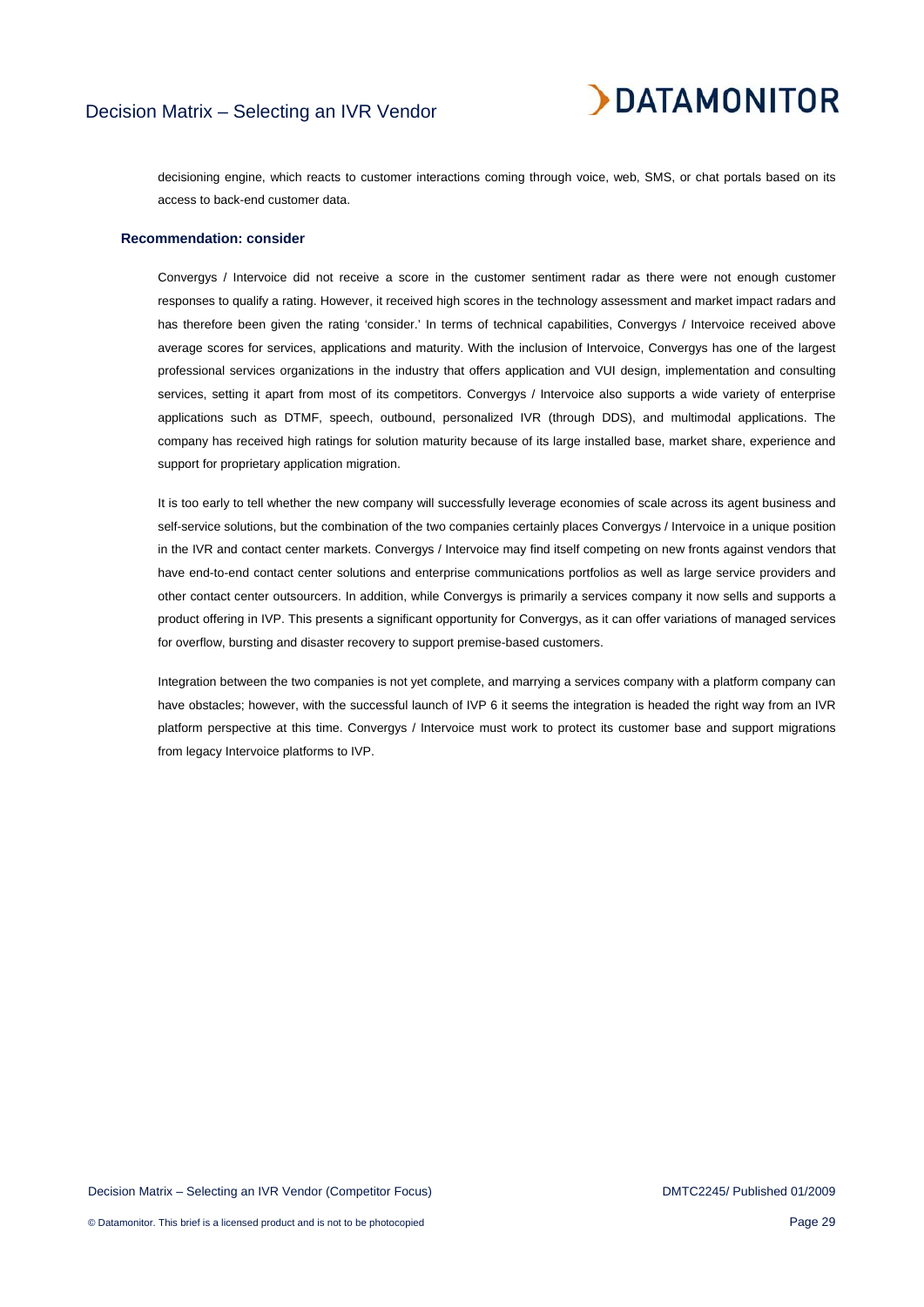### *Genesys: IVR radars*

Genesys, an Alcatel-Lucent company, is focused on providing contact center software, core routing, workforce optimization, and customer interaction management solutions alongside self service. Genesys entered the IVR market with its acquisition of Telera in 2002 and since then has emerged as a major player in VoiceXML platforms in the contact center space. Genesys Voice Platform (GVP) 8 is a conflation of the company's eponymous voice platform with VoiceGenie's, which Genesys acquired in June 2006. Streamlining what had previously been separate platforms increases efficiency, decreases overhead costs, and allows GVP 8 to maintain more competitive pricing in the marketplace. Genesys products have been typically more expensive than its competitors in this space. This consolidation is also likely to enhance the platform's overall performance, particularly by increasing the processing system's speed. The integration is being carried out in three stages and is set to be completed in H2 2009 with the release of GVP 8.2. The addition of VoiceGenie has helped bolster GVP's support for SIP and H.323 as well as improved monitoring and reporting capabilities. Genesys is investing heavily in application development tools and offers Genesys Composer with GVP 8, an Eclipse-based SCE. The company also has a variety of third party tools, such as Vicorp, Open Methods and VoiceObejcts (Voxeo) available for developers to deploy applications on the GVP platform.

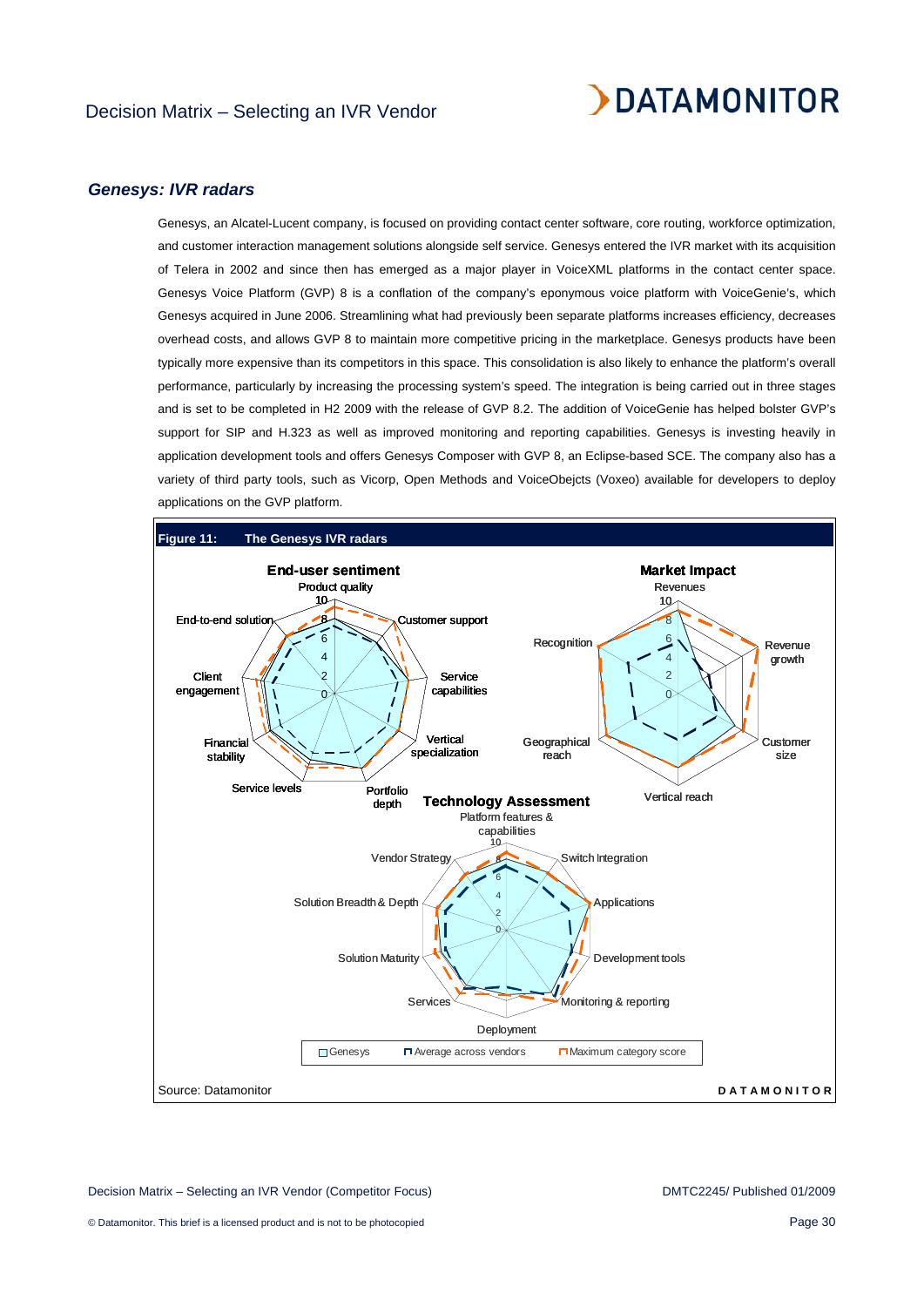## **DATAMONITOR**

Genesys is emphasizing next-generation applications, such as Proactive Contact, a campaign management tool; Virtual Hold, a customer callback solution; and iCFD, which enables the connection of sophisticated self-service applications with back-end systems. Additionally, Genesys continues to work closely with customer relationship management (CRM) vendors and integrate its solutions with the Genesys Gplus Adapter. It allows enterprises using GVP 8 to easily install sophisticated applications that communicate with back-end systems. In other words, Genesys is emphasizing business value over technological innovation; this is reflective of an industry trend wherein vendors attempt to offer comprehensive contact center solutions, touting full-suite products over point solutions. So while GVP 8 can be used as a standalone platform for some applications, like video or outbound notification, more specialized needs like leveraging Outbound Voice for campaign management on automated applications requires the full Genesys suite.

Genesys still needs to protect the investment of customers using previous versions of GVP and VoiceGenie platforms. To enable this, Genesys includes the software upgrade free of charge for existing customers under maintenance. GVP 8 supports previous GVP and VoiceGenie browsers, to accommodate a number of applications that run on earlier platforms. While even older VoiceXML applications existing on prior platforms should be forward compatible with GVP 8, there are always growing pains when transitioning to an updated platform.

#### **Recommendation: shortlist**

Genesys received some of the highest scores in all three radars and has therefore been placed in Datamonitor's 'shortlist' category. It has a large installed base of IVR customers and has shown consistent growth in its GVP business, as shown by its shipment numbers over the past few years. Genesys also received the highest score in the end-user sentiment radar, indicating that it is a well known and trusted provider of IVR platforms.

One of GVP's key differentiators is its ability to integrate with any back-end platform and it is therefore unsurprising that Genesys received the top score for switch integration. It works with the majority of competitors' ACDs / PBXs and CTI connectors as well as having support for solutions from its parent company, Alcatel-Lucent. Genesys has partnerships with several CRM, BPM and analytics vendors offering many co-developed products. GVP uses CCXML for integrating UC solutions, such as messaging and conferencing, with the self-service system. Genesys also received a high score in applications because it offers support for all types of applications and has deployed a handful of IVVR solutions in Europe, the Middle East and Africa (EMEA). For outbound IVR, Genesys offers call progress detection, including answer machine detection, and has deployed both speech and DTMF applications. It has developed the Genesys Proactive Notification application, which integrates GVP with its Outbound Contact Server to provide multi-channel notifications and list and campaign management.

Genesys's integration with its iCFD product and offering shows forward thinking and it has therefore received a top score for vendor strategy. Although Genesys is not the strongest vendor for technical messaging, it has a clear business plan. In terms of end-user sentiment, Genesys has been recognized as a leader for its portfolio depth, vertical specialization, service capability and end-end solution. It is clear from the survey that Genesys's customers recognize its achievements in this market. Although Genesys did not score below average in any category in the user survey, it should focus on improving its customer service and support, where it did not get top scores. Another question Genesys must reconcile within its iCFD offering is the ratio of product to professional services. Placing an excessive emphasis on professional services undermines the advantages of leading with applications by over-complicating the very system GVP 8 was supposed to help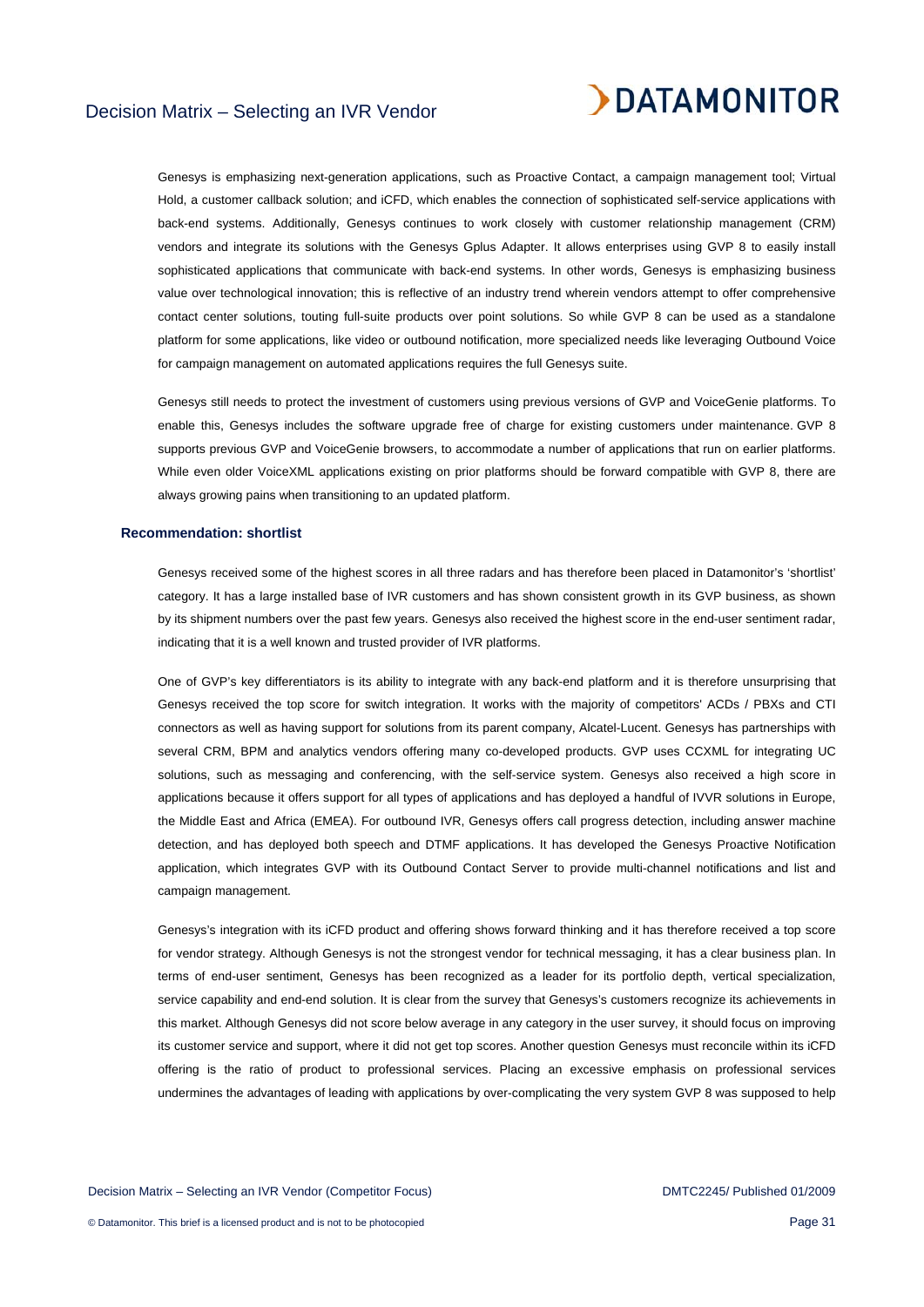

simplify. Productizing the majority of GVP 8 offerings gives enterprise customers more flexibility in supporting and maintaining their solutions, which will ultimately lower total costs. Genesys should lead heavily with product over services.

#### **Customer rankings**

Genesys received the highest scores for portfolio depth, where the average score was 9.6 out of 10, and end-to-end solutions, where it was given a score of 9.1 out of 10 by its own customers. Overall, Genesys was rated the leader for these categories along with vertical specialization and services capabilities, where its clients rated it 8.6 out of 10.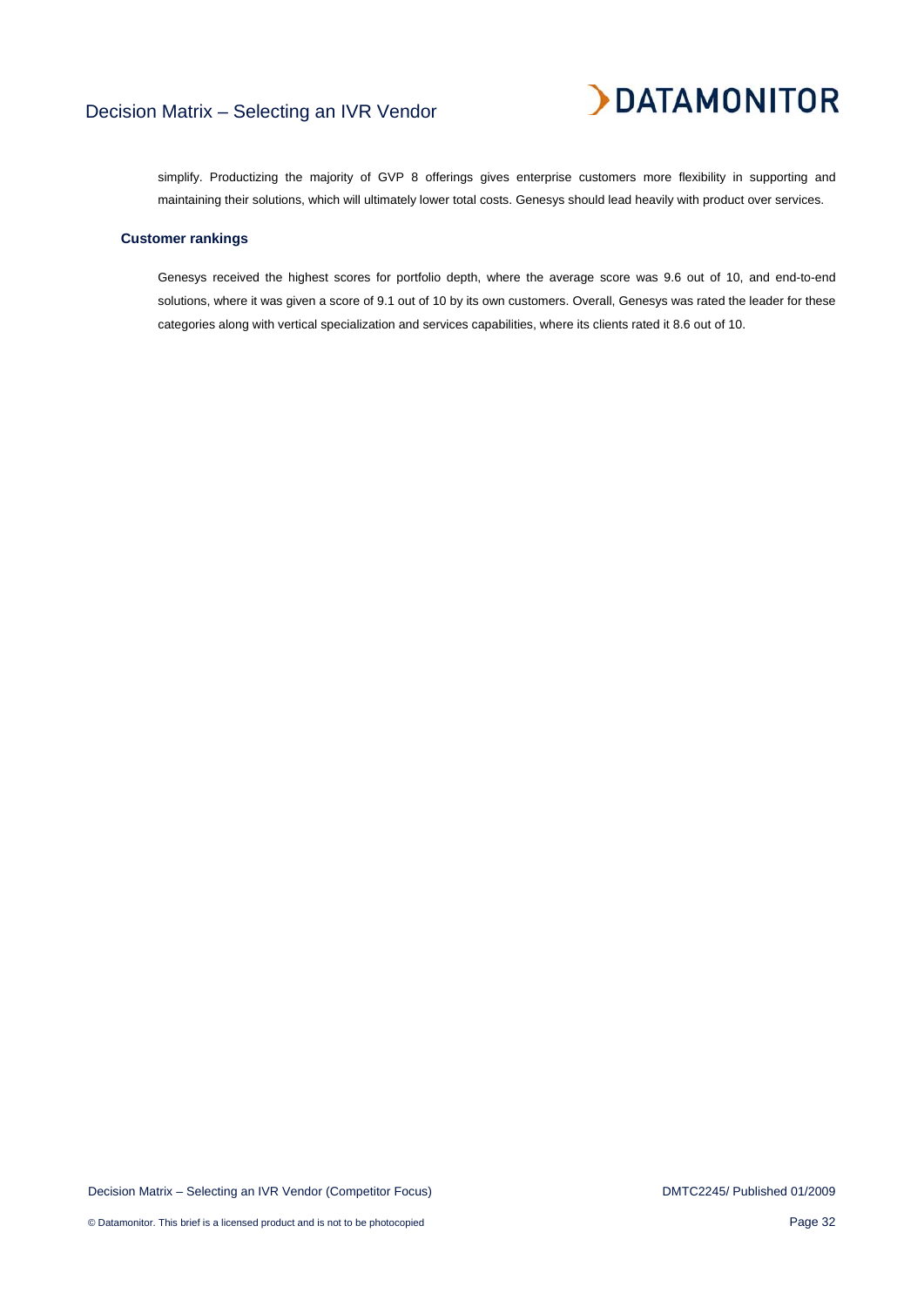## **DATAMONITOR**

### *Holly Connects: IVR radars*

Holly Connects is a specialist IVR platform vendor founded in Australia in 2000 and, as a result, has a large customer base in the APAC region. During efforts to expand its regional presence in North America, Holly Connects moved its headquarters to the United States in 2008. Its IVR product, Holly5, is a carrier-grade IVR platform that is designed to thrive in large enterprise and carrier environments. The platform's key advantages are reliability, cost effective scaling and support for multi-tenancy deployments. Holly5 offers certified support for VXML 2.1 and is currently in the process of adding support for CCXML. It offers its own VoiceXML interpreters as well as outbound and blended inbound and outbound calling. Hosted IVR providers are among Holly's main customer base, along with carriers and large enterprises. The standalone platform is a software-only solution offering remote system management and integration with the majority of leading ACD / PBX and contact center providers. It uses a high touch, direct sales strategy to connect with customers and provides its own professional services for the design and integration of IVR platforms. Holly Connects is particularly suitable for distributed systems because of its centralized management system and telco grade performance.



Decision Matrix – Selecting an IVR Vendor (Competitor Focus) DMTC2245/ Published 01/2009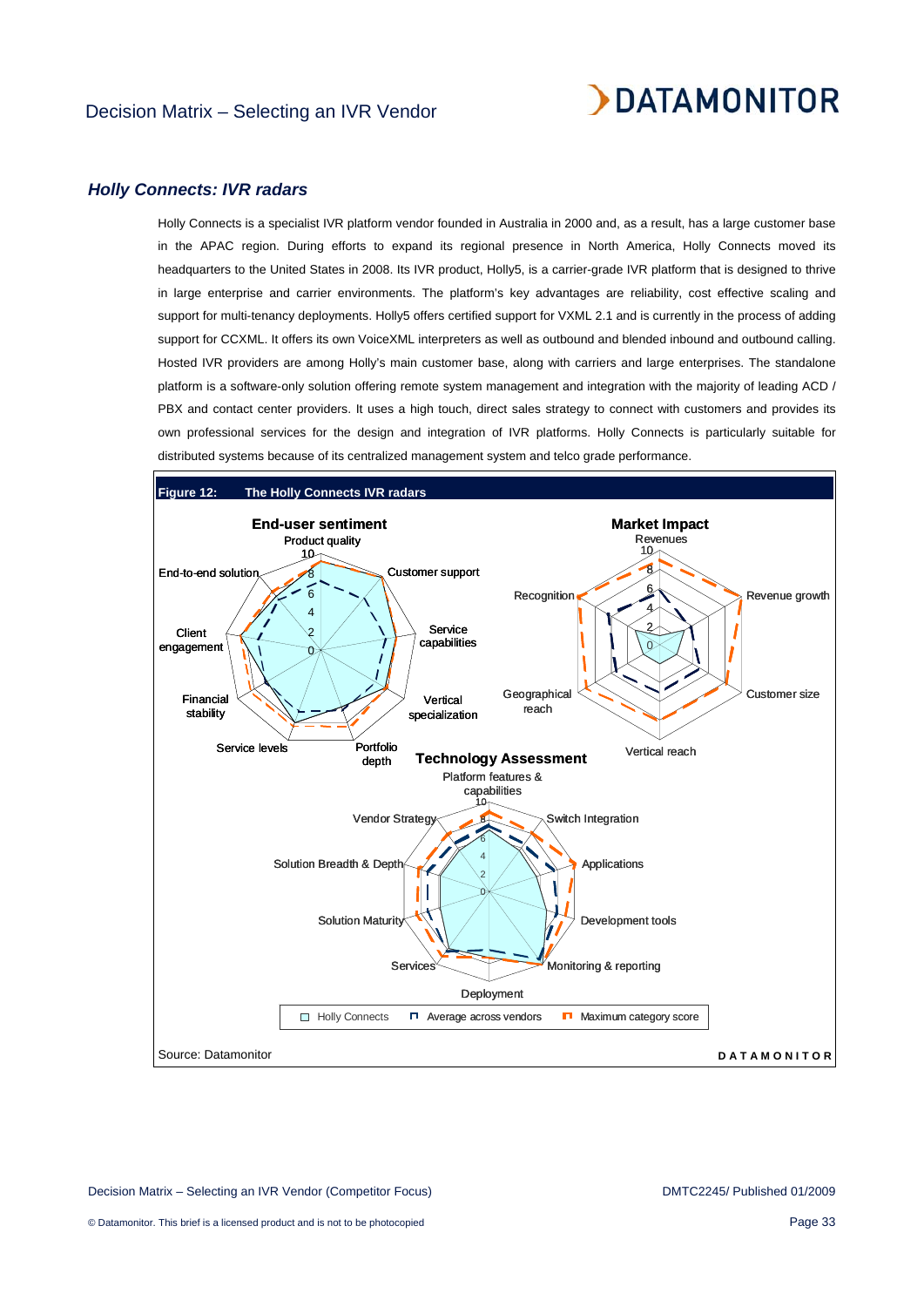## **DATAMONITOR**

#### **Recommendation: explore**

Holly Connects provides a reliable, highly scalable, software-based IVR platform and is highly regarded by its customers. The vendor received a lower market impact score because of its small size, relative to other competitors, in this Decision Matrix. Holly Connects is the only remaining major standalone IVR provider after considerable consolidation in the IVR market over the last several years. Its competitors have gained additional features and capabilities, mainly through acquisitions, and Holly Connects has therefore not achieved such high scores in some of the technology assessment categories. Holly Connects has been given the rating 'explore' because of its smaller size and lower overall technology assessment score. However, the Holly5 IVR platform is a strong contender to become any large scale enterprise's or carrier's IVR deployment, as the platform has strong multitenant and sophisticated monitoring and reporting features, in addition to being aggressively priced in the market. End-user sentiment is high for Holly Connects, as its engineering support team is known for being exceptionally responsive to customer needs.

The majority of Holly Connect's success has been in APAC and its recent move to the US should help it to gain a greater global presence and be closer to potential customers in Europe. However, the challenge in both North America and EMEA will be that there are many more established competitors than in APAC that offer a broader range of solutions. Many of the survey respondents were from the US and EMEA, and this explains why Holly received a lower score for recognition in the market impact radar. It should continue to put efforts into delivering exceptional support to its customers in Australia, where it has an established base, but it needs to focus on marketing and gaining partners outside of APAC in order to succeed.

Holly Connects relies on partners to provide many of the capabilities that its competitors offer, especially application development. For example, Voxeo recently acquired Voice Objects to provide customers with an SCE, and many of Holly's other competitors have in-house development tools that do not require additional per port licensing. Although Holly offers support for the majority of ACD / PBX vendors, it does not integrate with all CTI connectors. This is not as important for Holly, as it offers a pure VoiceXML platform, but not all customers have yet migrated to SIP-based contact center solutions and it has therefore scored lower for switch integration. It should look for additional partners in the North America and EMEA regions, such as Siemens and Alcatel, to help gain a wider market of customers and consider joint go-to-market solutions. Holly5 runs on Linux- and Solaris-based systems, but the company should also consider support for Windows operating systems to broaden its market and so attract more enterprise customers. Although Holly Connects received a lower rating for solution maturity and has not been in the IVR market for as many years as its competitors, it had one of the first VoiceXML based platforms in the market, giving the vendor extensive experience in VoiceXML and other associated industry standards.

Holly5 should be considered for large scale deployments in carrier and large enterprise environments. It uses VoIP and SIP exclusively, which allows it to offer flexible deployment and pricing options, and adheres closely to other industry standards including VoiceXML, MRCP and Java 2 Platform, Enterprise Edition (J2EE). It should be able to compete effectively in North America with its competitive pricing. Holly's excellent customer service, quality and client engagement ratings are also to be noted. The only areas where it did not score as highly in the end-user survey is financial stability because of its relative size and lack of contact center products outside of IVR. Holly should consider creating larger channels to expand at a faster rate, with the aim of increasing market and wallet share.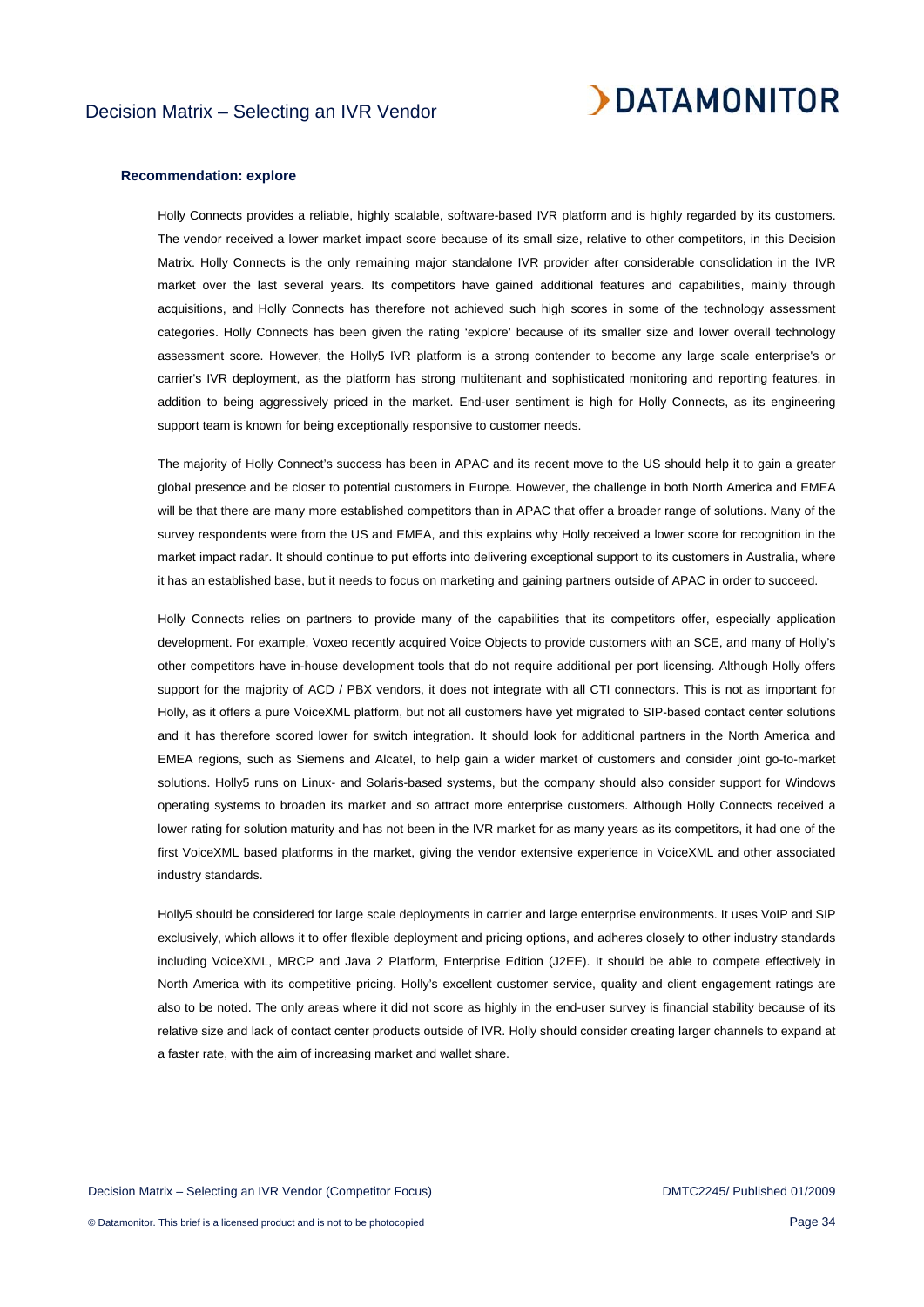

#### **Customer rankings**

Holly Connect's own customers rated it very highly for customer support, where it received an average score of 9.7 out of 10. It also gained high scores for product quality and client engagement, where it received average scores of 9.4 and 8.9, respectively, out of 10. As a result, Holly received one of the highest aggregated end-user sentiment scores. The ratings are indicative of Holly's strong commitment to its customers.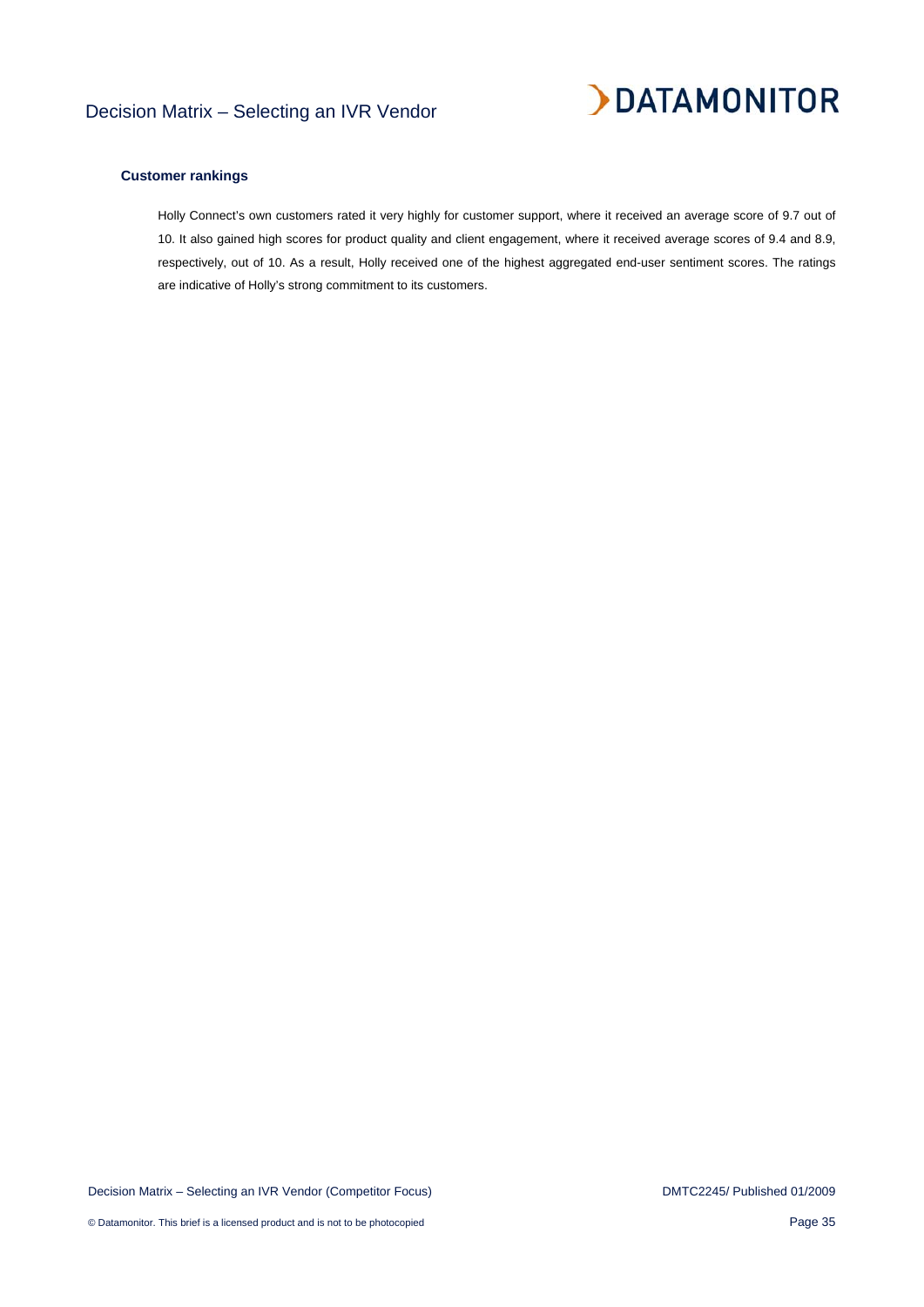### *Nortel: IVR radars*

Nortel Networks provides an extensive range of communications solutions and offers a comprehensive portfolio of contact center products for the enterprise. Nortel has more than three decades of IVR experience. It has built upon its success in the IVR market over the past decade, following its acquisition of Periphonics in 1999, and currently has one of the largest customer bases in the IVR industry. Its IVR platforms are recognized in the industry as being highly reliable and robust, and the vendor is committed to maintaining its investments in this space. Nortel offers a range of IVR platforms for small, medium and large enterprise deployments: Media Processing Server (MPS) 1000 (for large and very large enterprise and carriers); MPS 500 (for SMEs); and ICP (for small to medium-large enterprises), which was released in August 2008. The MPS line is proven, highly scalable, hardware dependent IVR platforms, whereas ICP is Nortel's software-based IVR that runs in a native SIP environment and features improved redundancy, reliability and integration with email, web chat and live agents, representing an integral component of Nortel's UC strategy. ICP appeals to customers with SIP deployments and advanced telephony capabilities and offers scalability through clusters. Nortel offers a SCE with its MPS platforms and ICP and can support third party tools.

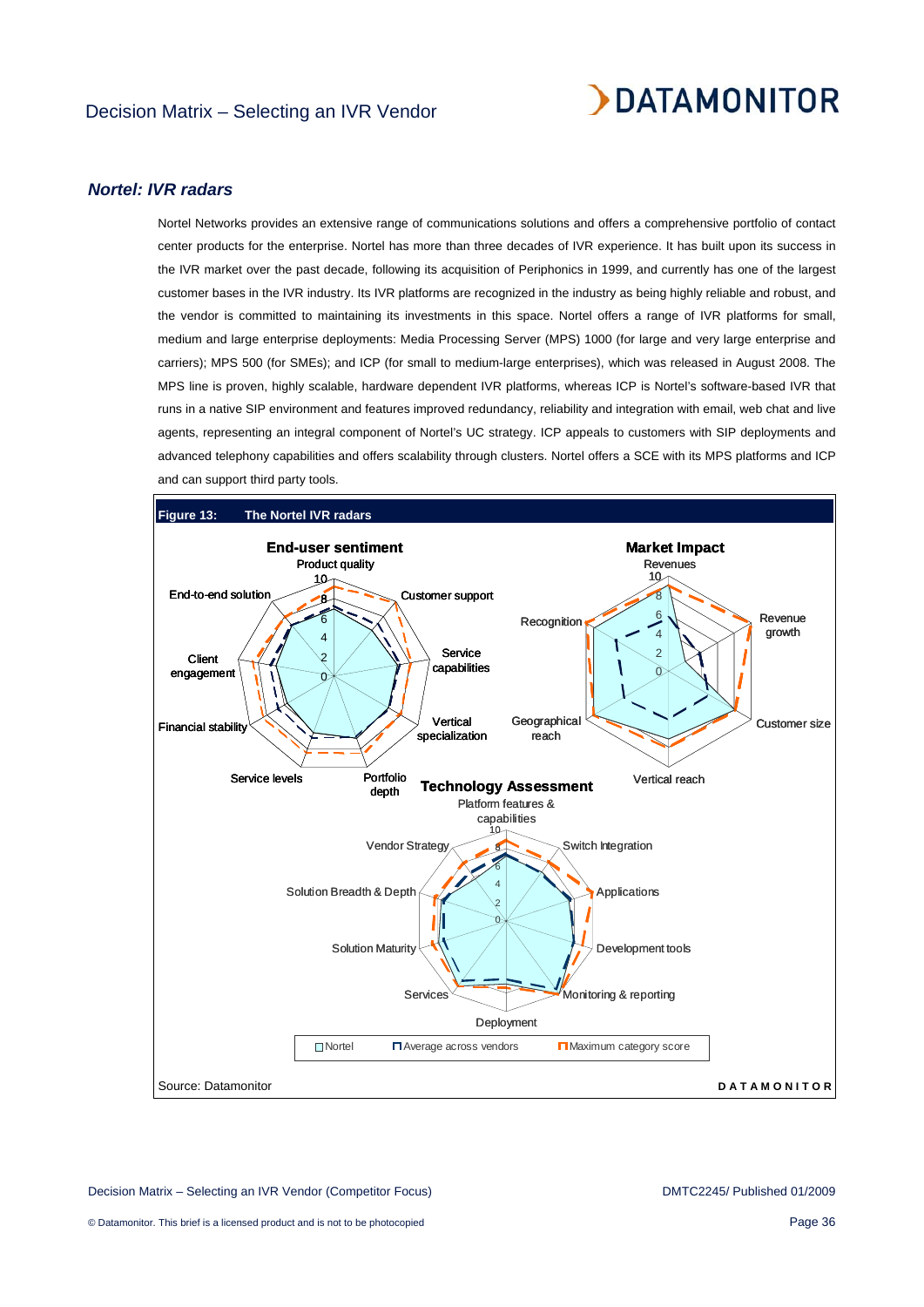Nortel recently announced the availability of its hosted IVR service, which supports both DTMF and speech, and is now able to offer hybrid deployments that combine premise-based and hosted Voice-XML solutions in a SIP environment. The new hosted IVR service should help Nortel in its mission to maintain its customer base as these organizations migrate from Nortel's old flagship legacy platform, Voice Processing Series/information server (VPS/iS), to a hosted or managed service. At the same time, Nortel offers discounts for legacy customers wanting to migrate to MPS and ICP. The vendor is still focused on providing support to TDM customers with its MPS platforms, and also offers an option for TDM with ICP.

#### **Recommendation: consider**

Nortel is among the leaders in terms of market share for IVR and has a large customer base and strong global coverage. It has therefore received a high score in the market impact radar. The vendor also has a very large ACD / PBX customer base and provides end-to-end communications solutions, giving it greater credibility and upsell opportunities in the contact center market. Nortel has one of the industry's largest professional services organizations dedicated to IVR application development, systems integration and consulting. Its offerings are scalable and the fact that it offers solutions tailored to different-sized deployments has allowed it to gain customers in the SME sector as well as large enterprise and carriers. Nortel achieved the second highest score for recognition, showing that it is well known for its IVR solutions. Although Nortel also scored highly in the technology assessment, it did not achieve such good ratings for its customer sentiment and has therefore been placed in the 'consider' list in this Decision Matrix. Nortel is a sizable organization but has recently announced restructuring, layoffs and a net loss in Q3. In September 2008, the outlook for its 2008 full year results was that its total revenue will decline from 2007. These announcements are likely to have affected customers in rating Nortel for financial stability, for which it received a below average score despite its size. Other areas of weakness in the customer sentiment radar are in customer support, client engagement and service levels. These are areas that Nortel should focus on improving over the short term.

Although slow in coming to market with its software-based IVR, ICP, Nortel has strong technical messaging and excels in the areas of services, monitoring and reporting, deployment and IVR solution maturity. It also provides advanced support for the integration of multi-channel notifications, video and conferencing with its ICP. Nortel's experience and market share, along with its new ICP and hosted offering and large professional services organization, make it a viable choice in the market when it comes to IVR solutions.

#### **Customer rankings**

Nortel received high ratings from its own customers for product quality and end-to-end solutions, receiving average scores of 8.3 out of 10 in these two categories. It was also recognized by its own customers for its good portfolio depth and service levels, in which it scored 7.8 out of 10.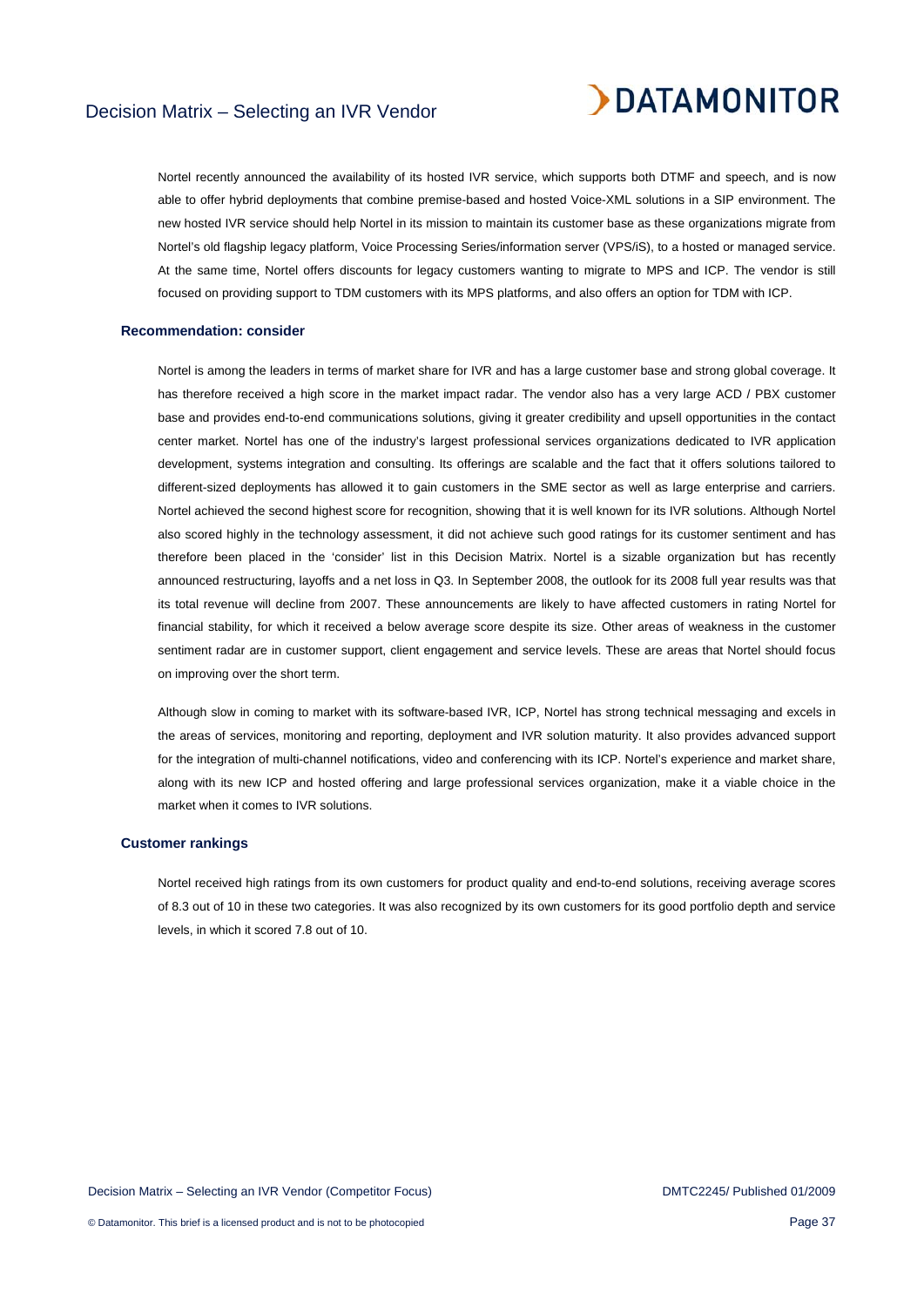### *Syntellect / Envox: IVR radars*

Syntellect has been providing IVR solutions for nearly 25 years and is recognized for its IVR expertise and strong professional services team that has successfully designed and implemented IVR solutions in the contact center. Today, it offers IVR as part of its Customer Interaction Management (CIM) suite, which provides enterprises with intelligent routing, reporting and management tools. Syntellect is owned by Enghouse Systems, a Canada-based software and services company. It has been expanding aggressively over the past year with the acquisition of Fluency Voice and Envox Worldwide. The company is currently working to integrate the Syntellect Voice Platform (SVP) with Envox's Communications Development Platform (CDP). The new IVR solution is expected to be released in Q1 2009. The acquisition will help Syntellect to expand outside the US and UK, where it has traditionally been strong, and also provides additional sales channels.

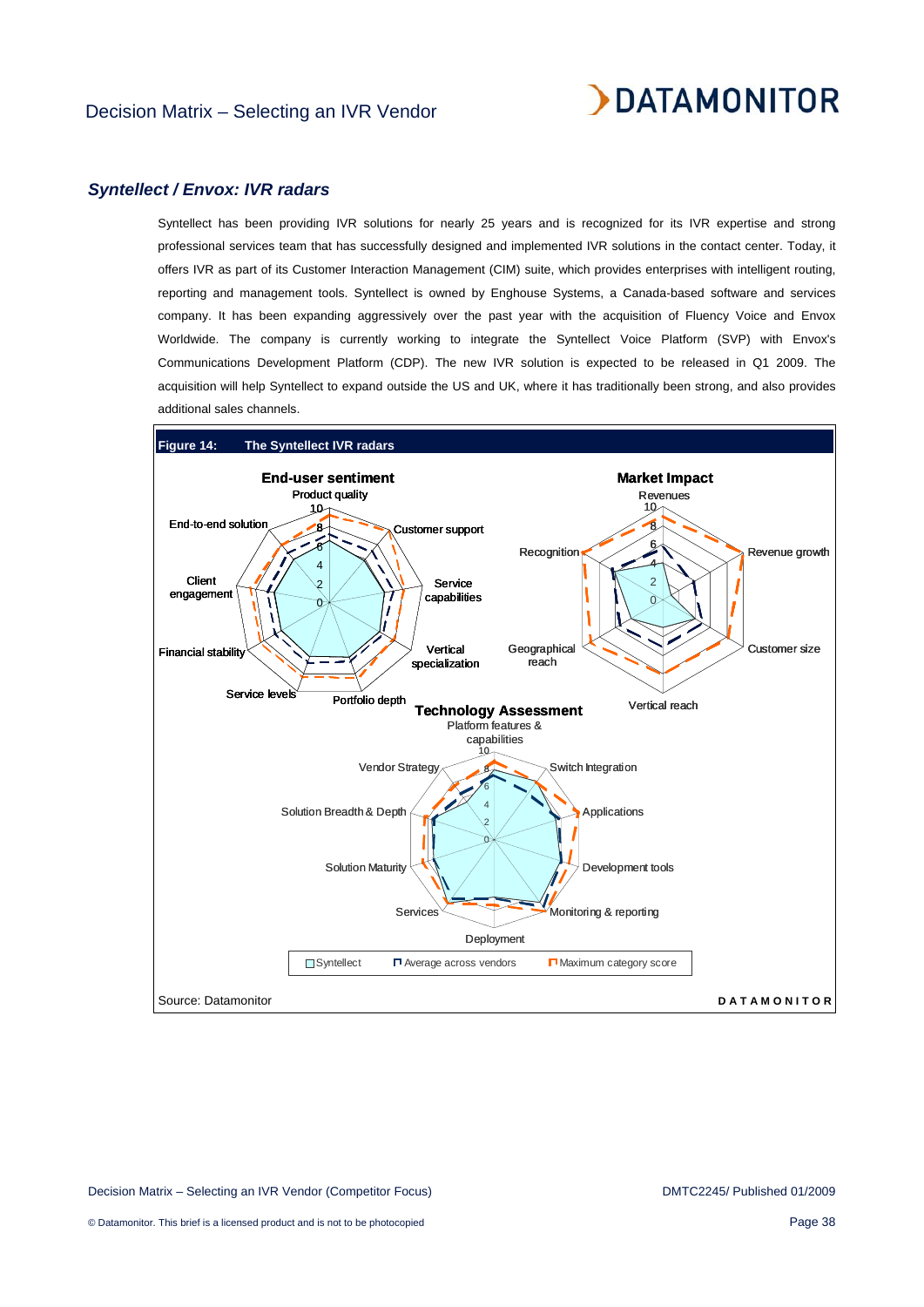## **DATAMONITOR**

The Envox platform will provide added features and functionality for Syntellect as well as the addition of Envox's CT Connect, a standards-based CTI software tool that provides for out-of-the-box integration with ACDs / PBXs from other vendors. Syntellect differentiates itself by its ability to integrate with any back-end ACD / PBX or contact center solution. The addition of CT Connect secures Syntellect's advantage of being able to provide IVR for customers that have mixed ACD / PBX infrastructures. Syntellect's long heritage in IVR has enabled it to develop strong expertise in the contact center and build a professional services team that provides a variety of services for developing DTMF and speech applications and integrating and deploying IVR solutions. It also recently launched a unique offering, Voiyager, a VoiceXML application testing solution that allows users to automatically analyze call paths and check for errors.

#### **Recommendation: explore**

For the purpose of the technology assessment in this Decision Matrix, Syntellect's ratings were based on the current SVP platform, taking into consideration some additional capabilities gained from its acquisition of Envox. Aggregated revenues for market impact are taken from both companies combined, and customers from both Envox and Syntellect were surveyed. Although Syntellect has achieved a high overall score in the technology assessment, it did not receive such good scores in the end-user sentiment or market impact radars and has therefore been given the rating of 'explore'. Syntellect's strengths in the technology assessment are in switch integration and solution breadth and depth. It integrates with all PBX and CTI vendors, with the exception of Interactive Intelligence, and this is a unique selling point of its platform. Syntellect also scored highly for solution breadth and depth because of its contact center suite and IVR specialization. It has customers with outbound speech but has not yet deployed any video IVR solutions, although it does support these capabilities.

Although Syntellect has notable experience as a provider of IVR and contact center solutions, it is not as large as its competitors, nor does it have as much market presence outside of the North American and UK markets. With the addition of UK-based Fluency Voice, Syntellect inherits a suite of configurable speech applications, hosting capabilities in the UK, a solid application development tool called Voice Runner and Fluency Voice's installed base of customers. By acquiring Envox Worldwide, Syntellect gains added features and functions from CDP and also inherits a large installed base of legacy CT Application Development Environment (ADE) customers, which provides substantial upsell opportunities for the vendor. In addition, the acquisitions enable Syntellect to expand its global reach in the areas of EMEA and APAC. Syntellect is at an interesting juncture in the company's development. Once it rationalizes its acquisitions by completing the integration with Fluency Voice and Envox Worldwide, it will be a larger company with significantly more assets and value in the IVR and contact center markets. It should leverage Envox's broad network of partners and resellers to make the most of upsell / cross-sell and hosted opportunities. Syntellect's solution has typically had success in the SME market, but the acquisition of Envox Worldwide gives it greater appeal with large enterprise and carriers. Syntellect will be a stronger player in 2009 once it rationalizes its acquisitions and develops and communicates a cohesive strategy that echoes the value of its acquisitions and existing IVR assets. The vendor also needs to concentrate on improving its customer service and support capabilities for both its existing customers and new ones that it has gained through acquisitions.

#### **Customer rankings**

Syntellect received high scores of 8.5 out of 10 for both product quality and vertical specialization from its own customers.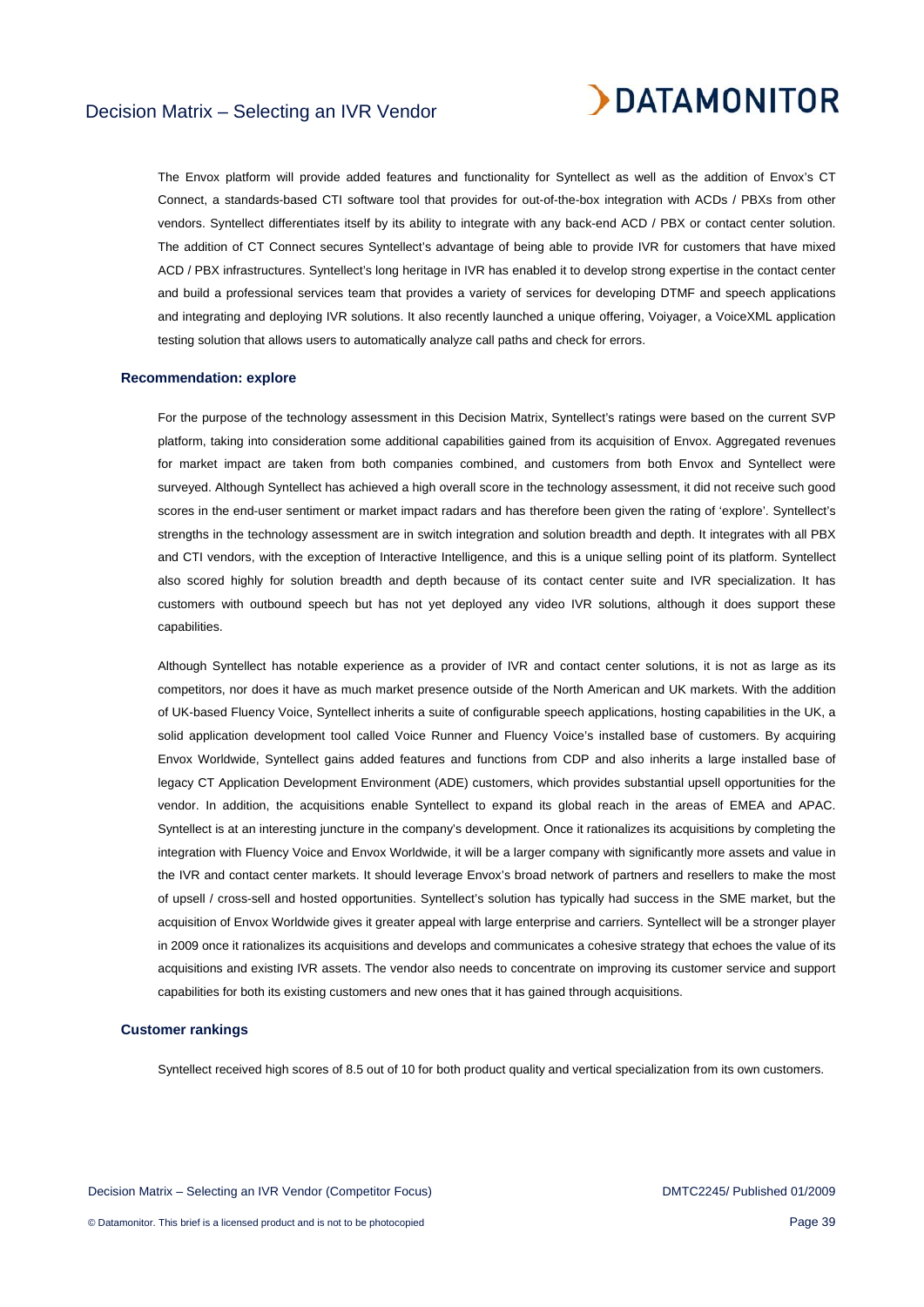## **DATAMONITOR**

#### *Voxeo: IVR radars*

Voxeo is a provider of VoiceXML and CCXML standards-based platforms supporting both inbound and outbound campaigns. The vendor is known in the industry for providing hosted IVR services and is in fact one of the largest hosted VoiceXML IVR providers in the market today. Voxeo has used its own Prophecy SIP-based VoiceXML and CCXML platform for its hosting services since 2001, and released a premise version of the same platform in 2005. Demand for its on-premise solution has grown among its installed base of hosted customers that want to migrate to a premise or a hybrid deployment, as well as new customers. In August 2008 Voxeo announced its updated platform, Prophecy 9. The new release offers many additional features, including public-key encrypted call recording, which significantly reduces storage requirements of call recording, more flexible maintenance and administrative capabilities as well as dashboard reporting.



One of Voxeo's key strengths is its ability to offer hybrid deployments and seamless failover and overflow from premise to hosted platforms. It offers the ability to manage a distributed IVR solution from a single location. Prophecy 9 is native to SIP and, although it can be adapted to work with older TDM telephony systems, there is a need to use a SIP to TDM gateway from vendors such as Cisco, Dialogic or Sangoma. As part of its efforts to provide customers with a lower cost speechenabled platform, Voxeo bundles its own, internally developed ASR and TTS engines on its Prophecy platform at no extra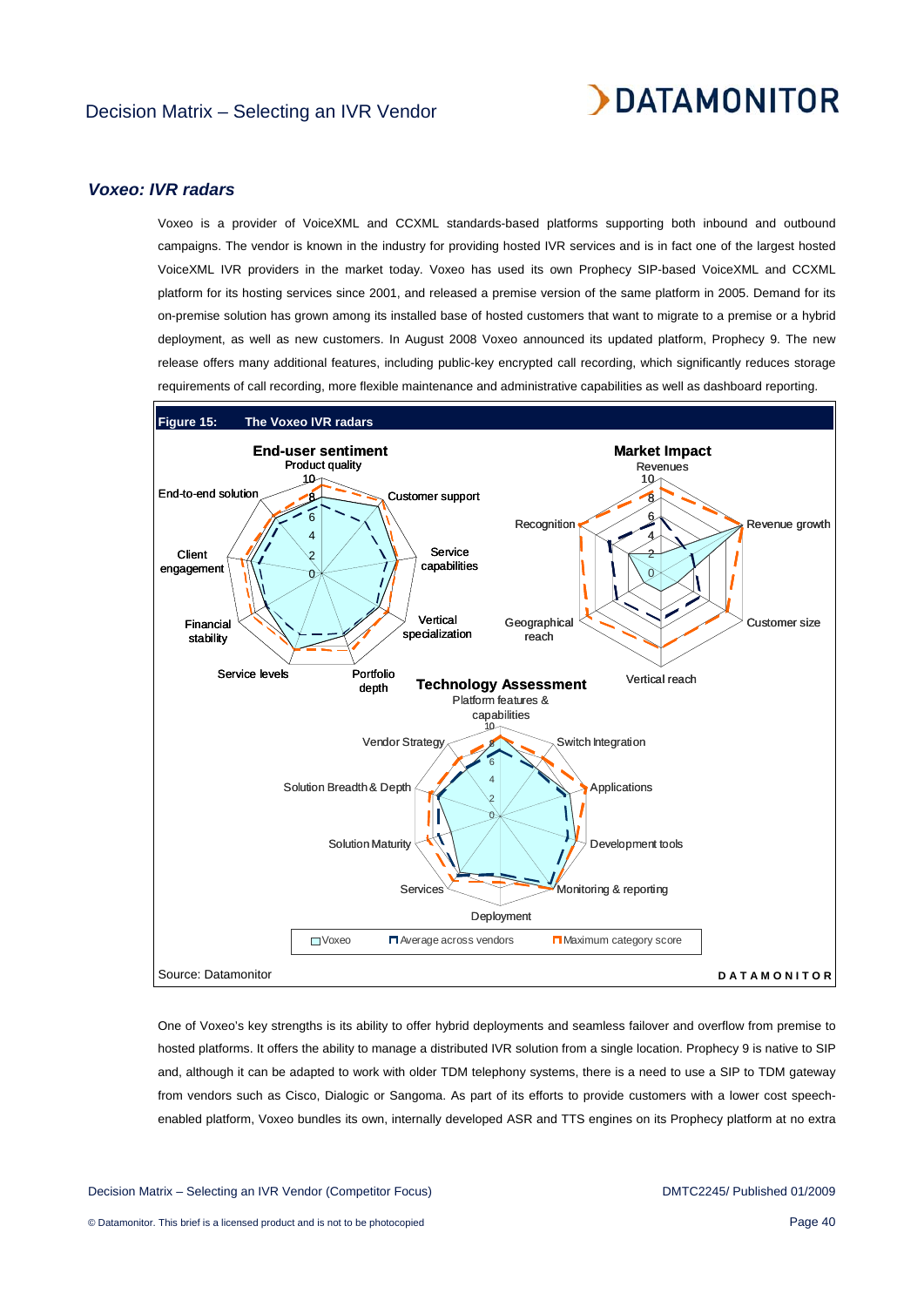## **DATAMONITOR**

charge to customers. Voxeo's ASR supports directed dialog and can be used for basic speech applications. For more complex speech applications that require NLU capabilities, Voxeo supports Nuance ASR and TTS as well as other speech engines. Voxeo offers a free download of its platform from its website that includes two ports, the Designer development tool and built in speech recognition, among other features.

Voxeo has been on an aggressive acquisition spree over the last year. It acquired Micromethod and VoiceObjects in 2008. Through its acquisition of Micromethod it gains a presence in Asia as well as a platform for the development of SIP-based communications solutions. The acquisition will also allow Voxeo to develop its web services and API-based telephony solutions, which underpin its strategy to leverage the web development community for DTMF and speech application development on its platform. Voxeo's acquisition of VoiceObjects provides the vendor with a SCE and suite of tools, which is far more suited to service large scale deployments than Voxeo's own Designer application. In addition, Voxeo inherits VoiceObjects' large enterprise and carrier customer base, providing ample upsell opportunities for the vendor. The company will continue to offer VoiceObjects as a standalone product with support for alternative IVR platforms. VoiceObjects also improves reporting and monitoring capabilities as well as introducing realtime analytics to Voxeo's offering. Overall, the acquisition of VoiceObjects will enable Voxeo to move up market to compete with the larger IVR platform providers.

#### **Recommendation: shortlist**

Voxeo is currently one of the smaller IVR platform vendors featured in this Decision Matrix and, despite growing rapidly over the last few years, it still has some catching up to do in terms of market share and presence. As a result, it did not receive high scores for market impact. However, its growing momentum in the market cannot be ignored, as it has received the highest score for revenue growth. Voxeo achieved high scores in both the technology assessment and end-user sentiment radars and therefore Voxeo, along with one other vendor, has been placed in the 'shortlist' category. Voxeo's recent acquisitions should help it increase its visibility in the North American, APAC and European markets. Voxeo will be able to offer a more complete contact center solution and strengthen its position in the telephony world, which should enable it to expand its presence in the future.

Voxeo has received some of the highest scores in the end-user sentiment radar, particularly in the areas of service levels, customer support and client engagement. Voxeo achieved top scores for platform features and capabilities as well as development tools. Prophecy is aggressively priced in the market and offers companies the ability to try out the platform by downloading a free version of the software platform through Voxeo's website or by using Voxeo's free developer and hosting services. This strategy appeals to the IT-centric subculture within large corporations and has proved successful in helping Voxeo to gain market traction.

Voxeo did not score as highly as its competitors for solution maturity because it has a smaller installed base of customers and has not had as much experience as a premise-based platform provider. Although Voxeo provides a strong technical marketing message, it needs to develop clearer messaging around the business aspects of IVR, SIP and self service in order to increase recognition and brand strength. In addition, it may be difficult for Voxeo to maintain such a high level of customer support if it continues to grow rapidly; this could be a challenge with regional expansion because of language barriers. Unlike its competitors, Voxeo does not have a strong contact center heritage or a suite of contact center products, which can play to its disadvantage in large enterprise deals.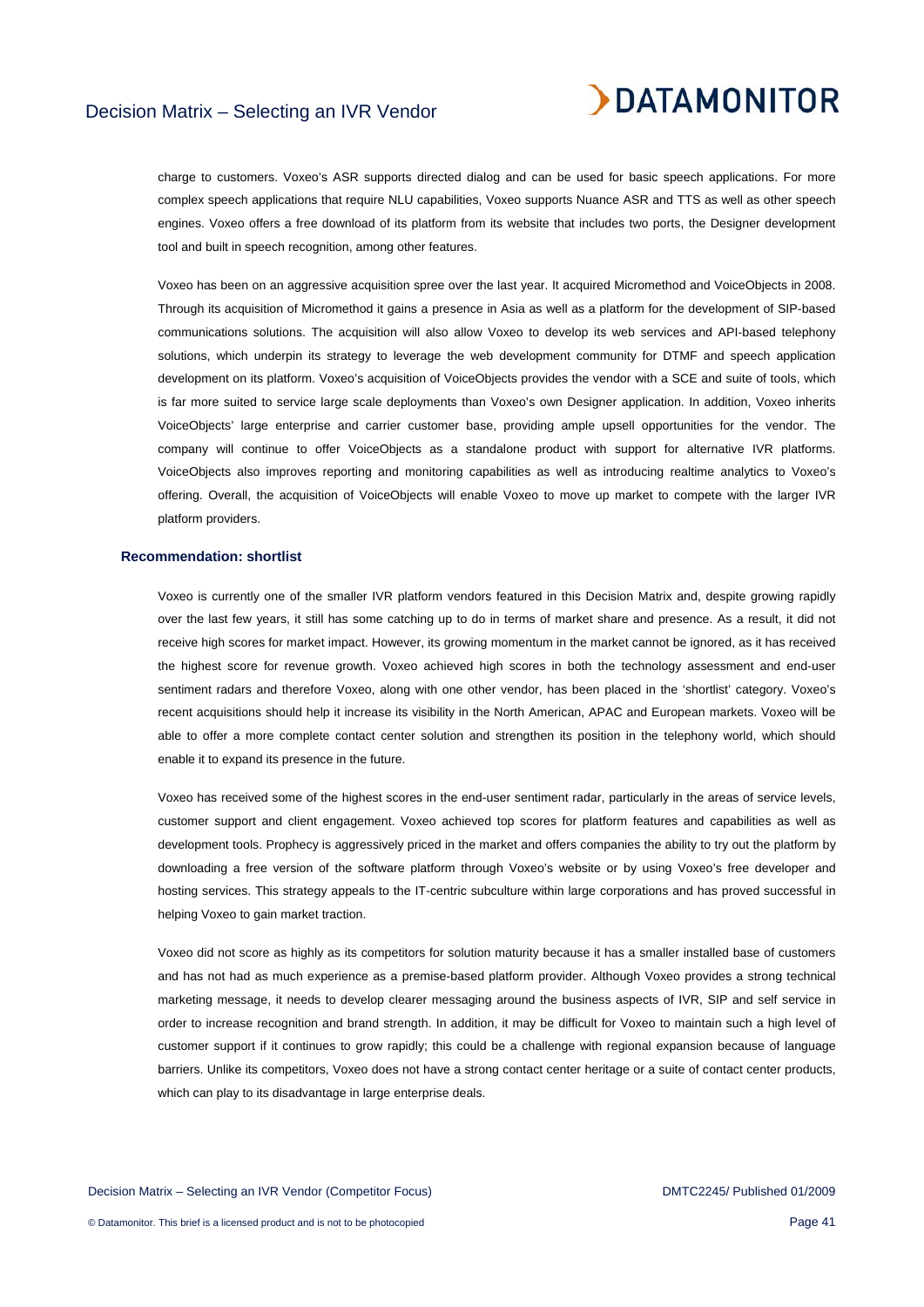

#### **Customer rankings**

Voxeo received high scores of 9.7 out of 10 for customer support and 8.8 out of 10 for service capabilities, service levels, client engagement and end-to-end solutions from its own customers that participated in the survey.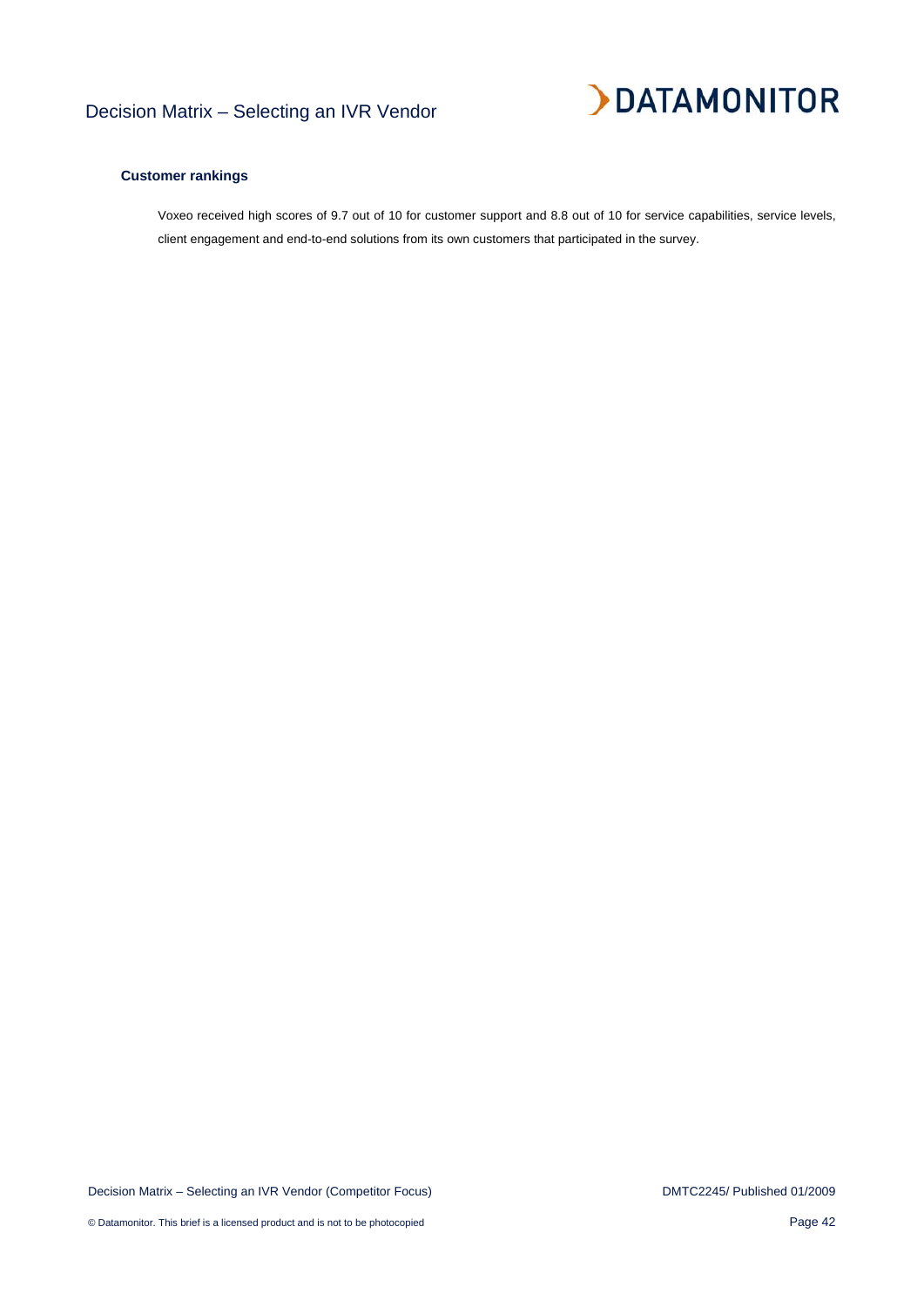

### **SUMMARY**

#### *Customer service and technical messaging are increasingly important*

IVR platform commoditization means that it is becoming difficult for vendors to differentiate on technology alone. Vendors must broaden their portfolios and focus on customer support to do well in the rapidly consolidating self-service market. Moving forward, vendors are likely to be focusing on providing adaptable deployment options, supporting a wide range of applications and offering greater pricing flexibility. There is likely to be an increase in the uptake of hosted and hybrid IVR solutions as enterprises assess CAPEX and OPEX in the current economic downturn and vendors look to support their clients' needs. Switch integration will become less of an issue as enterprises invest in a SIP infrastructure and adopt an SOA strategy. Despite slow growth in IVVR, vendors with experience in deploying these solutions will be at an advantage as more customers look to use this technology for competitive differentiation and new customer-centric applications and advertisements.

Strategic messaging is very important, particularly where there has been vendor consolidation. Support for platform migration and competitive pricing for upgrades will be essential to retain clients. Market consolidation means that standalone players will have to stay one step ahead of suite solution providers through aggressive pricing, unique messaging, customer support and new features and functions. It is also equally important that vendors provide hosted IVR services either themselves or through a close partner. The IVR platform is quickly becoming commoditized, and differentiation will be in the higher value-add areas of the voice business value chain, namely applications, services and hosting. These are the areas where further industry consolidation is expected.

As we roll out the tape over the next five years, vendors will increasingly differentiate themselves by introducing novel application frameworks, which work in tandem with SCEs and other contact center products, to simplify the creation and deployment of sophisticated IVR (DTMF and speech) applications such as outbound, personalized IVR and video. The level of customer support needed, however, will not change. Customer service and support, especially in the short term, will be crucial for customer retention. Vendors should focus on maintaining exceptional levels of support and client engagement to retain customers. They should, if they have not done so already, create a formal, iterative process where customers (of all sizes) are able to provide insight into future product releases and version upgrades.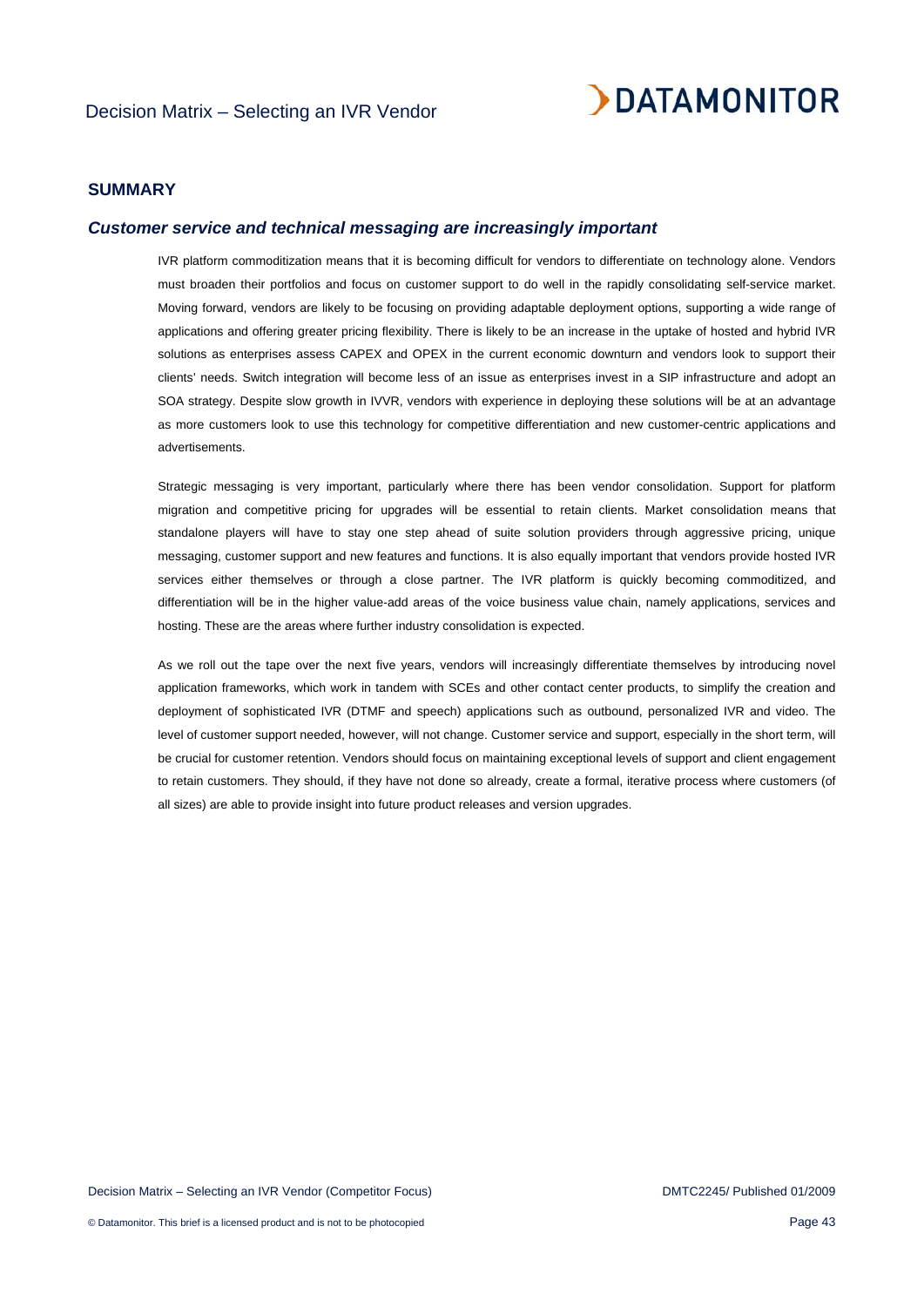# **DATAMONITOR**

## **APPENDIX**

### *Summary scores*

| Table 3:              | <b>IVR Decision Matrix - vendor scores summary</b> |                           |                      |  |
|-----------------------|----------------------------------------------------|---------------------------|----------------------|--|
| Vendor                | <b>Technology assessment</b>                       | <b>End-user sentiment</b> | <b>Market impact</b> |  |
| Aspect                | 6.5                                                | 6.2                       | 3.0                  |  |
| Avaya                 | 7.6                                                | 6.6                       | 7.2                  |  |
| Cisco                 | 7.6                                                | 6.7                       | 6.2                  |  |
| Genesys               | 8.2                                                | 7.8                       | 7.7                  |  |
| <b>Holly Connects</b> | 6.7                                                | 7.9                       | 2.2                  |  |
| Intervoice            | 7.7                                                | 5.7                       | 5.5                  |  |
| Nortel                | 7.6                                                | 6.4                       | 7.3                  |  |
| Syntellect            | 7.5                                                | 6.0                       | 3.7                  |  |
| Voxeo                 | 7.7                                                | 7.7                       | 3.7                  |  |
| Average               | 7.5                                                | 6.8                       | 5.2                  |  |
| Minimum               | 6.5                                                | 5.7                       | 2.2                  |  |
| Maximum               | 8.2                                                | 7.9                       | 7.7                  |  |
| Source: Datamonitor   |                                                    |                           | <b>DATAMONITOR</b>   |  |

### *Datamonitor ratings*

- **Shortlist**  these vendors' products and services should be placed on an enterprise's shortlist for IVR platform selection. This category represents the leading solutions that Datamonitor believes are worthy of a place on most technology selection shortlists. The vendor has established a strong market position with an IVR product that is widely accepted as best-of-breed or part of a larger suite solution.
- **Consider** the vendors in this category have solid market positioning and are selling and marketing the IVR products well. The products provide competitive functionality and good price / performance, and should be considered as part of the technology selection process.
- **Explore** solutions in this category have less broad applicability, and may have limitations in terms of the product's functionality, or the vendor's execution capability. However, they will still be suitable to meet specific requirements, and are worth exploring as part of the technology selection process.

### *Definitions*

- **Call Control Extensible Markup Language (CCXML)** this is an XML-based language that can control the setup, monitoring, and tear-down of phone calls. CCXML allows the industry to leverage the strength of web platforms and technologies to intelligently control calls on and off the telephone network.
- **Contact center** Datamonitor defines a contact center by the following features: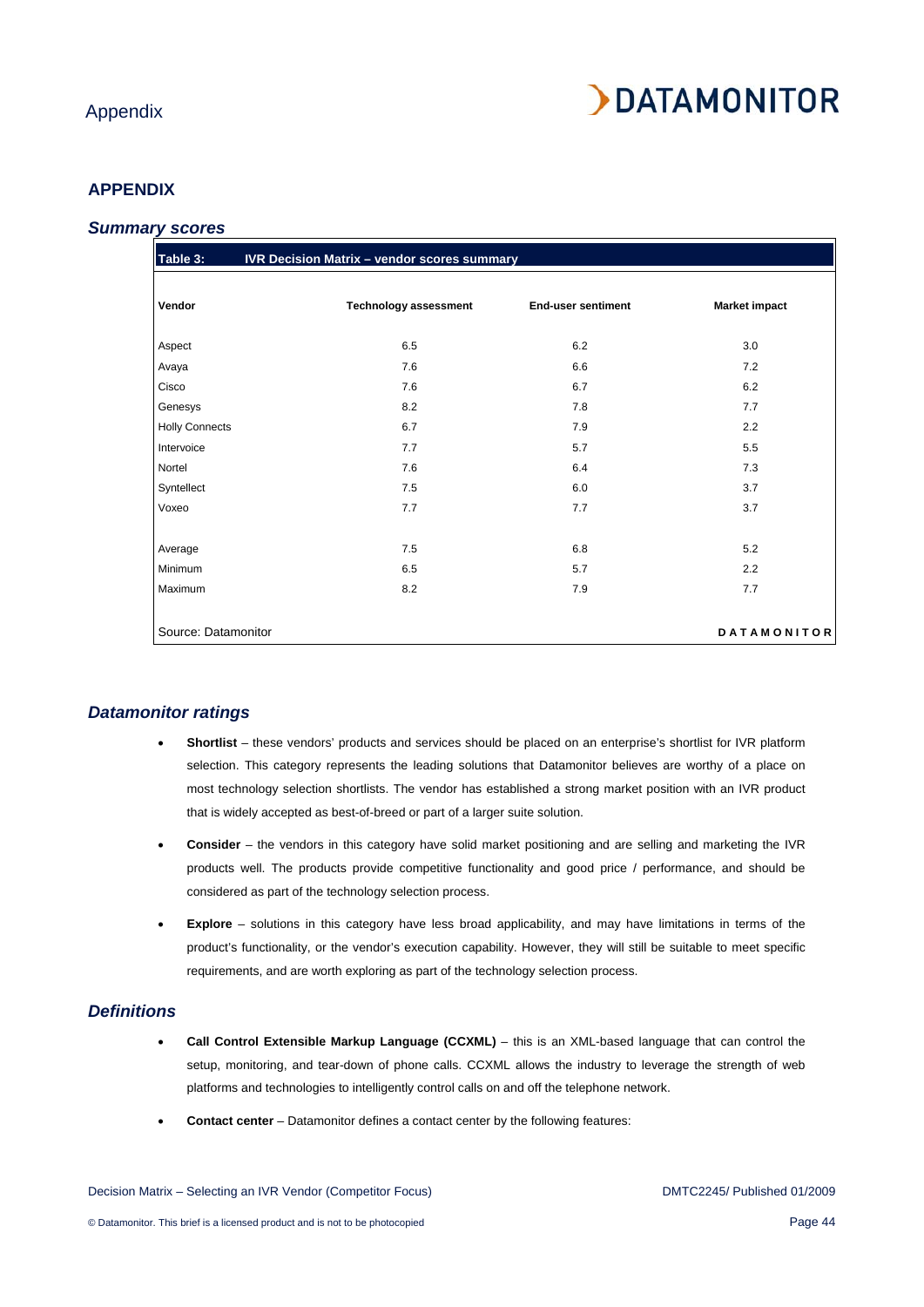- an ACD or PBX with equivalent functionality overlaid (or soft ACD);
- 10 or more agent positions;
- agent positions are desks from which agents make and/or receive telephone calls to and/or from internal or external customers (this is taken to imply that the call in question involves communication between the agent and the customer).
- **Dual tone multi-frequency (DTMF)** the signal to the phone company that a caller generates when he/she presses keys on a telephone's keypad. DTMF has generally replaced loop disconnect ('pulse') dialing.
- **Outbound IVR** this is the term for a speech or touchtone application that calls a customer. Outbound IVR is unique in its ability to have an interactive conversation, obtain an immediate response, and complete a transaction.
- **Service creation environment (SCE)**  speech application development tools are sometimes referred to as service creation environments or integrated development environments (IDEs). These are the building blocks used to form the application framework needed to create, configure, test, debug and deploy a speech application both in proprietary environments and VoiceXML-based applications. Modern tools are designed to work within a web framework and provide greater value than the tools used in proprietary development environments.
- **Session Initiation Protocol (SIP)** this is a signaling protocol, used for setting up and tearing down multimedia communication sessions such as voice and video calls over the Internet. SIP was accepted as a 3rd Generation Partnership Project (3GPP) signaling protocol and permanent element of the IMS architecture for IP-based streaming multimedia services in cellular systems.
- **Speech recognition** a speech recognition engine listens to and recognizes spoken words. In most cases it processes the incoming audio to isolate words, splits these words into segments (usually phonemes or diphones), and then statistically compares these segments with a linguistic database. Depending on the word spoken, a value is returned, normally with a degree of confidence, which will result in a menu selection or action through the IVR system.
- **VoiceXML** the World Wide Consortium's (W3C's) standard markup language, based on XML and used for creating voice user interfaces that use advanced speech recognition (ASR) and text-to-speech (TTS) technologies.
- **XHTML+Voice (X+V) a** language for describing multi-modal visual and auditory user interfaces. The visual interaction is defined using XHTML, whereas auditory components are defined by a subset of VoiceXML. Interfacing the voice and visual components of X+V documents is accomplished through a combination of ECMAScript, JavaScript, and XML Events.

#### *Extended methodology*

Datamonitor assesses IVR vendors based on three core criteria, each of which consists of between eight and twelve specific criteria. Taken together, these criteria serve as the basis for Datamonitor's positioning of vendors as 'shortlist', 'consider', or 'explore' in the competitive landscape.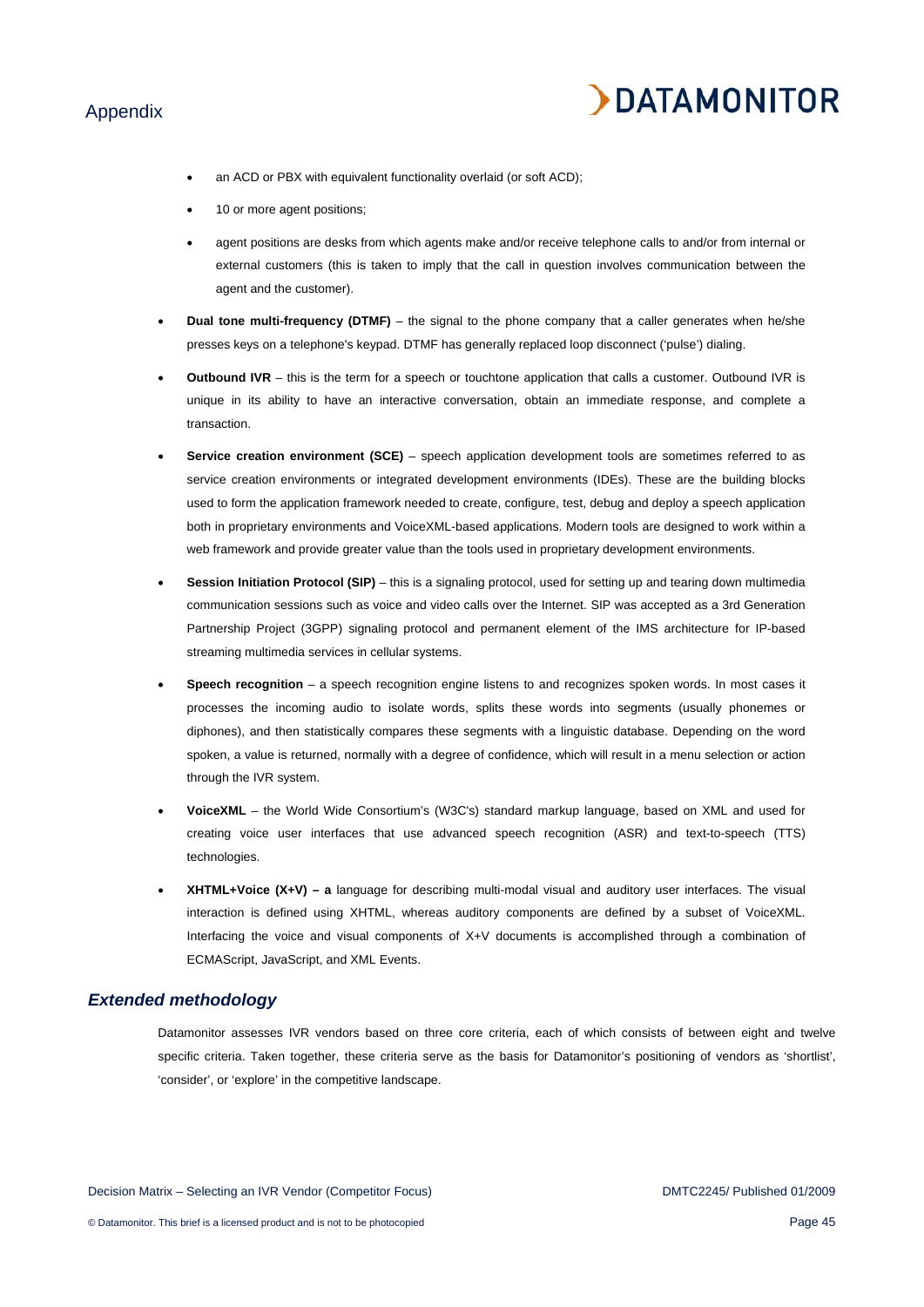# **DATAMONITOR**

#### **Technology assessment**

Datamonitor analysts assign vendors a score from 1 to 10 for each of the ten assessment criteria, whereas the overall technology assessment is determined by taking the average of these scores. The ten technology assessment criteria used for the IVR market are:

- **Platform features and capabilities** vendors' support for open standards, speech engines, development tools and industry protocols.
- **Switch Integration** vendors' integration capabilities with other providers' ACD/PBXs, CTI connectors and UC solutions.
- **Breadth of applications deployed** vendors' experience in deploying various applications including speech, voice biometrics, outbound and video IVR.
- **Development tools** the assessment of a vendor's own development tools and third party integrations, including design features, testing and monitoring, interface and support and application portability.
- **Monitoring and reporting** solution features such as dashboard, real-time analytics, and reporting and analysis tools are assessed.
- **Deployment** the ability of vendors to provide a trial solution, support different hosted deployment environments and operating systems. Vendors are also rated for size of deployments.
- **Services** a vendors' ability to provide consulting, SI, road mapping, application development, and load testing.
- **Solution maturity** the extent to which the solution has developed in comparison to similar offerings on the market, taking into consideration investment protection for applications, the length of time the solution has been in the market and installed base.
- **Solution breadth & depth** the degree by which an offering meets business requirements from integrated contact center suites, vertical markets strength, hosted services and support.
- **Vendor strategy** in this category the many aspects of a vendor's IVR strategy are assessed including global presence, partner, hosted, technical and business strategies as well as messaging and market presence.

#### **End-user sentiment**

As part of each technology assessment, Datamonitor surveyed 70 users of IVR technology globally. These end users were asked to rate the technology vendors they work with; Datamonitor analyzes the results and provides an average rating in each of the following categories.

- **Product quality** the enterprise's perception of the quality of the vendor's products.
- **Customer support** the quality of the vendor's business/technical support offerings.
- **Service capabilities** the quality of a vendor's particular services offerings (consulting, integration, maintenance, management)
- **Vertical specialization** the extent to which the vendor offers industry-specific solutions and expertise.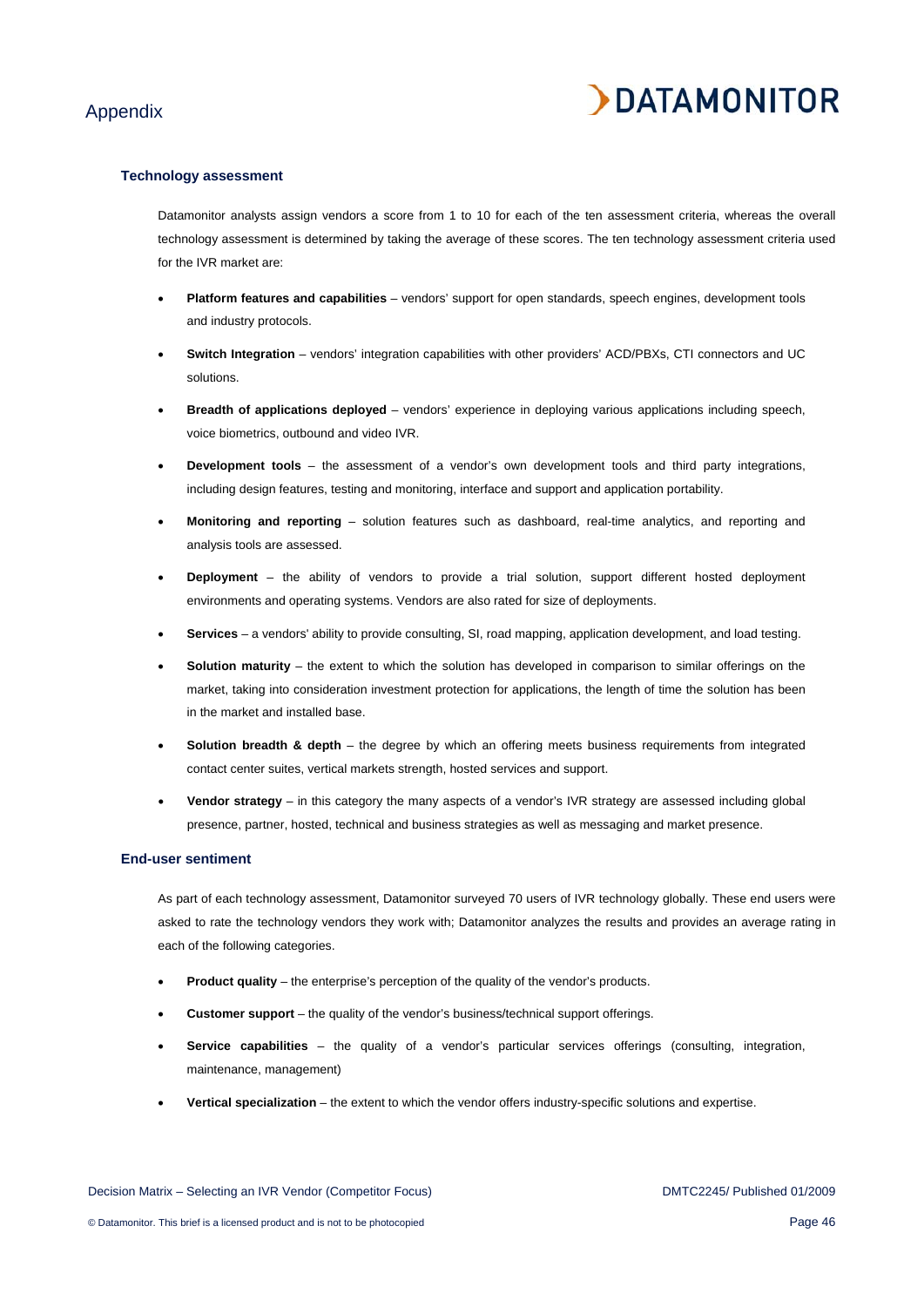

- **Portfolio depth** the enterprise's perception of the depth of the vendor's product portfolio.
- **Service levels** the quality of a vendor's service level agreements (SLAs) and its ability to meet them.
- **Financial stability** how financially stable the enterprise believes the vendor is.
- **Client engagement** the effectiveness of the vendor's sales-force and the enterprise's perception of its channel to market.

#### **Market impact**

Datamonitor analysts use data collected through primary and secondary research to determine a vendor's global market impact. Market impact is measured across six categories, each of which has a maximum score of 10:

- **Revenues** each vendor's global IVR platform revenues are calculated as a percentage of the market leader. This percentage is then multiplied by a market maturity value and rounded up to the nearest integer. The market maturity value is determined in inverse proportion to the rate of global market growth.
- **Revenue growth** each vendor's revenue growth rate for IVR over the last 12 months is calculated as a percentage of the fastest growing company in the market. The percentage is then multiplied by 10 and rounded up to the nearest integer.
- **Vertical reach** Datamonitor determines each vendor's revenue in 11 vertical markets (energy and utilities; financial services; healthcare; life sciences; manufacturing; media and entertainment; professional services; public sector; retail, wholesale and distribution; telecommunications; and travel, transportation, logistics and hospitality). These revenues are calculated as a percentage of the market leader in each vertical market, multiplied by 10 and then rounded to the nearest integer. The vendor's overall vertical reach score is the average of these 11 values.
- **Geographical reach** Datamonitor determines each vendor's revenue in three regions: the Americas, EMEA, and APAC. These revenues are calculated as a percentage of the market leader in each region, multiplied by 10 and then rounded to the nearest integer. The vendor's overall geographical reach score is the average of these three values.
- **Recognition** as part of the survey of 70 end users, respondents are asked to select IVR platform vendors they are aware of. The percentage of the vendor recognition is then divided by the highest percentage of the vendor recognition, multiplied by 10 and rounded up to the nearest integer.
- **Size-band coverage** Datamonitor determines each vendor's revenue in three company size bands: large enterprises (over 5,000 employees), medium-sized enterprises (1,000–4,999 employees) and small enterprises (fewer than 1,000 employees). These revenues are calculated as a percentage of the market leader in each region, multiplied by 10 and then rounded up to the nearest integer. The vendor's overall company size band score is the average of these three values.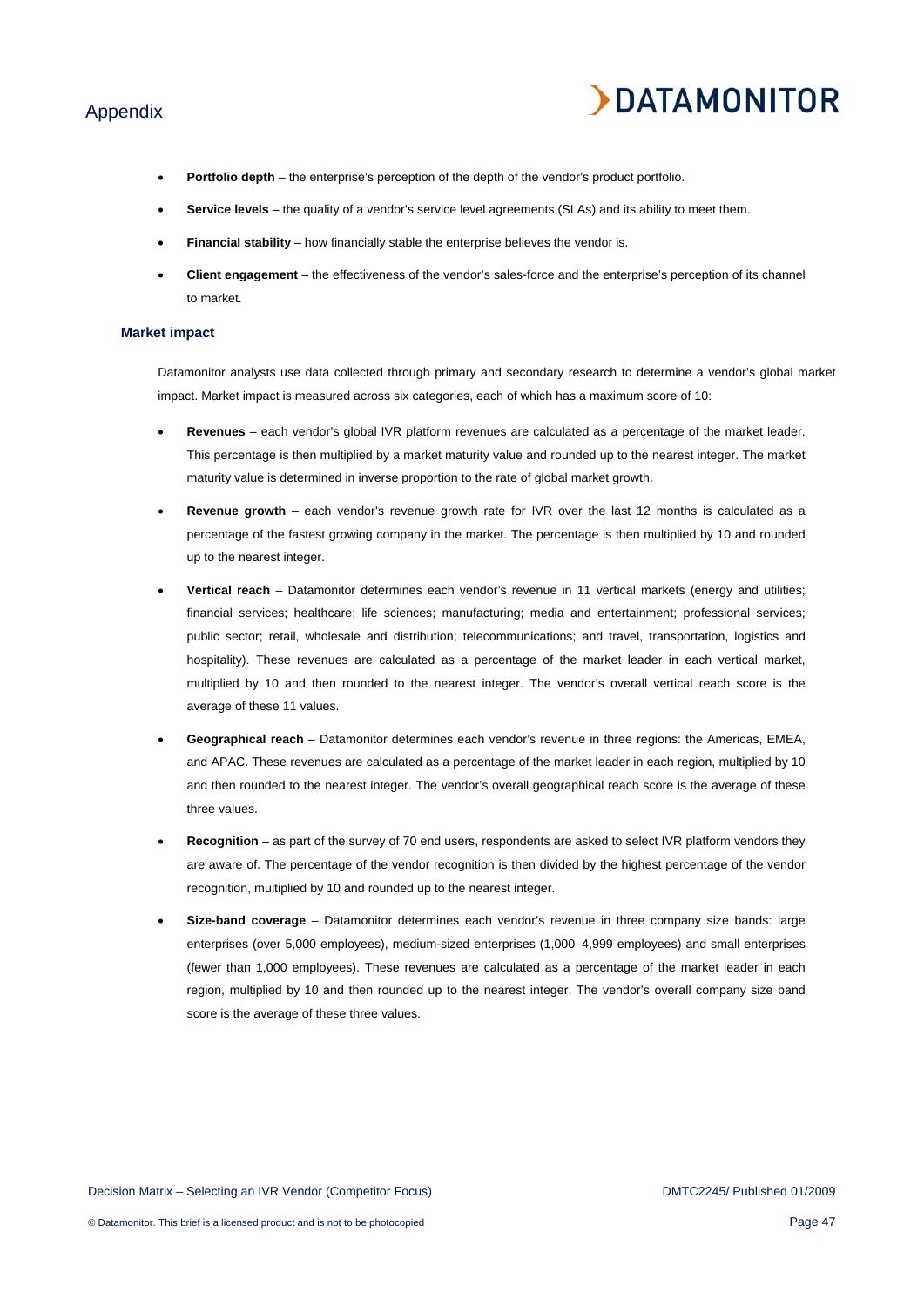## **DATAMONITOR**

#### *Sources*

- **Financial analysis** an analysis of vendors' financial performance or estimated financial performance, taken from annual and quarterly reports, vendor shipment information and investor presentations, as well as a variety of secondary sources.
- **Customer survey**  a survey of 70 IT managers and contact center managers.
- **Technology analysis**  assessment of vendors' technology.

#### *Further reading*

*2009 Trends to Watch: Voice and Video Business, BFTC2212, December 2008* 

*2009 Trends to Watch: Contact Center Markets and Technologies, BFTC2238, December 2008* 

*Hosted Speech and Outbound IVR Services (Strategic Focus), DMTC2239, June 2008* 

*The Global IVR Market Model (Interactive Model), IMTC0264, February 2008* 

*Understanding the Changing Role of IVR in Evolving Infrastructures (Review Report), DMTC2166, December 2007* 

*Identifying Global Opportunities for Hosted Speech and DTMF Services (Strategy Focus), BFTC1668, April 2007* 

### *Ask the analyst*

The Technology Knowledge Center writing team:

Aphrodite Brinsmead, Associate Analyst, Customer Interaction Technologies abrinsmead@datamonitor.com

Daniel Hong, Lead Analyst, Customer Interaction Technologies dhong and thong @datamonitor.com

#### *Datamonitor consulting*

We hope that the data and analysis in this brief will help you make informed and imaginative business decisions. If you have further requirements, Datamonitor's consulting team may be able to help you. For more information about Datamonitor's consulting capabilities, please contact us directly at consulting@datamonitor.com.

#### *Disclaimer*

All Rights Reserved.

No part of this publication may be reproduced, stored in a retrieval system or transmitted in any form by any means, electronic, mechanical, photocopying, recording or otherwise, without the prior permission of the publisher, Datamonitor plc.

The facts of this report are believed to be correct at the time of publication but cannot be guaranteed. Please note that the findings, conclusions and recommendations that Datamonitor delivers will be based on information gathered in good faith from both primary and secondary sources, whose accuracy we are not always in a position to guarantee. As such